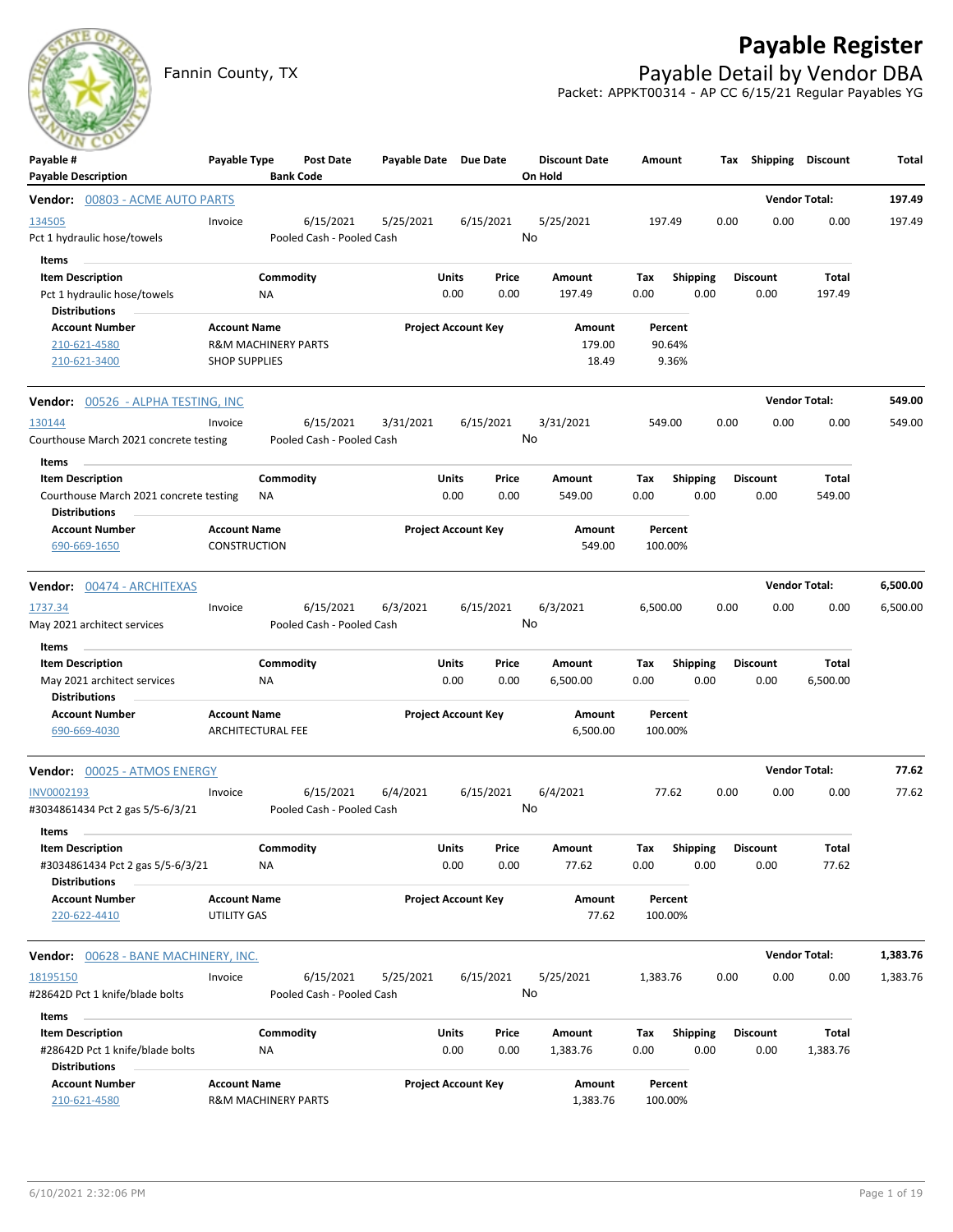| <b>Payable Register</b>                                                |                                                                                                  |                       |                            |                                 | Packet: APPKT00314 - AP CC 6/15/21 Regular Payables YG |                         |                         |                      |            |
|------------------------------------------------------------------------|--------------------------------------------------------------------------------------------------|-----------------------|----------------------------|---------------------------------|--------------------------------------------------------|-------------------------|-------------------------|----------------------|------------|
| Payable #<br><b>Payable Description</b>                                | Payable Type<br><b>Post Date</b><br><b>Bank Code</b>                                             | Payable Date Due Date |                            | <b>Discount Date</b><br>On Hold | Amount                                                 |                         | Tax Shipping Discount   |                      | Total      |
| <b>Vendor:</b> 00481 - BBC Consulting                                  |                                                                                                  |                       |                            |                                 |                                                        |                         |                         | <b>Vendor Total:</b> | 900.00     |
| 8283<br>June 2021 consulting fee                                       | Invoice<br>6/15/2021<br>Pooled Cash - Pooled Cash                                                | 6/1/2021              | 6/15/2021                  | 6/1/2021<br>No                  | 900.00                                                 | 0.00                    | 0.00                    | 0.00                 | 900.00     |
| Items                                                                  |                                                                                                  |                       |                            |                                 |                                                        |                         |                         |                      |            |
| <b>Item Description</b><br>June 2021 consulting fee                    | Commodity<br>ΝA                                                                                  | Units                 | Price<br>0.00<br>0.00      | Amount<br>900.00                | Tax<br>0.00                                            | <b>Shipping</b><br>0.00 | <b>Discount</b><br>0.00 | Total<br>900.00      |            |
| <b>Distributions</b>                                                   |                                                                                                  |                       |                            |                                 |                                                        |                         |                         |                      |            |
| <b>Account Number</b><br>100-503-1070                                  | <b>Account Name</b><br>SALARY PART-TIME TECHNICIAN                                               |                       | <b>Project Account Key</b> | Amount<br>900.00                | Percent<br>100.00%                                     |                         |                         |                      |            |
| Vendor: 00800 - Bonham Quick Lube                                      |                                                                                                  |                       |                            |                                 |                                                        |                         |                         | <b>Vendor Total:</b> | 73.00      |
| 107675                                                                 | Invoice<br>6/15/2021<br>Sheriff 2019 Ford Unit 4616 oil change/tire mo Pooled Cash - Pooled Cash | 6/5/2021              | 6/15/2021                  | 6/5/2021<br>No                  | 73.00                                                  | 0.00                    | 0.00                    | 0.00                 | 73.00      |
| Items<br><b>Item Description</b>                                       | Commodity                                                                                        | Units                 | Price                      | Amount                          | Tax                                                    | <b>Shipping</b>         | <b>Discount</b>         | Total                |            |
| Sheriff 2019 Ford Unit 4616 oil change/tire NA<br><b>Distributions</b> |                                                                                                  |                       | 0.00<br>0.00               | 73.00                           | 0.00                                                   | 0.00                    | 0.00                    | 73.00                |            |
| <b>Account Number</b><br>100-560-4540                                  | <b>Account Name</b><br>R & M AUTOMOBILES                                                         |                       | <b>Project Account Key</b> | Amount<br>73.00                 | Percent<br>100.00%                                     |                         |                         |                      |            |
| Vendor: 00508 - Bryco-Bryant Co                                        |                                                                                                  |                       |                            |                                 |                                                        |                         |                         | <b>Vendor Total:</b> | 120,264.13 |
| <u>22</u>                                                              | 6/15/2021<br>Invoice                                                                             | 5/31/2021             | 6/15/2021                  | 5/31/2021                       | 120,264.13                                             | 0.00                    | 0.00                    | 0.00                 | 120,264.13 |
| Courthouse masonry<br>Items                                            | Pooled Cash - Pooled Cash                                                                        |                       |                            | No                              |                                                        |                         |                         |                      |            |
| <b>Item Description</b>                                                | Commodity                                                                                        | Units                 | Price                      | Amount                          | Tax                                                    | <b>Shipping</b>         | <b>Discount</b>         | Total                |            |
| Courthouse masonry<br><b>Distributions</b>                             | <b>NA</b>                                                                                        |                       | 0.00<br>0.00               | 120,264.13                      | 0.00                                                   | 0.00                    | 0.00                    | 120,264.13           |            |
| <b>Account Number</b><br>690-669-1680                                  | <b>Account Name</b><br><b>MASONRY AND STONE</b>                                                  |                       | <b>Project Account Key</b> | Amount<br>120,264.13            | Percent<br>100.00%                                     |                         |                         |                      |            |
| Vendor: 00581 - CINTAS CORPORATION #163                                |                                                                                                  |                       |                            |                                 |                                                        |                         |                         | <b>Vendor Total:</b> | 221.31     |
| 4083401075                                                             | 6/15/2021<br>Invoice                                                                             | 5/5/2021              | 6/15/2021                  | 5/5/2021                        | 116.31                                                 | 0.00                    | 0.00                    | 0.00                 | 116.31     |
| Pct 4 uniforms<br>Items                                                | Pooled Cash - Pooled Cash                                                                        |                       |                            | No                              |                                                        |                         |                         |                      |            |
| <b>Item Description</b>                                                | Commodity                                                                                        | Units                 | Price                      | Amount                          | Tax                                                    | Shipping Discount       |                         | Total                |            |
| Pct 4 uniforms<br><b>Distributions</b>                                 | NA                                                                                               |                       | 0.00<br>0.00               | 116.31                          | 0.00                                                   | 0.00                    | 0.00                    | 116.31               |            |
| <b>Account Number</b><br>240-624-3950                                  | <b>Account Name</b><br><b>UNIFORMS</b>                                                           |                       | <b>Project Account Key</b> | Amount<br>116.31                | Percent<br>100.00%                                     |                         |                         |                      |            |
| 4084067672<br>Pct 4 uniforms                                           | 6/15/2021<br>Invoice<br>Pooled Cash - Pooled Cash                                                | 5/12/2021             | 6/15/2021                  | 5/12/2021<br>No                 | 35.00                                                  | 0.00                    | 0.00                    | 0.00                 | 35.00      |
| Items                                                                  |                                                                                                  |                       |                            |                                 |                                                        |                         |                         |                      |            |
| <b>Item Description</b>                                                | Commodity                                                                                        | Units                 | Price                      | Amount                          | Tax                                                    | Shipping                | <b>Discount</b>         | Total                |            |
| Pct 4 uniforms<br><b>Distributions</b>                                 | NA                                                                                               |                       | 0.00<br>0.00               | 35.00                           | 0.00                                                   | 0.00                    | 0.00                    | 35.00                |            |
| <b>Account Number</b><br>240-624-3950                                  | <b>Account Name</b><br><b>UNIFORMS</b>                                                           |                       | <b>Project Account Key</b> | Amount<br>35.00                 | Percent<br>100.00%                                     |                         |                         |                      |            |
| 4084699334<br>Pct 4 uniforms                                           | 6/15/2021<br>Invoice<br>Pooled Cash - Pooled Cash                                                | 5/19/2021             | 6/15/2021                  | 5/19/2021<br>No                 | 35.00                                                  | 0.00                    | 0.00                    | 0.00                 | 35.00      |
| Items                                                                  |                                                                                                  |                       |                            |                                 |                                                        |                         |                         |                      |            |
| <b>Item Description</b>                                                | Commodity                                                                                        | Units                 | Price                      | Amount                          | Tax                                                    | <b>Shipping</b>         | <b>Discount</b>         | Total                |            |
| Pct 4 uniforms<br><b>Distributions</b>                                 | NA                                                                                               |                       | 0.00<br>0.00               | 35.00                           | 0.00                                                   | 0.00                    | 0.00                    | 35.00                |            |
| <b>Account Number</b><br>240-624-3950                                  | <b>Account Name</b><br><b>UNIFORMS</b>                                                           |                       | <b>Project Account Key</b> | Amount<br>35.00                 | Percent<br>100.00%                                     |                         |                         |                      |            |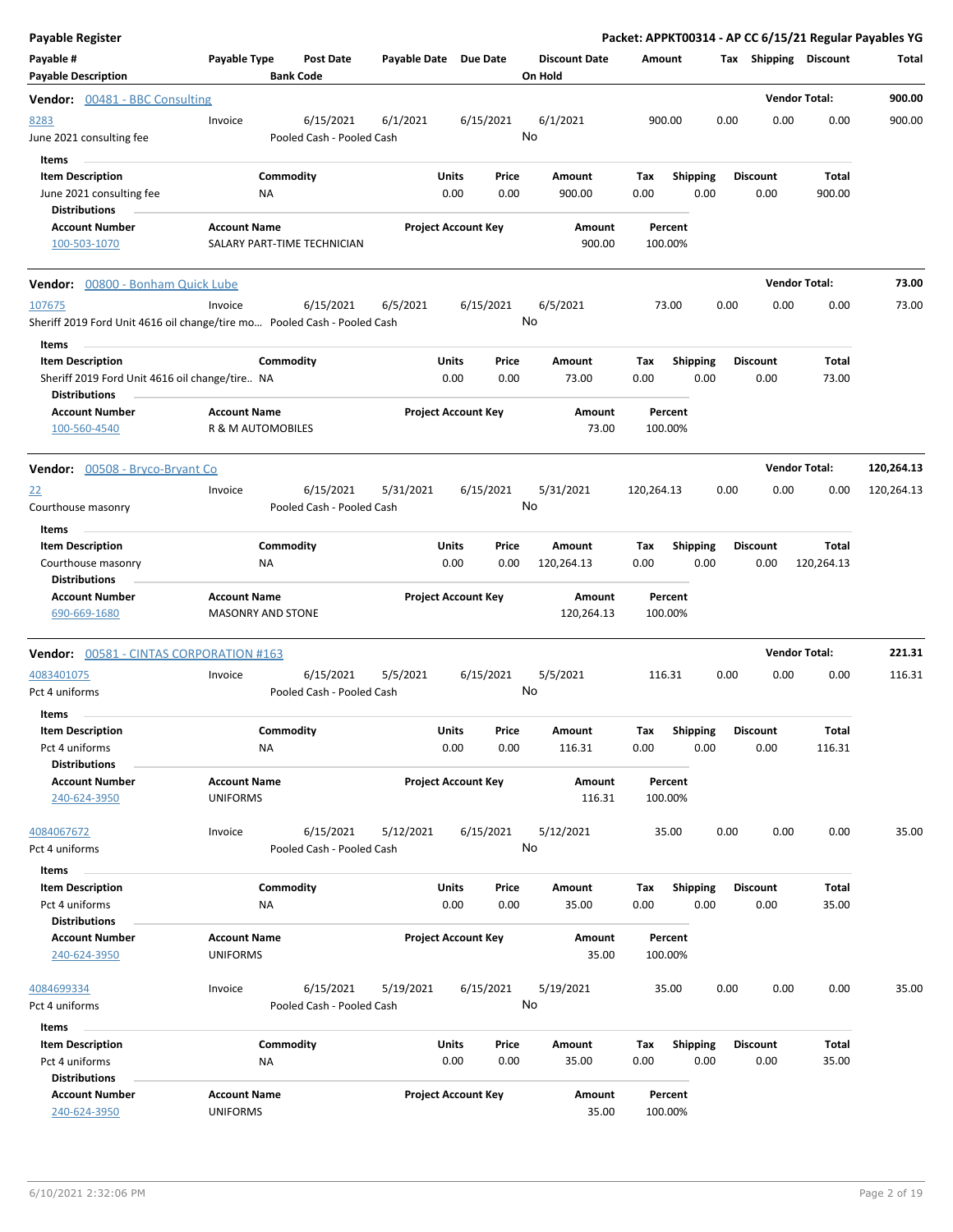| Payable Register                                                                  |                                                       |                  |                                        |              |               |                            |                                 |             |                    |      |      |                         |                       | Packet: APPKT00314 - AP CC 6/15/21 Regular Payables YG |
|-----------------------------------------------------------------------------------|-------------------------------------------------------|------------------|----------------------------------------|--------------|---------------|----------------------------|---------------------------------|-------------|--------------------|------|------|-------------------------|-----------------------|--------------------------------------------------------|
| Payable #<br><b>Payable Description</b>                                           | Payable Type                                          | <b>Bank Code</b> | Post Date                              | Payable Date |               | <b>Due Date</b>            | <b>Discount Date</b><br>On Hold | Amount      |                    |      |      |                         | Tax Shipping Discount | Total                                                  |
| 4085224983<br>Pct 4 uniforms                                                      | Invoice                                               |                  | 6/15/2021<br>Pooled Cash - Pooled Cash | 5/25/2021    |               | 6/15/2021                  | 5/25/2021<br>No                 |             | 35.00              |      | 0.00 | 0.00                    | 0.00                  | 35.00                                                  |
| Items                                                                             |                                                       |                  |                                        |              |               |                            |                                 |             |                    |      |      |                         |                       |                                                        |
| <b>Item Description</b>                                                           |                                                       | Commodity        |                                        |              | Units         | Price                      | Amount                          | Tax         | <b>Shipping</b>    |      |      | <b>Discount</b>         | Total                 |                                                        |
| Pct 4 uniforms                                                                    |                                                       | ΝA               |                                        |              | 0.00          | 0.00                       | 35.00                           | 0.00        |                    | 0.00 |      | 0.00                    | 35.00                 |                                                        |
| <b>Distributions</b>                                                              |                                                       |                  |                                        |              |               |                            |                                 |             |                    |      |      |                         |                       |                                                        |
| <b>Account Number</b>                                                             | <b>Account Name</b>                                   |                  |                                        |              |               | <b>Project Account Key</b> | Amount                          |             | Percent            |      |      |                         |                       |                                                        |
| 240-624-3950                                                                      | <b>UNIFORMS</b>                                       |                  |                                        |              |               |                            | 35.00                           |             | 100.00%            |      |      |                         |                       |                                                        |
| Vendor: 00052 - CO-OPERATIVE GIN CO.                                              |                                                       |                  |                                        |              |               |                            |                                 |             |                    |      |      | <b>Vendor Total:</b>    |                       | 393.40                                                 |
| 128693<br>Pct 3 coupler/hoses/blue guard                                          | Invoice                                               |                  | 6/15/2021<br>Pooled Cash - Pooled Cash | 5/3/2021     |               | 6/15/2021                  | 5/3/2021<br>No                  |             | 59.10              |      | 0.00 | 0.00                    | 0.00                  | 59.10                                                  |
| Items                                                                             |                                                       |                  |                                        |              |               |                            |                                 |             |                    |      |      |                         |                       |                                                        |
| <b>Item Description</b><br>Pct 3 coupler/hoses/blue guard<br><b>Distributions</b> |                                                       | Commodity<br>ΝA  |                                        |              | Units<br>0.00 | Price<br>0.00              | Amount<br>59.10                 | Tax<br>0.00 | <b>Shipping</b>    | 0.00 |      | <b>Discount</b><br>0.00 | Total<br>59.10        |                                                        |
| <b>Account Number</b>                                                             | <b>Account Name</b>                                   |                  |                                        |              |               | <b>Project Account Key</b> | Amount                          |             | Percent            |      |      |                         |                       |                                                        |
| 230-623-4580                                                                      | <b>R&amp;M MACHINERY PARTS</b>                        |                  |                                        |              |               |                            | 30.00                           |             | 50.76%             |      |      |                         |                       |                                                        |
| 230-623-3400                                                                      | <b>SHOP SUPPLIES</b>                                  |                  |                                        |              |               |                            | 29.10                           |             | 49.24%             |      |      |                         |                       |                                                        |
| 129234                                                                            | Invoice                                               |                  | 6/15/2021                              | 5/10/2021    |               | 6/15/2021                  | 5/10/2021                       |             | 9.30               |      | 0.00 | 0.00                    | 0.00                  | 9.30                                                   |
| Pct 3 valve/coupler                                                               |                                                       |                  | Pooled Cash - Pooled Cash              |              |               |                            | No                              |             |                    |      |      |                         |                       |                                                        |
| Items                                                                             |                                                       |                  |                                        |              |               |                            |                                 |             |                    |      |      |                         |                       |                                                        |
| <b>Item Description</b>                                                           |                                                       | Commodity        |                                        |              | <b>Units</b>  | Price                      | Amount                          | Tax         | <b>Shipping</b>    |      |      | <b>Discount</b>         | Total                 |                                                        |
| Pct 3 valve/coupler                                                               |                                                       | ΝA               |                                        |              | 0.00          | 0.00                       | 9.30                            | 0.00        |                    | 0.00 |      | 0.00                    | 9.30                  |                                                        |
| <b>Distributions</b>                                                              |                                                       |                  |                                        |              |               |                            |                                 |             |                    |      |      |                         |                       |                                                        |
| <b>Account Number</b><br>230-623-4580                                             | <b>Account Name</b><br><b>R&amp;M MACHINERY PARTS</b> |                  |                                        |              |               | <b>Project Account Key</b> | Amount<br>9.30                  |             | Percent<br>100.00% |      |      |                         |                       |                                                        |
| <u> 129235</u><br>Pct 3 blue def                                                  | Invoice                                               |                  | 6/15/2021<br>Pooled Cash - Pooled Cash | 5/10/2021    |               | 6/15/2021                  | 5/10/2021<br>No                 |             | 160.00             |      | 0.00 | 0.00                    | 0.00                  | 160.00                                                 |
| Items                                                                             |                                                       |                  |                                        |              |               |                            |                                 |             |                    |      |      |                         |                       |                                                        |
| <b>Item Description</b>                                                           |                                                       | Commodity        |                                        |              | <b>Units</b>  | Price                      | Amount                          | Tax         | <b>Shipping</b>    |      |      | <b>Discount</b>         | Total                 |                                                        |
| Pct 3 blue def<br><b>Distributions</b>                                            |                                                       | <b>NA</b>        |                                        |              | 0.00          | 0.00                       | 160.00                          | 0.00        |                    | 0.00 |      | 0.00                    | 160.00                |                                                        |
| <b>Account Number</b><br>230-623-4580                                             | <b>Account Name</b><br>R&M MACHINERY PARTS            |                  |                                        |              |               | <b>Project Account Key</b> | Amount<br>160.00                |             | Percent<br>100.00% |      |      |                         |                       |                                                        |
| 130142                                                                            | Invoice                                               |                  | 6/15/2021                              | 5/26/2021    |               | 6/15/2021                  | 5/26/2021                       |             | 165.00             |      | 0.00 | 0.00                    | 0.00                  | 165.00                                                 |
| Pct 3 wrench/ratchet combo                                                        |                                                       |                  | Pooled Cash - Pooled Cash              |              |               |                            | No                              |             |                    |      |      |                         |                       |                                                        |
| Items                                                                             |                                                       |                  |                                        |              |               |                            |                                 |             |                    |      |      |                         |                       |                                                        |
| <b>Item Description</b>                                                           |                                                       | Commodity        |                                        |              | <b>Units</b>  | Price                      | Amount                          | Tax         | <b>Shipping</b>    |      |      | <b>Discount</b>         | Total                 |                                                        |
| Pct 3 wrench/ratchet combo<br><b>Distributions</b>                                |                                                       | ΝA               |                                        |              | 0.00          | 0.00                       | 165.00                          | 0.00        |                    | 0.00 |      | 0.00                    | 165.00                |                                                        |
| <b>Account Number</b>                                                             | <b>Account Name</b>                                   |                  |                                        |              |               |                            | Amount                          |             | Percent            |      |      |                         |                       |                                                        |
| 230-623-3400                                                                      | <b>SHOP SUPPLIES</b>                                  |                  |                                        |              |               | <b>Project Account Key</b> | 165.00                          |             | 100.00%            |      |      |                         |                       |                                                        |
| Vendor: 00163 - COOPER-SORRELLS FUNERAL HOME                                      |                                                       |                  |                                        |              |               |                            |                                 |             |                    |      |      | <b>Vendor Total:</b>    |                       | 803.75                                                 |
| C <sub>21</sub> -15                                                               | Invoice                                               |                  | 6/15/2021                              | 6/8/2021     |               | 6/15/2021                  | 6/8/2021                        |             | 803.75             |      | 0.00 | 0.00                    | 0.00                  | 803.75                                                 |
| Goodwin removal/pouch/transport                                                   |                                                       |                  | Pooled Cash - Pooled Cash              |              |               |                            | No                              |             |                    |      |      |                         |                       |                                                        |
| Items                                                                             |                                                       |                  |                                        |              |               |                            |                                 |             |                    |      |      |                         |                       |                                                        |
| <b>Item Description</b>                                                           |                                                       | Commodity        |                                        |              | <b>Units</b>  | Price                      | Amount                          | Tax         | Shipping           |      |      | <b>Discount</b>         | Total                 |                                                        |
| Goodwin removal/pouch/transport<br><b>Distributions</b>                           |                                                       | ΝA               |                                        |              | 0.00          | 0.00                       | 803.75                          | 0.00        |                    | 0.00 |      | 0.00                    | 803.75                |                                                        |
| <b>Account Number</b><br>100-425-4660                                             | <b>Account Name</b><br><b>AUTOPSIES</b>               |                  |                                        |              |               | <b>Project Account Key</b> | Amount<br>803.75                |             | Percent<br>100.00% |      |      |                         |                       |                                                        |
|                                                                                   |                                                       |                  |                                        |              |               |                            |                                 |             |                    |      |      |                         |                       |                                                        |

**Vendor:**  $\underline{00727 - CORRECTIONS SETWARE SOLUTIONS, LP}$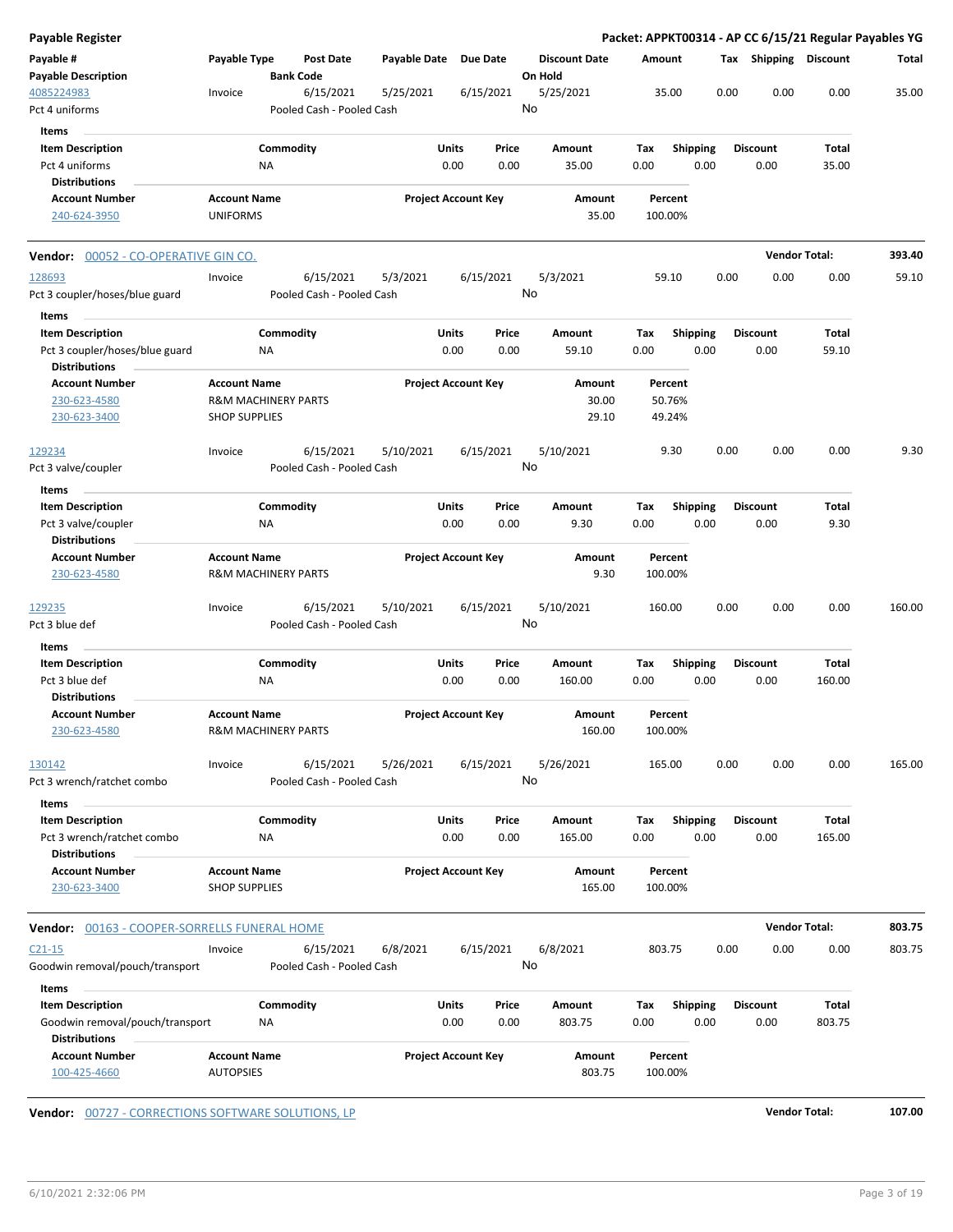| Payable Register                                                                                |                                             |                           |                                        |                       |                            |               |                                 |             |                    |                         |      |                         |                   | Packet: APPKT00314 - AP CC 6/15/21 Regular Payables YG |
|-------------------------------------------------------------------------------------------------|---------------------------------------------|---------------------------|----------------------------------------|-----------------------|----------------------------|---------------|---------------------------------|-------------|--------------------|-------------------------|------|-------------------------|-------------------|--------------------------------------------------------|
| Payable #<br><b>Payable Description</b>                                                         | Payable Type                                | <b>Bank Code</b>          | <b>Post Date</b>                       | Payable Date Due Date |                            |               | <b>Discount Date</b><br>On Hold |             | Amount             |                         |      | Tax Shipping Discount   |                   | Total                                                  |
| 50056<br>July 2021 computer software support                                                    | Invoice                                     |                           | 6/15/2021<br>Pooled Cash - Pooled Cash | 6/1/2021              |                            | 6/15/2021     | 6/1/2021<br>No                  |             | 107.00             |                         | 0.00 | 0.00                    | 0.00              | 107.00                                                 |
| Items<br><b>Item Description</b><br>July 2021 computer software support                         |                                             | Commodity<br>NA           |                                        |                       | <b>Units</b><br>0.00       | Price<br>0.00 | Amount<br>107.00                | Tax<br>0.00 |                    | <b>Shipping</b><br>0.00 |      | <b>Discount</b><br>0.00 | Total<br>107.00   |                                                        |
| <b>Distributions</b><br><b>Account Number</b><br>100-573-4530                                   | <b>Account Name</b>                         | <b>COMPUTER SOFTWARE</b>  |                                        |                       | <b>Project Account Key</b> |               | Amount<br>107.00                |             | Percent<br>100.00% |                         |      |                         |                   |                                                        |
| <b>Vendor: 00475 - COUNTY TRASH SERVICE</b>                                                     |                                             |                           |                                        |                       |                            |               |                                 |             |                    |                         |      | <b>Vendor Total:</b>    |                   | 140.00                                                 |
| <b>INV0002249</b><br>#456515 Pct 1 trash June 2021                                              | Invoice                                     |                           | 6/15/2021<br>Pooled Cash - Pooled Cash | 6/10/2021             |                            | 6/15/2021     | 6/10/2021<br>No                 |             | 70.00              |                         | 0.00 | 0.00                    | 0.00              | 70.00                                                  |
| Items<br><b>Item Description</b><br>#456515 Pct 1 trash June 2021<br><b>Distributions</b>       |                                             | Commodity<br>ΝA           |                                        |                       | <b>Units</b><br>0.00       | Price<br>0.00 | Amount<br>70.00                 | Tax<br>0.00 |                    | <b>Shipping</b><br>0.00 |      | <b>Discount</b><br>0.00 | Total<br>70.00    |                                                        |
| <b>Account Number</b><br>210-621-4430                                                           | <b>Account Name</b><br><b>TRASH PICKUP</b>  |                           |                                        |                       | <b>Project Account Key</b> |               | Amount<br>70.00                 |             | Percent<br>100.00% |                         |      |                         |                   |                                                        |
| <b>INV0002250</b><br>#322234 Lake Fannin trash June 2021                                        | Invoice                                     |                           | 6/15/2021<br>Pooled Cash - Pooled Cash | 6/10/2021             |                            | 6/15/2021     | 6/10/2021<br>No                 |             | 70.00              |                         | 0.00 | 0.00                    | 0.00              | 70.00                                                  |
| Items<br><b>Item Description</b><br>#322234 Lake Fannin trash June 2021<br><b>Distributions</b> |                                             | Commodity<br>ΝA           |                                        |                       | <b>Units</b><br>0.00       | Price<br>0.00 | Amount<br>70.00                 | Tax<br>0.00 |                    | <b>Shipping</b><br>0.00 |      | Discount<br>0.00        | Total<br>70.00    |                                                        |
| <b>Account Number</b><br>850-520-4430                                                           | <b>Account Name</b><br><b>TRASH PICK UP</b> |                           |                                        |                       | <b>Project Account Key</b> |               | Amount<br>70.00                 |             | Percent<br>100.00% |                         |      |                         |                   |                                                        |
| <b>Vendor: 00732 - DRAKE, ROY V.</b>                                                            |                                             |                           |                                        |                       |                            |               |                                 |             |                    |                         |      | <b>Vendor Total:</b>    |                   | 125.00                                                 |
| <b>INV0002195</b><br>Sheriff-Franz eval 6/8/21                                                  | Invoice                                     |                           | 6/15/2021<br>Pooled Cash - Pooled Cash | 6/9/2021              |                            | 6/15/2021     | 6/9/2021<br>No                  |             | 125.00             |                         | 0.00 | 0.00                    | 0.00              | 125.00                                                 |
| Items<br><b>Item Description</b><br>Sheriff-Franz eval 6/8/21                                   |                                             | Commodity<br>NA           |                                        |                       | <b>Units</b><br>0.00       | Price<br>0.00 | Amount<br>125.00                | Tax<br>0.00 |                    | <b>Shipping</b><br>0.00 |      | <b>Discount</b><br>0.00 | Total<br>125.00   |                                                        |
| <b>Distributions</b><br><b>Account Number</b><br>100-560-2500                                   | <b>Account Name</b>                         | <b>EMPLOYEE PHYSICALS</b> |                                        |                       | <b>Project Account Key</b> |               | Amount<br>125.00                |             | Percent<br>100.00% |                         |      |                         |                   |                                                        |
|                                                                                                 |                                             |                           |                                        |                       |                            |               |                                 |             |                    |                         |      | <b>Vendor Total:</b>    |                   | 300.00                                                 |
| Vendor: 00613 - ELDORADO DENTAL<br>05292021<br>May 2021 county inmate dental                    | Invoice                                     |                           | 6/15/2021<br>Pooled Cash - Pooled Cash | 5/29/2021             |                            | 6/15/2021     | 5/29/2021<br>No                 |             | 300.00             |                         | 0.00 | 0.00                    | 0.00              | 300.00                                                 |
| Items<br><b>Item Description</b><br>May 2021 county inmate dental                               |                                             | Commodity<br>NA           |                                        |                       | Units<br>0.00              | Price<br>0.00 | Amount<br>300.00                | Tax<br>0.00 |                    | Shipping<br>0.00        |      | <b>Discount</b><br>0.00 | Total<br>300.00   |                                                        |
| <b>Distributions</b><br><b>Account Number</b><br>100-565-4050                                   | <b>Account Name</b>                         | PRISONER MEDICAL          |                                        |                       | <b>Project Account Key</b> |               | Amount<br>300.00                |             | Percent<br>100.00% |                         |      |                         |                   |                                                        |
| <b>Vendor:</b> VEN02315 - Fannin County Adult Probation                                         |                                             |                           |                                        |                       |                            |               |                                 |             |                    |                         |      | <b>Vendor Total:</b>    |                   | 3,838.00                                               |
| INV0002182<br>June 2021 Bond supervision support                                                | Invoice                                     |                           | 6/15/2021<br>Pooled Cash - Pooled Cash | 6/4/2021              |                            | 6/15/2021     | 6/4/2021<br>No                  |             | 3,838.00           |                         | 0.00 | 0.00                    | 0.00              | 3,838.00                                               |
| Items<br><b>Item Description</b><br>June 2021 Bond supervision support<br><b>Distributions</b>  |                                             | Commodity<br>NA           |                                        |                       | <b>Units</b><br>0.00       | Price<br>0.00 | Amount<br>3,838.00              | Tax<br>0.00 |                    | <b>Shipping</b><br>0.00 |      | <b>Discount</b><br>0.00 | Total<br>3,838.00 |                                                        |
| <b>Account Number</b><br>100-573-4811                                                           | <b>Account Name</b><br><b>FUNDING CSCD</b>  |                           |                                        |                       | <b>Project Account Key</b> |               | Amount<br>3,838.00              |             | Percent<br>100.00% |                         |      |                         |                   |                                                        |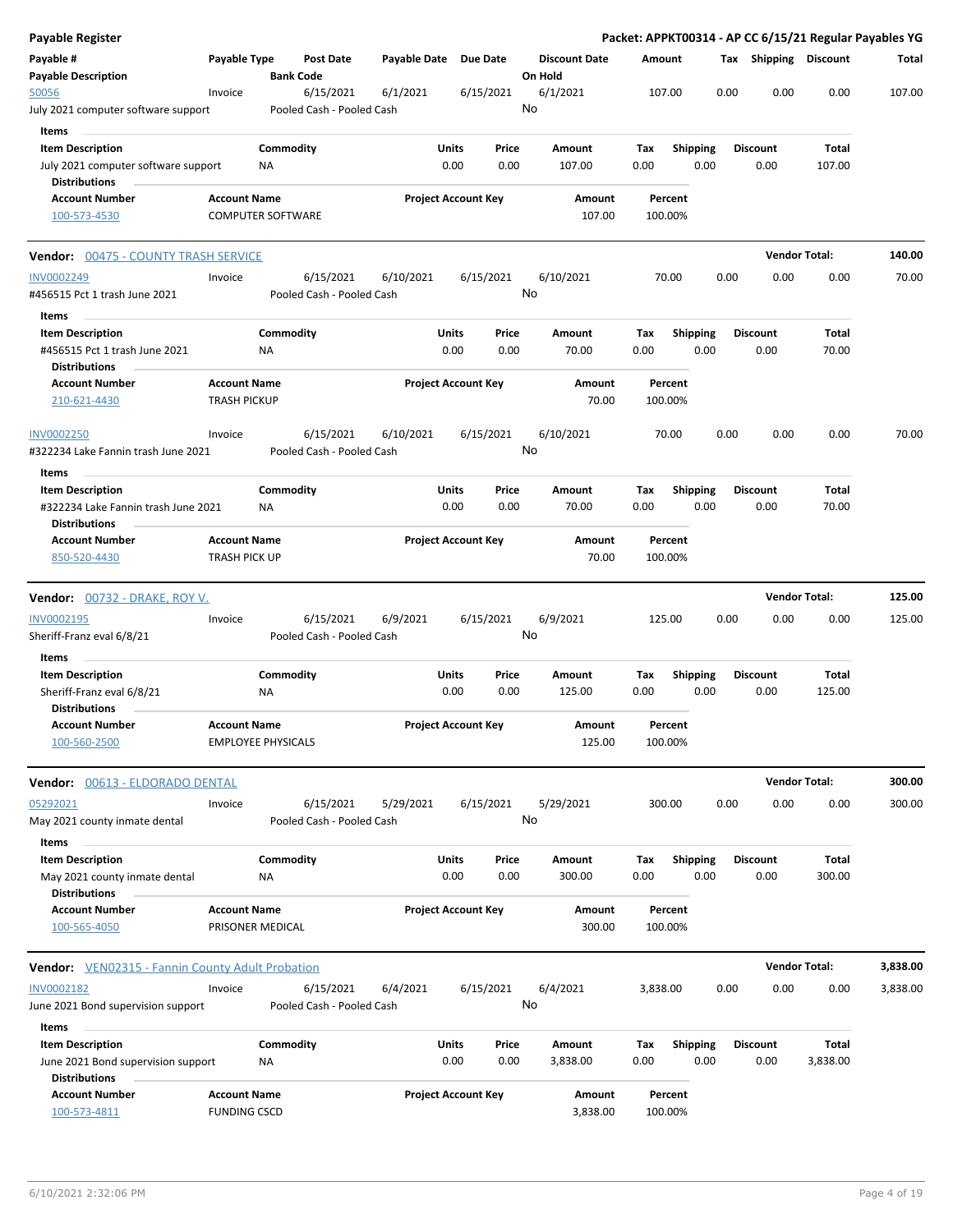| <b>Payable Register</b>                                                                                   |                                                                       |                        |                                                                         |                       |               |                            |         |                                |                             |                         |      |                         | Packet: APPKT00314 - AP CC 6/15/21 Regular Payables YG |          |
|-----------------------------------------------------------------------------------------------------------|-----------------------------------------------------------------------|------------------------|-------------------------------------------------------------------------|-----------------------|---------------|----------------------------|---------|--------------------------------|-----------------------------|-------------------------|------|-------------------------|--------------------------------------------------------|----------|
| Payable #<br><b>Payable Description</b>                                                                   | Payable Type                                                          |                        | <b>Post Date</b><br><b>Bank Code</b>                                    | Payable Date Due Date |               |                            | On Hold | <b>Discount Date</b>           | Amount                      |                         |      | Tax Shipping Discount   |                                                        | Total    |
| Vendor: 00335 - FANNIN COUNTY ELEC. CO-OP, INC                                                            |                                                                       |                        |                                                                         |                       |               |                            |         |                                |                             |                         |      |                         | <b>Vendor Total:</b>                                   | 190.85   |
| INV0002192<br>Pct 3 electric 5/9-6/7/21                                                                   | Invoice                                                               |                        | 6/15/2021<br>Pooled Cash - Pooled Cash                                  | 6/8/2021              |               | 6/15/2021                  | No      | 6/8/2021                       | 190.85                      |                         | 0.00 | 0.00                    | 0.00                                                   | 190.85   |
| Items<br><b>Item Description</b><br>Pct 3 electric 5/9-6/7/21                                             |                                                                       | Commodity<br>ΝA        |                                                                         |                       | Units<br>0.00 | Price<br>0.00              |         | Amount<br>190.85               | Tax<br>0.00                 | <b>Shipping</b><br>0.00 |      | <b>Discount</b><br>0.00 | Total<br>190.85                                        |          |
| <b>Distributions</b><br><b>Account Number</b>                                                             | <b>Account Name</b>                                                   |                        |                                                                         |                       |               | <b>Project Account Key</b> |         | Amount                         | Percent                     |                         |      |                         |                                                        |          |
| 230-623-4400                                                                                              | UTILITY ELECTRICITY                                                   |                        |                                                                         |                       |               |                            |         | 190.85                         | 100.00%                     |                         |      |                         |                                                        |          |
| <b>Vendor:</b> 00560 - FANNIN SOIL & WATER CONS. DISTRICT                                                 |                                                                       |                        |                                                                         |                       |               |                            |         |                                |                             |                         |      |                         | <b>Vendor Total:</b>                                   | 9,500.00 |
| <b>INV0002190</b><br>FY 21 watershed maint. Pct 1-11 sites, Pct 2-8 si Pooled Cash - Pooled Cash<br>Items | Invoice                                                               |                        | 6/15/2021                                                               | 6/6/2021              |               | 6/15/2021                  | No      | 6/6/2021                       | 9,500.00                    |                         | 0.00 | 0.00                    | 0.00                                                   | 9,500.00 |
| <b>Item Description</b><br>FY 21 watershed maint. Pct 1-11 sites, Pct NA<br><b>Distributions</b>          |                                                                       | Commodity              |                                                                         |                       | Units<br>0.00 | Price<br>0.00              |         | Amount<br>9,500.00             | Tax<br>0.00                 | <b>Shipping</b><br>0.00 |      | <b>Discount</b><br>0.00 | Total<br>9,500.00                                      |          |
| <b>Account Number</b><br>210-621-4940<br>220-622-4940                                                     | <b>Account Name</b>                                                   |                        | <b>FLOOD CONTROL SITE MAINTENANCE</b><br>FLOOD CONTROL SITE MAINTENANCE |                       |               | <b>Project Account Key</b> |         | Amount<br>5,500.00<br>4,000.00 | Percent<br>57.89%<br>42.11% |                         |      |                         |                                                        |          |
| <b>Vendor:</b> 00074 - FROELICH, DR. JAMES E.                                                             |                                                                       |                        |                                                                         |                       |               |                            |         |                                |                             |                         |      |                         | <b>Vendor Total:</b>                                   | 200.00   |
| <b>INV0002186</b><br>5/21-6/20/21 health officer                                                          | Invoice                                                               |                        | 6/15/2021<br>Pooled Cash - Pooled Cash                                  | 6/7/2021              |               | 6/15/2021                  | No      | 6/7/2021                       | 200.00                      |                         | 0.00 | 0.00                    | 0.00                                                   | 200.00   |
| Items<br><b>Item Description</b><br>5/21-6/20/21 health officer                                           |                                                                       | Commodity<br>ΝA        |                                                                         |                       | Units<br>0.00 | Price<br>0.00              |         | Amount<br>200.00               | Tax<br>0.00                 | <b>Shipping</b><br>0.00 |      | <b>Discount</b><br>0.00 | Total<br>200.00                                        |          |
| <b>Distributions</b><br><b>Account Number</b><br>100-641-1020                                             | <b>Account Name</b>                                                   |                        | SALARY APPOINTED OFFICIAL                                               |                       |               | <b>Project Account Key</b> |         | Amount<br>200.00               | Percent<br>100.00%          |                         |      |                         |                                                        |          |
| Vendor: 00236 - FUNCTION 4, LLC                                                                           |                                                                       |                        |                                                                         |                       |               |                            |         |                                |                             |                         |      |                         | <b>Vendor Total:</b>                                   | 183.94   |
| <b>INV865465</b><br>Copies 5/4-6/3/21<br>Items                                                            | Invoice                                                               |                        | 6/15/2021<br>Pooled Cash - Pooled Cash                                  | 6/3/2021              |               | 6/15/2021                  | No      | 6/3/2021                       | 183.94                      |                         | 0.00 | 0.00                    | 0.00                                                   | 183.94   |
| <b>Item Description</b><br>Copies 5/4-6/3/21<br><b>Distributions</b>                                      |                                                                       | Commodity<br><b>NA</b> |                                                                         |                       | Units<br>0.00 | Price<br>0.00              |         | Amount<br>183.94               | Tax<br>0.00                 | <b>Shipping</b><br>0.00 |      | <b>Discount</b><br>0.00 | Total<br>183.94                                        |          |
| <b>Account Number</b><br>100-665-3150<br>100-499-3150                                                     | <b>Account Name</b><br><b>COPIER RENTAL</b><br><b>COPIER EXPENSE</b>  |                        |                                                                         |                       |               | <b>Project Account Key</b> |         | Amount<br>24.10<br>7.48        | Percent<br>13.10%           | 4.07%                   |      |                         |                                                        |          |
| 100-510-3150<br>100-513-3150<br>100-590-3150                                                              | <b>COPIER RENTAL</b><br><b>COPIER RENTAL</b><br><b>COPIER RENTAL</b>  |                        |                                                                         |                       |               |                            |         | 119.93<br>17.53<br>1.16        | 65.20%                      | 9.53%<br>0.63%          |      |                         |                                                        |          |
| 100-575-3150<br>100-475-3150<br>100-410-3150                                                              | <b>COPIER RENTAL</b><br><b>COPIER EXPENSE</b><br><b>COPIER RENTAL</b> |                        |                                                                         |                       |               |                            |         | 1.47<br>5.75<br>6.52           |                             | 0.80%<br>3.13%<br>3.54% |      |                         |                                                        |          |
| Vendor: VEN02490 - Hatfield, Jedidiah                                                                     |                                                                       |                        |                                                                         |                       |               |                            |         |                                |                             |                         |      |                         | <b>Vendor Total:</b>                                   | 8,000.00 |
| INV0002181<br>Estray 6 head cattle 4/11-5/30/21                                                           | Invoice                                                               |                        | 6/15/2021<br>Pooled Cash - Pooled Cash                                  | 5/30/2021             |               | 6/15/2021                  | No      | 5/30/2021                      | 8,000.00                    |                         | 0.00 | 0.00                    | 0.00                                                   | 8,000.00 |
| Items<br><b>Item Description</b>                                                                          |                                                                       | Commodity              |                                                                         |                       | Units         | Price                      |         | Amount                         | Tax                         | Shipping                |      | <b>Discount</b>         | <b>Total</b>                                           |          |
| Estray 6 head cattle 4/11-5/30/21<br><b>Distributions</b>                                                 |                                                                       | ΝA                     |                                                                         |                       | 0.00          | 0.00                       |         | 8,000.00                       | 0.00                        | 0.00                    |      | 0.00                    | 8,000.00                                               |          |
| <b>Account Number</b><br>100-560-4320                                                                     | <b>Account Name</b>                                                   |                        | IMPOUNDMENT OF ESTRAY LIVESTO                                           |                       |               | <b>Project Account Key</b> |         | Amount<br>8,000.00             | Percent<br>100.00%          |                         |      |                         |                                                        |          |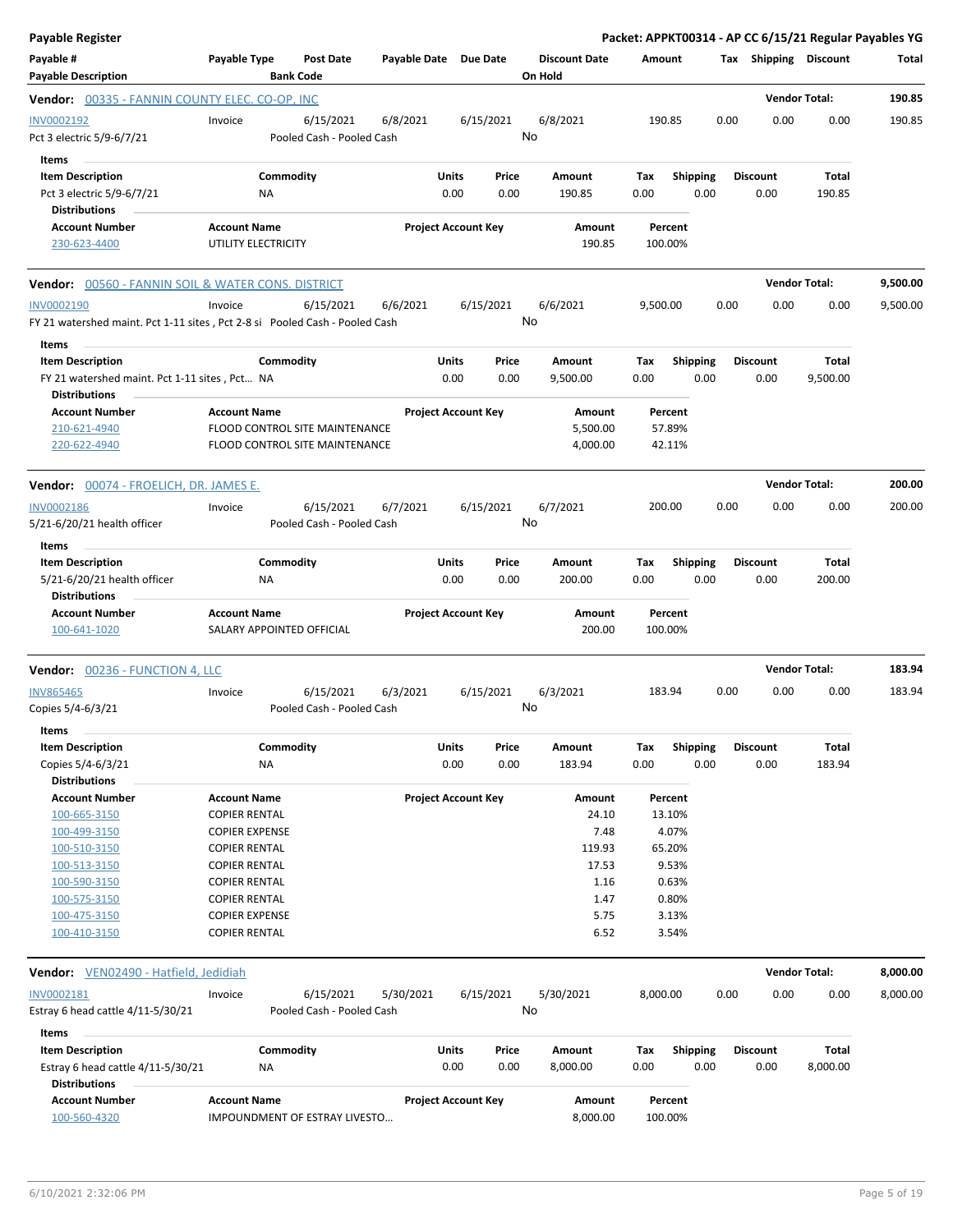| <b>Payable Register</b>                     |                                             |                                        |           |                            |                                 |      |                    |      |                       |                      | Packet: APPKT00314 - AP CC 6/15/21 Regular Payables YG |
|---------------------------------------------|---------------------------------------------|----------------------------------------|-----------|----------------------------|---------------------------------|------|--------------------|------|-----------------------|----------------------|--------------------------------------------------------|
| Payable #<br><b>Payable Description</b>     | Payable Type<br><b>Bank Code</b>            | <b>Post Date</b>                       |           | Payable Date Due Date      | <b>Discount Date</b><br>On Hold |      | Amount             |      | Tax Shipping Discount |                      | Total                                                  |
| Vendor: 00126 - HERRINGTON PLUMBING         |                                             |                                        |           |                            |                                 |      |                    |      |                       | <b>Vendor Total:</b> | 275.00                                                 |
| INV0002196                                  | Invoice                                     | 6/15/2021                              | 5/26/2021 | 6/15/2021                  | 5/26/2021                       |      | 175.00             | 0.00 | 0.00                  | 0.00                 | 175.00                                                 |
| S Annex urinal repair                       |                                             | Pooled Cash - Pooled Cash              |           |                            | No                              |      |                    |      |                       |                      |                                                        |
| Items                                       |                                             |                                        |           |                            |                                 |      |                    |      |                       |                      |                                                        |
| <b>Item Description</b>                     | Commodity                                   |                                        |           | Units<br>Price             | Amount                          | Tax  | <b>Shipping</b>    |      | <b>Discount</b>       | Total                |                                                        |
| S Annex urinal repair                       | ΝA                                          |                                        |           | 0.00<br>0.00               | 175.00                          | 0.00 | 0.00               |      | 0.00                  | 175.00               |                                                        |
| <b>Distributions</b>                        |                                             |                                        |           |                            |                                 |      |                    |      |                       |                      |                                                        |
| <b>Account Number</b>                       | <b>Account Name</b>                         |                                        |           | <b>Project Account Key</b> | Amount                          |      | Percent            |      |                       |                      |                                                        |
| 100-513-4500                                | <b>R&amp;M BUILDING</b>                     |                                        |           |                            | 175.00                          |      | 100.00%            |      |                       |                      |                                                        |
| INV0002197                                  | Invoice                                     | 6/15/2021                              | 5/28/2021 | 6/15/2021                  | 5/28/2021                       |      | 50.00              | 0.00 | 0.00                  | 0.00                 | 50.00                                                  |
| E Annex unstop sink                         |                                             | Pooled Cash - Pooled Cash              |           |                            | No                              |      |                    |      |                       |                      |                                                        |
| Items                                       |                                             |                                        |           |                            |                                 |      |                    |      |                       |                      |                                                        |
| <b>Item Description</b>                     | Commodity                                   |                                        |           | Units<br>Price             | Amount                          | Tax  | <b>Shipping</b>    |      | <b>Discount</b>       | Total                |                                                        |
| E Annex unstop sink<br><b>Distributions</b> | NA                                          |                                        |           | 0.00<br>0.00               | 50.00                           | 0.00 | 0.00               |      | 0.00                  | 50.00                |                                                        |
| <b>Account Number</b>                       | <b>Account Name</b>                         |                                        |           | <b>Project Account Key</b> | <b>Amount</b>                   |      | Percent            |      |                       |                      |                                                        |
| 100-511-4500                                | R & M BUILDING                              |                                        |           |                            | 50.00                           |      | 100.00%            |      |                       |                      |                                                        |
| <b>INV0002198</b>                           | Invoice                                     | 6/15/2021                              | 5/28/2021 | 6/15/2021                  | 5/28/2021                       |      | 50.00              | 0.00 | 0.00                  | 0.00                 | 50.00                                                  |
| 800 E 2nd unstop toilet                     |                                             | Pooled Cash - Pooled Cash              |           |                            | No                              |      |                    |      |                       |                      |                                                        |
| Items                                       |                                             |                                        |           |                            |                                 |      |                    |      |                       |                      |                                                        |
| <b>Item Description</b>                     | Commodity                                   |                                        |           | Units<br>Price             | Amount                          | Tax  | <b>Shipping</b>    |      | <b>Discount</b>       | Total                |                                                        |
| 800 E 2nd unstop toilet                     | NA                                          |                                        |           | 0.00<br>0.00               | 50.00                           | 0.00 | 0.00               |      | 0.00                  | 50.00                |                                                        |
| <b>Distributions</b>                        |                                             |                                        |           |                            |                                 |      |                    |      |                       |                      |                                                        |
| <b>Account Number</b>                       | <b>Account Name</b>                         |                                        |           | <b>Project Account Key</b> | Amount                          |      | Percent            |      |                       |                      |                                                        |
| 100-518-4500                                | R & M BUILDING                              |                                        |           |                            | 50.00                           |      | 100.00%            |      |                       |                      |                                                        |
| Vendor: 00010 - HOLLAND, JORDAN PLLC        |                                             |                                        |           |                            |                                 |      |                    |      |                       | <b>Vendor Total:</b> | 2,221.05                                               |
| INV0002171                                  | Invoice                                     | 6/15/2021                              | 5/21/2021 | 6/15/2021                  | 5/21/2021                       |      | 93.50              | 0.00 | 0.00                  | 0.00                 | 93.50                                                  |
| CR-20-27557-1 Graves Dst Ct                 |                                             | Pooled Cash - Pooled Cash              |           |                            | No                              |      |                    |      |                       |                      |                                                        |
| Items                                       |                                             |                                        |           |                            |                                 |      |                    |      |                       |                      |                                                        |
| <b>Item Description</b>                     | Commodity                                   |                                        |           | Units<br>Price             | Amount                          | Tax  | <b>Shipping</b>    |      | <b>Discount</b>       | Total                |                                                        |
| CR-20-27557-1 Graves Dst Ct                 | ΝA                                          |                                        |           | 0.00<br>0.00               | 93.50                           | 0.00 | 0.00               |      | 0.00                  | 93.50                |                                                        |
| <b>Distributions</b>                        |                                             |                                        |           |                            |                                 |      |                    |      |                       |                      |                                                        |
| <b>Account Number</b><br>100-435-4370       | <b>Account Name</b><br><b>ATTORNEY FEES</b> |                                        |           | <b>Project Account Key</b> | Amount<br>93.50                 |      | Percent<br>100.00% |      |                       |                      |                                                        |
| INV0002172<br>CR-20-27557-1 Graves Dst Ct   | Invoice                                     | 6/15/2021<br>Pooled Cash - Pooled Cash | 5/26/2021 | 6/15/2021                  | 5/26/2021<br>No                 |      | 255.00             | 0.00 | 0.00                  | 0.00                 | 255.00                                                 |
| Items                                       |                                             |                                        |           |                            |                                 |      |                    |      |                       |                      |                                                        |
| <b>Item Description</b>                     | Commodity                                   |                                        |           | <b>Units</b><br>Price      | Amount                          | Tax  | Shipping           |      | <b>Discount</b>       | Total                |                                                        |
| CR-20-27557-1 Graves Dst Ct                 | <b>NA</b>                                   |                                        |           | 0.00<br>0.00               | 255.00                          | 0.00 | 0.00               |      | 0.00                  | 255.00               |                                                        |
| <b>Distributions</b>                        |                                             |                                        |           |                            |                                 |      |                    |      |                       |                      |                                                        |
| <b>Account Number</b><br>100-435-4370       | <b>Account Name</b><br><b>ATTORNEY FEES</b> |                                        |           | <b>Project Account Key</b> | Amount<br>255.00                |      | Percent<br>100.00% |      |                       |                      |                                                        |
|                                             |                                             |                                        |           |                            |                                 |      |                    |      |                       |                      |                                                        |
| INV0002177                                  | Invoice                                     | 6/15/2021                              | 5/21/2021 | 6/15/2021                  | 5/21/2021                       |      | 518.50             | 0.00 | 0.00                  | 0.00                 | 518.50                                                 |
| CR-12-24386 Kraft Dst Ct                    |                                             | Pooled Cash - Pooled Cash              |           |                            | No                              |      |                    |      |                       |                      |                                                        |
| Items                                       |                                             |                                        |           |                            |                                 |      |                    |      |                       |                      |                                                        |
| <b>Item Description</b>                     | Commodity                                   |                                        |           | Units<br>Price             | Amount                          | Tax  | <b>Shipping</b>    |      | <b>Discount</b>       | Total                |                                                        |
| CR-12-24386 Kraft Dst Ct                    | ΝA                                          |                                        |           | 0.00<br>0.00               | 518.50                          | 0.00 | 0.00               |      | 0.00                  | 518.50               |                                                        |
| <b>Distributions</b>                        |                                             |                                        |           |                            |                                 |      |                    |      |                       |                      |                                                        |
| <b>Account Number</b><br>100-435-4370       | <b>Account Name</b><br><b>ATTORNEY FEES</b> |                                        |           | <b>Project Account Key</b> | Amount<br>518.50                |      | Percent<br>100.00% |      |                       |                      |                                                        |
| <b>INV0002178</b>                           | Invoice<br>Pooled Cash - Pooled Cash        | 6/15/2021                              | 5/26/2021 | 6/15/2021                  | 5/26/2021<br>No                 |      | 797.30             | 0.00 | 0.00                  | 0.00                 | 797.30                                                 |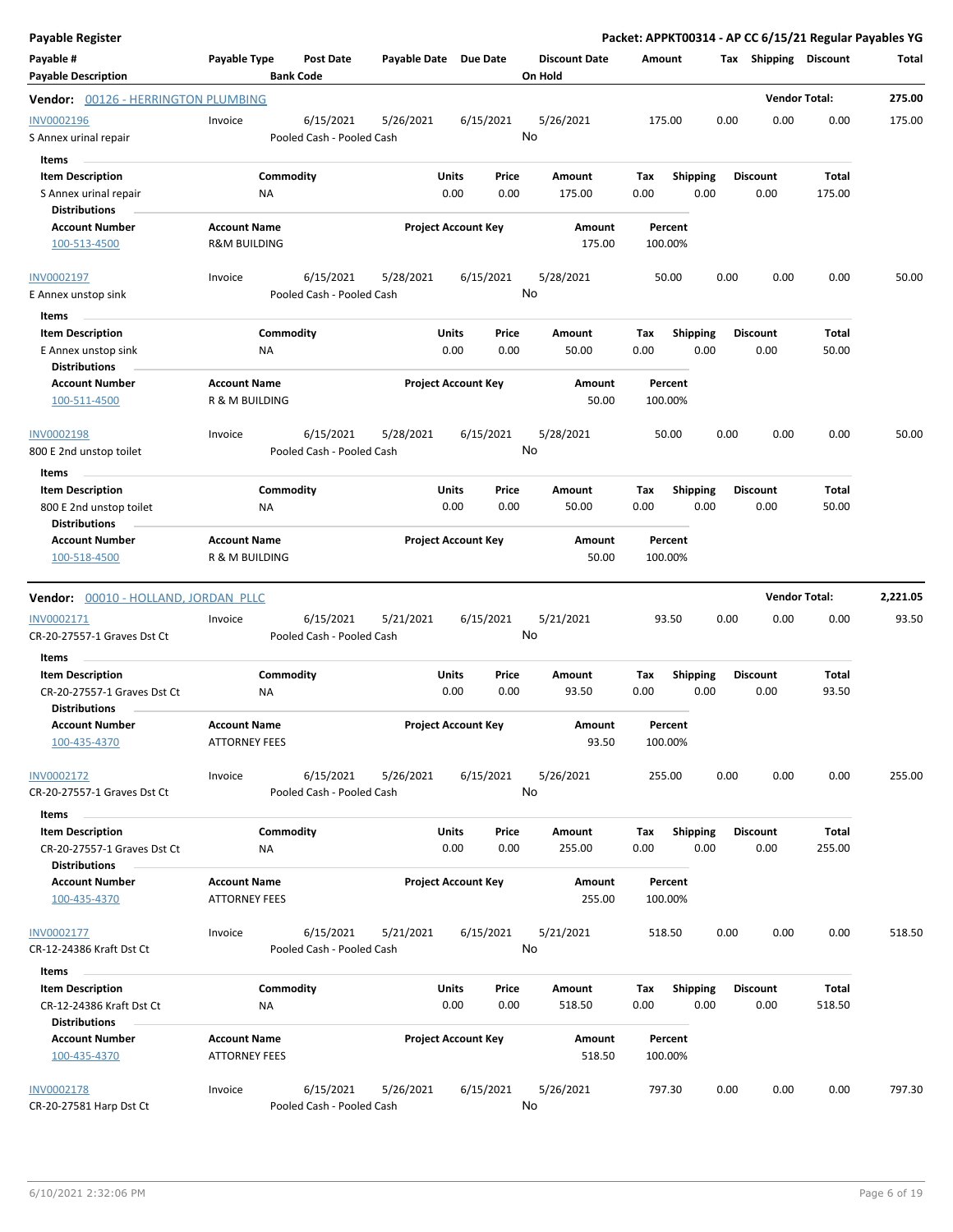| <b>Payable Register</b>                                     |                                             |                           |                            |              |           |                      |          |                    |      |                       |                      | Packet: APPKT00314 - AP CC 6/15/21 Regular Payables YG |
|-------------------------------------------------------------|---------------------------------------------|---------------------------|----------------------------|--------------|-----------|----------------------|----------|--------------------|------|-----------------------|----------------------|--------------------------------------------------------|
| Payable #                                                   | Payable Type                                | <b>Post Date</b>          | Payable Date Due Date      |              |           | <b>Discount Date</b> | Amount   |                    |      | Tax Shipping Discount |                      | Total                                                  |
| <b>Payable Description</b>                                  |                                             | <b>Bank Code</b>          |                            |              |           | On Hold              |          |                    |      |                       |                      |                                                        |
| Items                                                       |                                             |                           |                            |              |           |                      |          |                    |      |                       |                      |                                                        |
| <b>Item Description</b>                                     |                                             | Commodity                 |                            | Units        | Price     | Amount               | Tax      | Shipping           |      | <b>Discount</b>       | Total                |                                                        |
| CR-20-27581 Harp Dst Ct<br><b>Distributions</b>             | ΝA                                          |                           |                            | 0.00         | 0.00      | 797.30               | 0.00     | 0.00               |      | 0.00                  | 797.30               |                                                        |
| <b>Account Number</b>                                       | <b>Account Name</b>                         |                           | <b>Project Account Key</b> |              |           | Amount               |          | Percent            |      |                       |                      |                                                        |
| 100-435-4370                                                | <b>ATTORNEY FEES</b>                        |                           |                            |              |           | 797.30               |          | 100.00%            |      |                       |                      |                                                        |
| INV0002179                                                  | Invoice                                     | 6/15/2021                 | 5/26/2021                  |              | 6/15/2021 | 5/26/2021            |          | 119.00             | 0.00 | 0.00                  | 0.00                 | 119.00                                                 |
| CR-21-27966 DeLeon Dst Ct                                   |                                             | Pooled Cash - Pooled Cash |                            |              | No        |                      |          |                    |      |                       |                      |                                                        |
| Items                                                       |                                             |                           |                            |              |           |                      |          |                    |      |                       |                      |                                                        |
| <b>Item Description</b>                                     |                                             | Commodity                 |                            | <b>Units</b> | Price     | Amount               | Tax      | <b>Shipping</b>    |      | <b>Discount</b>       | Total                |                                                        |
| CR-21-27966 DeLeon Dst Ct                                   | ΝA                                          |                           |                            | 0.00         | 0.00      | 119.00               | 0.00     | 0.00               |      | 0.00                  | 119.00               |                                                        |
| <b>Distributions</b>                                        |                                             |                           |                            |              |           |                      |          |                    |      |                       |                      |                                                        |
| <b>Account Number</b><br>100-435-4370                       | <b>Account Name</b><br><b>ATTORNEY FEES</b> |                           | <b>Project Account Key</b> |              |           | Amount<br>119.00     |          | Percent<br>100.00% |      |                       |                      |                                                        |
| INV0002180                                                  | Invoice                                     | 6/15/2021                 | 5/26/2021                  |              | 6/15/2021 | 5/26/2021            |          | 437.75             | 0.00 | 0.00                  | 0.00                 | 437.75                                                 |
| CR-20-27677 Burkhart Dst Ct                                 |                                             | Pooled Cash - Pooled Cash |                            |              | No        |                      |          |                    |      |                       |                      |                                                        |
| Items                                                       |                                             |                           |                            |              |           |                      |          |                    |      |                       |                      |                                                        |
| <b>Item Description</b>                                     |                                             | Commodity                 |                            | Units        | Price     | Amount               | Tax      | <b>Shipping</b>    |      | <b>Discount</b>       | Total                |                                                        |
| CR-20-27677 Burkhart Dst Ct                                 | NA                                          |                           |                            | 0.00         | 0.00      | 437.75               | 0.00     | 0.00               |      | 0.00                  | 437.75               |                                                        |
| <b>Distributions</b>                                        |                                             |                           |                            |              |           |                      |          |                    |      |                       |                      |                                                        |
| <b>Account Number</b>                                       | <b>Account Name</b>                         |                           | <b>Project Account Key</b> |              |           | <b>Amount</b>        |          | Percent            |      |                       |                      |                                                        |
| 100-435-4370                                                | <b>ATTORNEY FEES</b>                        |                           |                            |              |           | 437.75               |          | 100.00%            |      |                       |                      |                                                        |
|                                                             |                                             |                           |                            |              |           |                      |          |                    |      |                       | <b>Vendor Total:</b> | 7,791.97                                               |
| Vendor: 00405 - IHS PHARMACY                                |                                             |                           |                            |              |           |                      |          |                    |      |                       |                      |                                                        |
| 73302                                                       | Credit Memo                                 | 6/15/2021                 | 5/18/2021                  |              | 5/18/2021 | 5/18/2021            |          | $-11.19$           | 0.00 | 0.00                  | 0.00                 | $-11.19$                                               |
| March 2021 returned medications                             |                                             | Pooled Cash - Pooled Cash |                            |              | No        |                      |          |                    |      |                       |                      |                                                        |
| Items                                                       |                                             |                           |                            |              |           |                      |          |                    |      |                       |                      |                                                        |
| <b>Item Description</b>                                     |                                             | Commodity                 |                            | Units        | Price     | Amount               | Tax      | <b>Shipping</b>    |      | <b>Discount</b>       | Total                |                                                        |
| March 2021 returned medications                             | <b>NA</b>                                   |                           |                            | 0.00         | 0.00      | $-11.19$             | 0.00     | 0.00               |      | 0.00                  | $-11.19$             |                                                        |
| <b>Distributions</b>                                        |                                             |                           |                            |              |           |                      |          |                    |      |                       |                      |                                                        |
| <b>Account Number</b>                                       | <b>Account Name</b>                         |                           | <b>Project Account Key</b> |              |           | Amount               |          | Percent            |      |                       |                      |                                                        |
| 100-565-4050                                                | PRISONER MEDICAL                            |                           |                            |              |           | $-11.19$             |          | 100.00%            |      |                       |                      |                                                        |
| 73329                                                       | Credit Memo                                 | 6/15/2021                 | 5/27/2021                  |              | 5/27/2021 | 5/27/2021            |          | $-36.79$           | 0.00 | 0.00                  | 0.00                 | $-36.79$                                               |
| Mar/April 2021 returned medications                         |                                             | Pooled Cash - Pooled Cash |                            |              |           | No                   |          |                    |      |                       |                      |                                                        |
| Items<br><b>Item Description</b>                            |                                             | Commodity                 |                            | Units        | Price     | Amount               | Tax      | <b>Shipping</b>    |      | <b>Discount</b>       | Total                |                                                        |
| Mar/April 2021 returned medications<br><b>Distributions</b> | ΝA                                          |                           |                            | 0.00         | 0.00      | $-36.79$             | 0.00     | 0.00               |      | 0.00                  | $-36.79$             |                                                        |
| <b>Account Number</b>                                       | <b>Account Name</b>                         |                           | <b>Project Account Key</b> |              |           | Amount               |          | Percent            |      |                       |                      |                                                        |
| 100-565-4050                                                | PRISONER MEDICAL                            |                           |                            |              |           | $-36.79$             |          | 100.00%            |      |                       |                      |                                                        |
| 73645                                                       | Invoice                                     | 6/15/2021                 | 5/31/2021                  |              | 6/15/2021 | 5/31/2021            | 7,839.95 |                    | 0.00 | 0.00                  | 0.00                 | 7,839.95                                               |
| May 2021 prisoner medications                               |                                             | Pooled Cash - Pooled Cash |                            |              | No        |                      |          |                    |      |                       |                      |                                                        |
| Items                                                       |                                             |                           |                            |              |           |                      |          |                    |      |                       |                      |                                                        |
| <b>Item Description</b>                                     |                                             | Commodity                 |                            | <b>Units</b> | Price     | Amount               | Tax      | Shipping           |      | <b>Discount</b>       | Total                |                                                        |
| May 2021 prisoner medications<br><b>Distributions</b>       | ΝA                                          |                           |                            | 0.00         | 0.00      | 7,839.95             | 0.00     | 0.00               |      | 0.00                  | 7,839.95             |                                                        |
| <b>Account Number</b><br>100-565-4050                       | <b>Account Name</b><br>PRISONER MEDICAL     |                           | <b>Project Account Key</b> |              |           | Amount<br>7,839.95   |          | Percent<br>100.00% |      |                       |                      |                                                        |
|                                                             |                                             |                           |                            |              |           |                      |          |                    |      |                       |                      |                                                        |
| Vendor: 00040 - JN WRECKER                                  |                                             |                           |                            |              |           |                      |          |                    |      |                       | <b>Vendor Total:</b> | 350.00                                                 |
| 21-07254                                                    | Invoice                                     | 6/15/2021                 | 6/3/2021                   |              | 6/15/2021 | 6/3/2021             |          | 350.00             | 0.00 | 0.00                  | 0.00                 | 350.00                                                 |
| Pct 4 2000 Kenworth towing                                  |                                             | Pooled Cash - Pooled Cash |                            |              | No        |                      |          |                    |      |                       |                      |                                                        |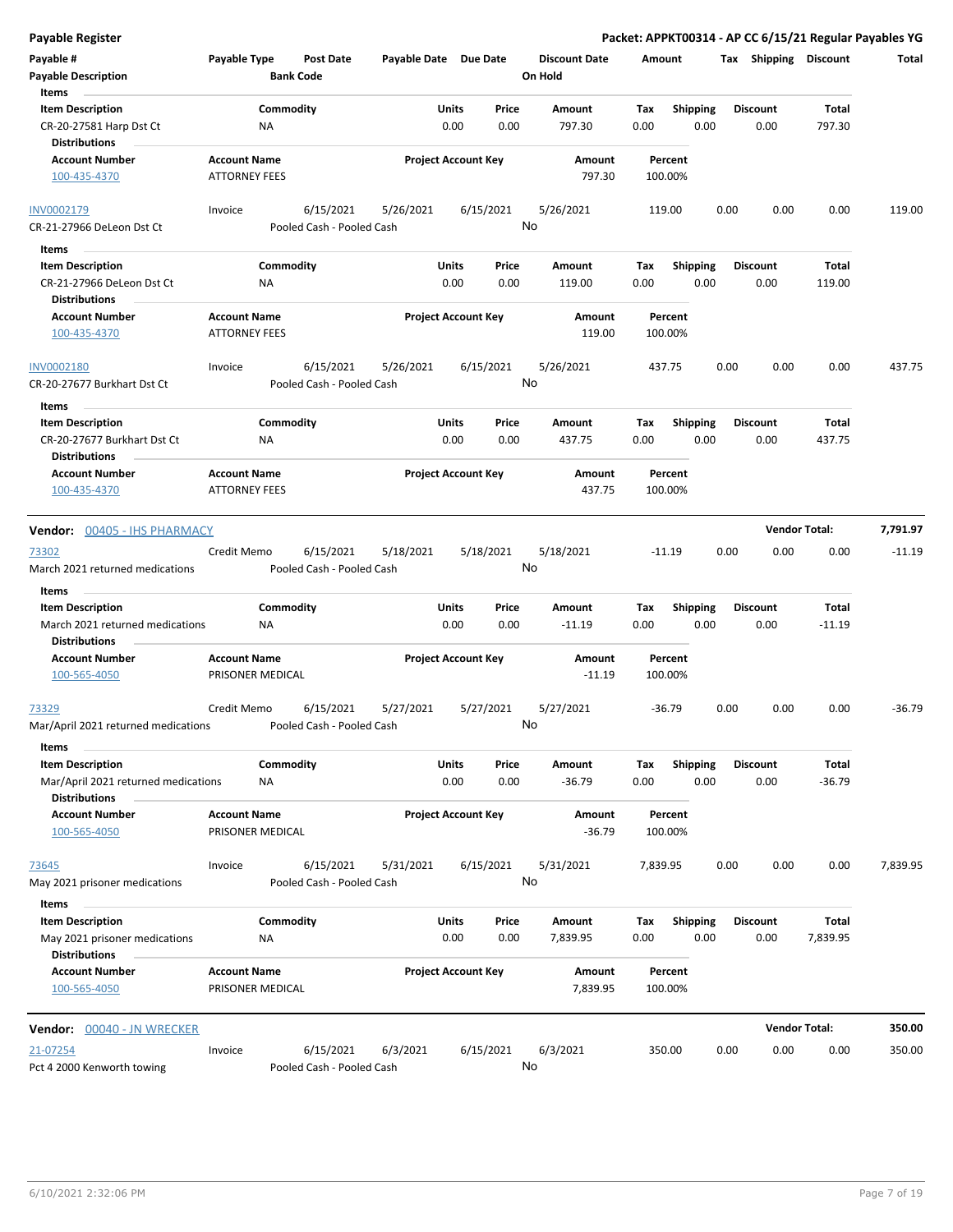| Payable Type<br><b>Post Date</b><br>Payable Date Due Date<br><b>Discount Date</b><br>Tax Shipping Discount<br>Amount<br>Total<br><b>Payable Description</b><br><b>Bank Code</b><br>On Hold<br>Items<br><b>Item Description</b><br>Commodity<br>Price<br><b>Total</b><br>Units<br>Amount<br>Tax<br><b>Shipping</b><br><b>Discount</b><br>0.00<br>0.00<br>350.00<br>0.00<br>0.00<br>0.00<br>350.00<br>Pct 4 2000 Kenworth towing<br>ΝA<br><b>Distributions</b><br><b>Account Name</b><br><b>Project Account Key</b><br><b>Account Number</b><br>Amount<br>Percent<br>240-624-4580<br><b>R&amp;M MACHINERY PARTS</b><br>350.00<br>100.00%<br><b>Vendor Total:</b><br>2,042.84<br><b>Vendor: 00378 - JPMORGAN CHASE BANK NA</b><br>6/15/2021<br>6/7/2021<br>6/15/2021<br>6/7/2021<br>0.00<br>0.00<br>2,042.84<br>Invoice<br>2,042.84<br>0.00<br>No<br>Pooled Cash - Pooled Cash<br>Items<br>Commodity<br><b>Item Description</b><br>Units<br>Price<br>Amount<br>Tax<br><b>Shipping</b><br><b>Discount</b><br>Total<br>June 2021 credit card statement<br>NA<br>0.00<br>0.00<br>2,042.84<br>0.00<br>0.00<br>0.00<br>2,042.84<br><b>Distributions</b><br><b>Project Account Key</b><br><b>Account Number</b><br><b>Account Name</b><br>Amount<br>Percent<br>21.76<br>1.07%<br>230-623-3100<br><b>OFFICE SUPPLIES</b><br>162.34<br>7.95%<br>240-624-3400<br><b>SHOP SUPPLIES</b><br>697.30<br>34.13%<br>100-409-4080<br>COUNTY WELLNESS PROGRAM<br>OUT OF COUNTY TRAVEL/TRAINING<br>225.00<br>11.01%<br>210-621-4270<br>164.31<br>8.04%<br>210-621-4580<br><b>R&amp;M MACHINERY PARTS</b><br><b>SHOP SUPPLIES</b><br>9.50<br>0.47%<br>220-622-3400<br>OUT OF COUNTY TRAVEL/TRAINING<br>260.00<br>12.73%<br>100-457-4270<br><b>OFFICE SUPPLIES</b><br>118.99<br>5.82%<br>100-403-3100<br>COMPUTER/WEB SOFTWARE<br>3.00<br>0.15%<br>100-503-5740<br><b>DUES</b><br>240.00<br>11.75%<br>100-475-4810<br>EMPLOYEE PHYSICALS/DOT TESTING<br>80.00<br>3.92%<br>240-624-3140<br>60.64<br>2.97%<br>413-413-5740<br><b>TECHNOLOGY</b><br><b>Vendor Total:</b><br>60.00<br>Vendor: 00541 - KIRBY, SHELLY<br>6/15/2021<br>6/4/2021<br>6/15/2021<br>6/4/2021<br>60.00<br>0.00<br>0.00<br>0.00<br>60.00<br>Invoice<br>No<br>Pooled Cash - Pooled Cash<br>Items<br><b>Item Description</b><br>Commodity<br>Units<br>Price<br>Tax<br><b>Total</b><br>Amount<br><b>Shipping</b><br><b>Discount</b><br>0.00<br>0.00<br>0.00<br>60.00<br>0.00<br>0.00<br>60.00<br>6/4/21 Windom mowing<br>ΝA<br><b>Distributions</b><br><b>Project Account Key</b><br><b>Account Number</b><br><b>Account Name</b><br>Amount<br>Percent<br>60.00<br>100.00%<br>100-515-4502<br>LAWN MAINTENANCE<br><b>Vendor Total:</b><br>888.45<br>Vendor: 00444 - KONICA MINOLTA PREMIER FINANCE<br>6/15/2021<br>6/8/2021<br>888.45<br>0.00<br>0.00<br>0.00<br>888.45<br>6/15/2021<br>6/8/2021<br>Invoice<br>No<br>Copier rental 6/15-7/14/21<br>Pooled Cash - Pooled Cash<br>Items<br><b>Item Description</b><br>Commodity<br>Units<br><b>Shipping</b><br><b>Discount</b><br>Total<br>Price<br>Amount<br>Tax<br>0.00<br>0.00<br>0.00<br>0.00<br>0.00<br>888.45<br>Copier rental 6/15-7/14/21<br>Service<br>888.45<br><b>Distributions</b><br><b>Account Number</b><br><b>Account Name</b><br><b>Project Account Key</b><br>Amount<br>Percent<br>100-590-3150<br><b>COPIER RENTAL</b><br>73.29<br>8.25%<br>97.72<br>11.00%<br>100-410-3150<br><b>COPIER RENTAL</b><br>314.27<br>35.37%<br>100-510-3150<br><b>COPIER RENTAL</b><br>97.72<br>11.00%<br>100-513-3150<br><b>COPIER RENTAL</b><br><b>COPIER EXPENSE</b><br>89.75<br>10.10%<br>100-499-3150<br>89.75<br><b>COPIER RENTAL</b><br>10.10%<br>100-665-3150<br><b>COPIER EXPENSE</b><br>101.52<br>11.43%<br>100-475-3150<br>2.75%<br><b>COPIER RENTAL</b><br>24.43<br>100-575-3150<br><b>Vendor Total:</b><br>422.50<br><b>Vendor: 00239 - L &amp; L A/C-ELECTRICAL</b><br>6/4/2021<br>6/15/2021<br>6/4/2021<br>6/15/2021<br>422.50<br>0.00<br>0.00<br>0.00<br>422.50<br>Invoice<br>No<br>Pooled Cash - Pooled Cash | Payable Register                |  |  |  |  |  | Packet: APPKT00314 - AP CC 6/15/21 Regular Payables YG |  |
|--------------------------------------------------------------------------------------------------------------------------------------------------------------------------------------------------------------------------------------------------------------------------------------------------------------------------------------------------------------------------------------------------------------------------------------------------------------------------------------------------------------------------------------------------------------------------------------------------------------------------------------------------------------------------------------------------------------------------------------------------------------------------------------------------------------------------------------------------------------------------------------------------------------------------------------------------------------------------------------------------------------------------------------------------------------------------------------------------------------------------------------------------------------------------------------------------------------------------------------------------------------------------------------------------------------------------------------------------------------------------------------------------------------------------------------------------------------------------------------------------------------------------------------------------------------------------------------------------------------------------------------------------------------------------------------------------------------------------------------------------------------------------------------------------------------------------------------------------------------------------------------------------------------------------------------------------------------------------------------------------------------------------------------------------------------------------------------------------------------------------------------------------------------------------------------------------------------------------------------------------------------------------------------------------------------------------------------------------------------------------------------------------------------------------------------------------------------------------------------------------------------------------------------------------------------------------------------------------------------------------------------------------------------------------------------------------------------------------------------------------------------------------------------------------------------------------------------------------------------------------------------------------------------------------------------------------------------------------------------------------------------------------------------------------------------------------------------------------------------------------------------------------------------------------------------------------------------------------------------------------------------------------------------------------------------------------------------------------------------------------------------------------------------------------------------------------------------------------------------------------------------------------------------------------------------------------------------------------------------------------------------------------------------------------------------------------------------------------------------------------------------------------------------------------------------------------------------------------------------------------------------------------------------------------------------------------------------------------------------------------------------------|---------------------------------|--|--|--|--|--|--------------------------------------------------------|--|
|                                                                                                                                                                                                                                                                                                                                                                                                                                                                                                                                                                                                                                                                                                                                                                                                                                                                                                                                                                                                                                                                                                                                                                                                                                                                                                                                                                                                                                                                                                                                                                                                                                                                                                                                                                                                                                                                                                                                                                                                                                                                                                                                                                                                                                                                                                                                                                                                                                                                                                                                                                                                                                                                                                                                                                                                                                                                                                                                                                                                                                                                                                                                                                                                                                                                                                                                                                                                                                                                                                                                                                                                                                                                                                                                                                                                                                                                                                                                                                                                                    | Payable #                       |  |  |  |  |  |                                                        |  |
|                                                                                                                                                                                                                                                                                                                                                                                                                                                                                                                                                                                                                                                                                                                                                                                                                                                                                                                                                                                                                                                                                                                                                                                                                                                                                                                                                                                                                                                                                                                                                                                                                                                                                                                                                                                                                                                                                                                                                                                                                                                                                                                                                                                                                                                                                                                                                                                                                                                                                                                                                                                                                                                                                                                                                                                                                                                                                                                                                                                                                                                                                                                                                                                                                                                                                                                                                                                                                                                                                                                                                                                                                                                                                                                                                                                                                                                                                                                                                                                                                    |                                 |  |  |  |  |  |                                                        |  |
|                                                                                                                                                                                                                                                                                                                                                                                                                                                                                                                                                                                                                                                                                                                                                                                                                                                                                                                                                                                                                                                                                                                                                                                                                                                                                                                                                                                                                                                                                                                                                                                                                                                                                                                                                                                                                                                                                                                                                                                                                                                                                                                                                                                                                                                                                                                                                                                                                                                                                                                                                                                                                                                                                                                                                                                                                                                                                                                                                                                                                                                                                                                                                                                                                                                                                                                                                                                                                                                                                                                                                                                                                                                                                                                                                                                                                                                                                                                                                                                                                    |                                 |  |  |  |  |  |                                                        |  |
|                                                                                                                                                                                                                                                                                                                                                                                                                                                                                                                                                                                                                                                                                                                                                                                                                                                                                                                                                                                                                                                                                                                                                                                                                                                                                                                                                                                                                                                                                                                                                                                                                                                                                                                                                                                                                                                                                                                                                                                                                                                                                                                                                                                                                                                                                                                                                                                                                                                                                                                                                                                                                                                                                                                                                                                                                                                                                                                                                                                                                                                                                                                                                                                                                                                                                                                                                                                                                                                                                                                                                                                                                                                                                                                                                                                                                                                                                                                                                                                                                    |                                 |  |  |  |  |  |                                                        |  |
|                                                                                                                                                                                                                                                                                                                                                                                                                                                                                                                                                                                                                                                                                                                                                                                                                                                                                                                                                                                                                                                                                                                                                                                                                                                                                                                                                                                                                                                                                                                                                                                                                                                                                                                                                                                                                                                                                                                                                                                                                                                                                                                                                                                                                                                                                                                                                                                                                                                                                                                                                                                                                                                                                                                                                                                                                                                                                                                                                                                                                                                                                                                                                                                                                                                                                                                                                                                                                                                                                                                                                                                                                                                                                                                                                                                                                                                                                                                                                                                                                    |                                 |  |  |  |  |  |                                                        |  |
|                                                                                                                                                                                                                                                                                                                                                                                                                                                                                                                                                                                                                                                                                                                                                                                                                                                                                                                                                                                                                                                                                                                                                                                                                                                                                                                                                                                                                                                                                                                                                                                                                                                                                                                                                                                                                                                                                                                                                                                                                                                                                                                                                                                                                                                                                                                                                                                                                                                                                                                                                                                                                                                                                                                                                                                                                                                                                                                                                                                                                                                                                                                                                                                                                                                                                                                                                                                                                                                                                                                                                                                                                                                                                                                                                                                                                                                                                                                                                                                                                    |                                 |  |  |  |  |  |                                                        |  |
|                                                                                                                                                                                                                                                                                                                                                                                                                                                                                                                                                                                                                                                                                                                                                                                                                                                                                                                                                                                                                                                                                                                                                                                                                                                                                                                                                                                                                                                                                                                                                                                                                                                                                                                                                                                                                                                                                                                                                                                                                                                                                                                                                                                                                                                                                                                                                                                                                                                                                                                                                                                                                                                                                                                                                                                                                                                                                                                                                                                                                                                                                                                                                                                                                                                                                                                                                                                                                                                                                                                                                                                                                                                                                                                                                                                                                                                                                                                                                                                                                    |                                 |  |  |  |  |  |                                                        |  |
|                                                                                                                                                                                                                                                                                                                                                                                                                                                                                                                                                                                                                                                                                                                                                                                                                                                                                                                                                                                                                                                                                                                                                                                                                                                                                                                                                                                                                                                                                                                                                                                                                                                                                                                                                                                                                                                                                                                                                                                                                                                                                                                                                                                                                                                                                                                                                                                                                                                                                                                                                                                                                                                                                                                                                                                                                                                                                                                                                                                                                                                                                                                                                                                                                                                                                                                                                                                                                                                                                                                                                                                                                                                                                                                                                                                                                                                                                                                                                                                                                    |                                 |  |  |  |  |  |                                                        |  |
|                                                                                                                                                                                                                                                                                                                                                                                                                                                                                                                                                                                                                                                                                                                                                                                                                                                                                                                                                                                                                                                                                                                                                                                                                                                                                                                                                                                                                                                                                                                                                                                                                                                                                                                                                                                                                                                                                                                                                                                                                                                                                                                                                                                                                                                                                                                                                                                                                                                                                                                                                                                                                                                                                                                                                                                                                                                                                                                                                                                                                                                                                                                                                                                                                                                                                                                                                                                                                                                                                                                                                                                                                                                                                                                                                                                                                                                                                                                                                                                                                    |                                 |  |  |  |  |  |                                                        |  |
|                                                                                                                                                                                                                                                                                                                                                                                                                                                                                                                                                                                                                                                                                                                                                                                                                                                                                                                                                                                                                                                                                                                                                                                                                                                                                                                                                                                                                                                                                                                                                                                                                                                                                                                                                                                                                                                                                                                                                                                                                                                                                                                                                                                                                                                                                                                                                                                                                                                                                                                                                                                                                                                                                                                                                                                                                                                                                                                                                                                                                                                                                                                                                                                                                                                                                                                                                                                                                                                                                                                                                                                                                                                                                                                                                                                                                                                                                                                                                                                                                    | INV0002199                      |  |  |  |  |  |                                                        |  |
|                                                                                                                                                                                                                                                                                                                                                                                                                                                                                                                                                                                                                                                                                                                                                                                                                                                                                                                                                                                                                                                                                                                                                                                                                                                                                                                                                                                                                                                                                                                                                                                                                                                                                                                                                                                                                                                                                                                                                                                                                                                                                                                                                                                                                                                                                                                                                                                                                                                                                                                                                                                                                                                                                                                                                                                                                                                                                                                                                                                                                                                                                                                                                                                                                                                                                                                                                                                                                                                                                                                                                                                                                                                                                                                                                                                                                                                                                                                                                                                                                    | June 2021 credit card statement |  |  |  |  |  |                                                        |  |
|                                                                                                                                                                                                                                                                                                                                                                                                                                                                                                                                                                                                                                                                                                                                                                                                                                                                                                                                                                                                                                                                                                                                                                                                                                                                                                                                                                                                                                                                                                                                                                                                                                                                                                                                                                                                                                                                                                                                                                                                                                                                                                                                                                                                                                                                                                                                                                                                                                                                                                                                                                                                                                                                                                                                                                                                                                                                                                                                                                                                                                                                                                                                                                                                                                                                                                                                                                                                                                                                                                                                                                                                                                                                                                                                                                                                                                                                                                                                                                                                                    |                                 |  |  |  |  |  |                                                        |  |
|                                                                                                                                                                                                                                                                                                                                                                                                                                                                                                                                                                                                                                                                                                                                                                                                                                                                                                                                                                                                                                                                                                                                                                                                                                                                                                                                                                                                                                                                                                                                                                                                                                                                                                                                                                                                                                                                                                                                                                                                                                                                                                                                                                                                                                                                                                                                                                                                                                                                                                                                                                                                                                                                                                                                                                                                                                                                                                                                                                                                                                                                                                                                                                                                                                                                                                                                                                                                                                                                                                                                                                                                                                                                                                                                                                                                                                                                                                                                                                                                                    |                                 |  |  |  |  |  |                                                        |  |
|                                                                                                                                                                                                                                                                                                                                                                                                                                                                                                                                                                                                                                                                                                                                                                                                                                                                                                                                                                                                                                                                                                                                                                                                                                                                                                                                                                                                                                                                                                                                                                                                                                                                                                                                                                                                                                                                                                                                                                                                                                                                                                                                                                                                                                                                                                                                                                                                                                                                                                                                                                                                                                                                                                                                                                                                                                                                                                                                                                                                                                                                                                                                                                                                                                                                                                                                                                                                                                                                                                                                                                                                                                                                                                                                                                                                                                                                                                                                                                                                                    |                                 |  |  |  |  |  |                                                        |  |
|                                                                                                                                                                                                                                                                                                                                                                                                                                                                                                                                                                                                                                                                                                                                                                                                                                                                                                                                                                                                                                                                                                                                                                                                                                                                                                                                                                                                                                                                                                                                                                                                                                                                                                                                                                                                                                                                                                                                                                                                                                                                                                                                                                                                                                                                                                                                                                                                                                                                                                                                                                                                                                                                                                                                                                                                                                                                                                                                                                                                                                                                                                                                                                                                                                                                                                                                                                                                                                                                                                                                                                                                                                                                                                                                                                                                                                                                                                                                                                                                                    |                                 |  |  |  |  |  |                                                        |  |
|                                                                                                                                                                                                                                                                                                                                                                                                                                                                                                                                                                                                                                                                                                                                                                                                                                                                                                                                                                                                                                                                                                                                                                                                                                                                                                                                                                                                                                                                                                                                                                                                                                                                                                                                                                                                                                                                                                                                                                                                                                                                                                                                                                                                                                                                                                                                                                                                                                                                                                                                                                                                                                                                                                                                                                                                                                                                                                                                                                                                                                                                                                                                                                                                                                                                                                                                                                                                                                                                                                                                                                                                                                                                                                                                                                                                                                                                                                                                                                                                                    |                                 |  |  |  |  |  |                                                        |  |
|                                                                                                                                                                                                                                                                                                                                                                                                                                                                                                                                                                                                                                                                                                                                                                                                                                                                                                                                                                                                                                                                                                                                                                                                                                                                                                                                                                                                                                                                                                                                                                                                                                                                                                                                                                                                                                                                                                                                                                                                                                                                                                                                                                                                                                                                                                                                                                                                                                                                                                                                                                                                                                                                                                                                                                                                                                                                                                                                                                                                                                                                                                                                                                                                                                                                                                                                                                                                                                                                                                                                                                                                                                                                                                                                                                                                                                                                                                                                                                                                                    |                                 |  |  |  |  |  |                                                        |  |
|                                                                                                                                                                                                                                                                                                                                                                                                                                                                                                                                                                                                                                                                                                                                                                                                                                                                                                                                                                                                                                                                                                                                                                                                                                                                                                                                                                                                                                                                                                                                                                                                                                                                                                                                                                                                                                                                                                                                                                                                                                                                                                                                                                                                                                                                                                                                                                                                                                                                                                                                                                                                                                                                                                                                                                                                                                                                                                                                                                                                                                                                                                                                                                                                                                                                                                                                                                                                                                                                                                                                                                                                                                                                                                                                                                                                                                                                                                                                                                                                                    |                                 |  |  |  |  |  |                                                        |  |
|                                                                                                                                                                                                                                                                                                                                                                                                                                                                                                                                                                                                                                                                                                                                                                                                                                                                                                                                                                                                                                                                                                                                                                                                                                                                                                                                                                                                                                                                                                                                                                                                                                                                                                                                                                                                                                                                                                                                                                                                                                                                                                                                                                                                                                                                                                                                                                                                                                                                                                                                                                                                                                                                                                                                                                                                                                                                                                                                                                                                                                                                                                                                                                                                                                                                                                                                                                                                                                                                                                                                                                                                                                                                                                                                                                                                                                                                                                                                                                                                                    |                                 |  |  |  |  |  |                                                        |  |
|                                                                                                                                                                                                                                                                                                                                                                                                                                                                                                                                                                                                                                                                                                                                                                                                                                                                                                                                                                                                                                                                                                                                                                                                                                                                                                                                                                                                                                                                                                                                                                                                                                                                                                                                                                                                                                                                                                                                                                                                                                                                                                                                                                                                                                                                                                                                                                                                                                                                                                                                                                                                                                                                                                                                                                                                                                                                                                                                                                                                                                                                                                                                                                                                                                                                                                                                                                                                                                                                                                                                                                                                                                                                                                                                                                                                                                                                                                                                                                                                                    |                                 |  |  |  |  |  |                                                        |  |
|                                                                                                                                                                                                                                                                                                                                                                                                                                                                                                                                                                                                                                                                                                                                                                                                                                                                                                                                                                                                                                                                                                                                                                                                                                                                                                                                                                                                                                                                                                                                                                                                                                                                                                                                                                                                                                                                                                                                                                                                                                                                                                                                                                                                                                                                                                                                                                                                                                                                                                                                                                                                                                                                                                                                                                                                                                                                                                                                                                                                                                                                                                                                                                                                                                                                                                                                                                                                                                                                                                                                                                                                                                                                                                                                                                                                                                                                                                                                                                                                                    |                                 |  |  |  |  |  |                                                        |  |
|                                                                                                                                                                                                                                                                                                                                                                                                                                                                                                                                                                                                                                                                                                                                                                                                                                                                                                                                                                                                                                                                                                                                                                                                                                                                                                                                                                                                                                                                                                                                                                                                                                                                                                                                                                                                                                                                                                                                                                                                                                                                                                                                                                                                                                                                                                                                                                                                                                                                                                                                                                                                                                                                                                                                                                                                                                                                                                                                                                                                                                                                                                                                                                                                                                                                                                                                                                                                                                                                                                                                                                                                                                                                                                                                                                                                                                                                                                                                                                                                                    |                                 |  |  |  |  |  |                                                        |  |
|                                                                                                                                                                                                                                                                                                                                                                                                                                                                                                                                                                                                                                                                                                                                                                                                                                                                                                                                                                                                                                                                                                                                                                                                                                                                                                                                                                                                                                                                                                                                                                                                                                                                                                                                                                                                                                                                                                                                                                                                                                                                                                                                                                                                                                                                                                                                                                                                                                                                                                                                                                                                                                                                                                                                                                                                                                                                                                                                                                                                                                                                                                                                                                                                                                                                                                                                                                                                                                                                                                                                                                                                                                                                                                                                                                                                                                                                                                                                                                                                                    |                                 |  |  |  |  |  |                                                        |  |
|                                                                                                                                                                                                                                                                                                                                                                                                                                                                                                                                                                                                                                                                                                                                                                                                                                                                                                                                                                                                                                                                                                                                                                                                                                                                                                                                                                                                                                                                                                                                                                                                                                                                                                                                                                                                                                                                                                                                                                                                                                                                                                                                                                                                                                                                                                                                                                                                                                                                                                                                                                                                                                                                                                                                                                                                                                                                                                                                                                                                                                                                                                                                                                                                                                                                                                                                                                                                                                                                                                                                                                                                                                                                                                                                                                                                                                                                                                                                                                                                                    |                                 |  |  |  |  |  |                                                        |  |
|                                                                                                                                                                                                                                                                                                                                                                                                                                                                                                                                                                                                                                                                                                                                                                                                                                                                                                                                                                                                                                                                                                                                                                                                                                                                                                                                                                                                                                                                                                                                                                                                                                                                                                                                                                                                                                                                                                                                                                                                                                                                                                                                                                                                                                                                                                                                                                                                                                                                                                                                                                                                                                                                                                                                                                                                                                                                                                                                                                                                                                                                                                                                                                                                                                                                                                                                                                                                                                                                                                                                                                                                                                                                                                                                                                                                                                                                                                                                                                                                                    |                                 |  |  |  |  |  |                                                        |  |
|                                                                                                                                                                                                                                                                                                                                                                                                                                                                                                                                                                                                                                                                                                                                                                                                                                                                                                                                                                                                                                                                                                                                                                                                                                                                                                                                                                                                                                                                                                                                                                                                                                                                                                                                                                                                                                                                                                                                                                                                                                                                                                                                                                                                                                                                                                                                                                                                                                                                                                                                                                                                                                                                                                                                                                                                                                                                                                                                                                                                                                                                                                                                                                                                                                                                                                                                                                                                                                                                                                                                                                                                                                                                                                                                                                                                                                                                                                                                                                                                                    |                                 |  |  |  |  |  |                                                        |  |
|                                                                                                                                                                                                                                                                                                                                                                                                                                                                                                                                                                                                                                                                                                                                                                                                                                                                                                                                                                                                                                                                                                                                                                                                                                                                                                                                                                                                                                                                                                                                                                                                                                                                                                                                                                                                                                                                                                                                                                                                                                                                                                                                                                                                                                                                                                                                                                                                                                                                                                                                                                                                                                                                                                                                                                                                                                                                                                                                                                                                                                                                                                                                                                                                                                                                                                                                                                                                                                                                                                                                                                                                                                                                                                                                                                                                                                                                                                                                                                                                                    |                                 |  |  |  |  |  |                                                        |  |
|                                                                                                                                                                                                                                                                                                                                                                                                                                                                                                                                                                                                                                                                                                                                                                                                                                                                                                                                                                                                                                                                                                                                                                                                                                                                                                                                                                                                                                                                                                                                                                                                                                                                                                                                                                                                                                                                                                                                                                                                                                                                                                                                                                                                                                                                                                                                                                                                                                                                                                                                                                                                                                                                                                                                                                                                                                                                                                                                                                                                                                                                                                                                                                                                                                                                                                                                                                                                                                                                                                                                                                                                                                                                                                                                                                                                                                                                                                                                                                                                                    |                                 |  |  |  |  |  |                                                        |  |
|                                                                                                                                                                                                                                                                                                                                                                                                                                                                                                                                                                                                                                                                                                                                                                                                                                                                                                                                                                                                                                                                                                                                                                                                                                                                                                                                                                                                                                                                                                                                                                                                                                                                                                                                                                                                                                                                                                                                                                                                                                                                                                                                                                                                                                                                                                                                                                                                                                                                                                                                                                                                                                                                                                                                                                                                                                                                                                                                                                                                                                                                                                                                                                                                                                                                                                                                                                                                                                                                                                                                                                                                                                                                                                                                                                                                                                                                                                                                                                                                                    |                                 |  |  |  |  |  |                                                        |  |
|                                                                                                                                                                                                                                                                                                                                                                                                                                                                                                                                                                                                                                                                                                                                                                                                                                                                                                                                                                                                                                                                                                                                                                                                                                                                                                                                                                                                                                                                                                                                                                                                                                                                                                                                                                                                                                                                                                                                                                                                                                                                                                                                                                                                                                                                                                                                                                                                                                                                                                                                                                                                                                                                                                                                                                                                                                                                                                                                                                                                                                                                                                                                                                                                                                                                                                                                                                                                                                                                                                                                                                                                                                                                                                                                                                                                                                                                                                                                                                                                                    |                                 |  |  |  |  |  |                                                        |  |
|                                                                                                                                                                                                                                                                                                                                                                                                                                                                                                                                                                                                                                                                                                                                                                                                                                                                                                                                                                                                                                                                                                                                                                                                                                                                                                                                                                                                                                                                                                                                                                                                                                                                                                                                                                                                                                                                                                                                                                                                                                                                                                                                                                                                                                                                                                                                                                                                                                                                                                                                                                                                                                                                                                                                                                                                                                                                                                                                                                                                                                                                                                                                                                                                                                                                                                                                                                                                                                                                                                                                                                                                                                                                                                                                                                                                                                                                                                                                                                                                                    | 069473                          |  |  |  |  |  |                                                        |  |
|                                                                                                                                                                                                                                                                                                                                                                                                                                                                                                                                                                                                                                                                                                                                                                                                                                                                                                                                                                                                                                                                                                                                                                                                                                                                                                                                                                                                                                                                                                                                                                                                                                                                                                                                                                                                                                                                                                                                                                                                                                                                                                                                                                                                                                                                                                                                                                                                                                                                                                                                                                                                                                                                                                                                                                                                                                                                                                                                                                                                                                                                                                                                                                                                                                                                                                                                                                                                                                                                                                                                                                                                                                                                                                                                                                                                                                                                                                                                                                                                                    | 6/4/21 Windom mowing            |  |  |  |  |  |                                                        |  |
|                                                                                                                                                                                                                                                                                                                                                                                                                                                                                                                                                                                                                                                                                                                                                                                                                                                                                                                                                                                                                                                                                                                                                                                                                                                                                                                                                                                                                                                                                                                                                                                                                                                                                                                                                                                                                                                                                                                                                                                                                                                                                                                                                                                                                                                                                                                                                                                                                                                                                                                                                                                                                                                                                                                                                                                                                                                                                                                                                                                                                                                                                                                                                                                                                                                                                                                                                                                                                                                                                                                                                                                                                                                                                                                                                                                                                                                                                                                                                                                                                    |                                 |  |  |  |  |  |                                                        |  |
|                                                                                                                                                                                                                                                                                                                                                                                                                                                                                                                                                                                                                                                                                                                                                                                                                                                                                                                                                                                                                                                                                                                                                                                                                                                                                                                                                                                                                                                                                                                                                                                                                                                                                                                                                                                                                                                                                                                                                                                                                                                                                                                                                                                                                                                                                                                                                                                                                                                                                                                                                                                                                                                                                                                                                                                                                                                                                                                                                                                                                                                                                                                                                                                                                                                                                                                                                                                                                                                                                                                                                                                                                                                                                                                                                                                                                                                                                                                                                                                                                    |                                 |  |  |  |  |  |                                                        |  |
|                                                                                                                                                                                                                                                                                                                                                                                                                                                                                                                                                                                                                                                                                                                                                                                                                                                                                                                                                                                                                                                                                                                                                                                                                                                                                                                                                                                                                                                                                                                                                                                                                                                                                                                                                                                                                                                                                                                                                                                                                                                                                                                                                                                                                                                                                                                                                                                                                                                                                                                                                                                                                                                                                                                                                                                                                                                                                                                                                                                                                                                                                                                                                                                                                                                                                                                                                                                                                                                                                                                                                                                                                                                                                                                                                                                                                                                                                                                                                                                                                    |                                 |  |  |  |  |  |                                                        |  |
|                                                                                                                                                                                                                                                                                                                                                                                                                                                                                                                                                                                                                                                                                                                                                                                                                                                                                                                                                                                                                                                                                                                                                                                                                                                                                                                                                                                                                                                                                                                                                                                                                                                                                                                                                                                                                                                                                                                                                                                                                                                                                                                                                                                                                                                                                                                                                                                                                                                                                                                                                                                                                                                                                                                                                                                                                                                                                                                                                                                                                                                                                                                                                                                                                                                                                                                                                                                                                                                                                                                                                                                                                                                                                                                                                                                                                                                                                                                                                                                                                    |                                 |  |  |  |  |  |                                                        |  |
|                                                                                                                                                                                                                                                                                                                                                                                                                                                                                                                                                                                                                                                                                                                                                                                                                                                                                                                                                                                                                                                                                                                                                                                                                                                                                                                                                                                                                                                                                                                                                                                                                                                                                                                                                                                                                                                                                                                                                                                                                                                                                                                                                                                                                                                                                                                                                                                                                                                                                                                                                                                                                                                                                                                                                                                                                                                                                                                                                                                                                                                                                                                                                                                                                                                                                                                                                                                                                                                                                                                                                                                                                                                                                                                                                                                                                                                                                                                                                                                                                    |                                 |  |  |  |  |  |                                                        |  |
|                                                                                                                                                                                                                                                                                                                                                                                                                                                                                                                                                                                                                                                                                                                                                                                                                                                                                                                                                                                                                                                                                                                                                                                                                                                                                                                                                                                                                                                                                                                                                                                                                                                                                                                                                                                                                                                                                                                                                                                                                                                                                                                                                                                                                                                                                                                                                                                                                                                                                                                                                                                                                                                                                                                                                                                                                                                                                                                                                                                                                                                                                                                                                                                                                                                                                                                                                                                                                                                                                                                                                                                                                                                                                                                                                                                                                                                                                                                                                                                                                    |                                 |  |  |  |  |  |                                                        |  |
|                                                                                                                                                                                                                                                                                                                                                                                                                                                                                                                                                                                                                                                                                                                                                                                                                                                                                                                                                                                                                                                                                                                                                                                                                                                                                                                                                                                                                                                                                                                                                                                                                                                                                                                                                                                                                                                                                                                                                                                                                                                                                                                                                                                                                                                                                                                                                                                                                                                                                                                                                                                                                                                                                                                                                                                                                                                                                                                                                                                                                                                                                                                                                                                                                                                                                                                                                                                                                                                                                                                                                                                                                                                                                                                                                                                                                                                                                                                                                                                                                    |                                 |  |  |  |  |  |                                                        |  |
|                                                                                                                                                                                                                                                                                                                                                                                                                                                                                                                                                                                                                                                                                                                                                                                                                                                                                                                                                                                                                                                                                                                                                                                                                                                                                                                                                                                                                                                                                                                                                                                                                                                                                                                                                                                                                                                                                                                                                                                                                                                                                                                                                                                                                                                                                                                                                                                                                                                                                                                                                                                                                                                                                                                                                                                                                                                                                                                                                                                                                                                                                                                                                                                                                                                                                                                                                                                                                                                                                                                                                                                                                                                                                                                                                                                                                                                                                                                                                                                                                    | 72806349                        |  |  |  |  |  |                                                        |  |
|                                                                                                                                                                                                                                                                                                                                                                                                                                                                                                                                                                                                                                                                                                                                                                                                                                                                                                                                                                                                                                                                                                                                                                                                                                                                                                                                                                                                                                                                                                                                                                                                                                                                                                                                                                                                                                                                                                                                                                                                                                                                                                                                                                                                                                                                                                                                                                                                                                                                                                                                                                                                                                                                                                                                                                                                                                                                                                                                                                                                                                                                                                                                                                                                                                                                                                                                                                                                                                                                                                                                                                                                                                                                                                                                                                                                                                                                                                                                                                                                                    |                                 |  |  |  |  |  |                                                        |  |
|                                                                                                                                                                                                                                                                                                                                                                                                                                                                                                                                                                                                                                                                                                                                                                                                                                                                                                                                                                                                                                                                                                                                                                                                                                                                                                                                                                                                                                                                                                                                                                                                                                                                                                                                                                                                                                                                                                                                                                                                                                                                                                                                                                                                                                                                                                                                                                                                                                                                                                                                                                                                                                                                                                                                                                                                                                                                                                                                                                                                                                                                                                                                                                                                                                                                                                                                                                                                                                                                                                                                                                                                                                                                                                                                                                                                                                                                                                                                                                                                                    |                                 |  |  |  |  |  |                                                        |  |
|                                                                                                                                                                                                                                                                                                                                                                                                                                                                                                                                                                                                                                                                                                                                                                                                                                                                                                                                                                                                                                                                                                                                                                                                                                                                                                                                                                                                                                                                                                                                                                                                                                                                                                                                                                                                                                                                                                                                                                                                                                                                                                                                                                                                                                                                                                                                                                                                                                                                                                                                                                                                                                                                                                                                                                                                                                                                                                                                                                                                                                                                                                                                                                                                                                                                                                                                                                                                                                                                                                                                                                                                                                                                                                                                                                                                                                                                                                                                                                                                                    |                                 |  |  |  |  |  |                                                        |  |
|                                                                                                                                                                                                                                                                                                                                                                                                                                                                                                                                                                                                                                                                                                                                                                                                                                                                                                                                                                                                                                                                                                                                                                                                                                                                                                                                                                                                                                                                                                                                                                                                                                                                                                                                                                                                                                                                                                                                                                                                                                                                                                                                                                                                                                                                                                                                                                                                                                                                                                                                                                                                                                                                                                                                                                                                                                                                                                                                                                                                                                                                                                                                                                                                                                                                                                                                                                                                                                                                                                                                                                                                                                                                                                                                                                                                                                                                                                                                                                                                                    |                                 |  |  |  |  |  |                                                        |  |
|                                                                                                                                                                                                                                                                                                                                                                                                                                                                                                                                                                                                                                                                                                                                                                                                                                                                                                                                                                                                                                                                                                                                                                                                                                                                                                                                                                                                                                                                                                                                                                                                                                                                                                                                                                                                                                                                                                                                                                                                                                                                                                                                                                                                                                                                                                                                                                                                                                                                                                                                                                                                                                                                                                                                                                                                                                                                                                                                                                                                                                                                                                                                                                                                                                                                                                                                                                                                                                                                                                                                                                                                                                                                                                                                                                                                                                                                                                                                                                                                                    |                                 |  |  |  |  |  |                                                        |  |
|                                                                                                                                                                                                                                                                                                                                                                                                                                                                                                                                                                                                                                                                                                                                                                                                                                                                                                                                                                                                                                                                                                                                                                                                                                                                                                                                                                                                                                                                                                                                                                                                                                                                                                                                                                                                                                                                                                                                                                                                                                                                                                                                                                                                                                                                                                                                                                                                                                                                                                                                                                                                                                                                                                                                                                                                                                                                                                                                                                                                                                                                                                                                                                                                                                                                                                                                                                                                                                                                                                                                                                                                                                                                                                                                                                                                                                                                                                                                                                                                                    |                                 |  |  |  |  |  |                                                        |  |
|                                                                                                                                                                                                                                                                                                                                                                                                                                                                                                                                                                                                                                                                                                                                                                                                                                                                                                                                                                                                                                                                                                                                                                                                                                                                                                                                                                                                                                                                                                                                                                                                                                                                                                                                                                                                                                                                                                                                                                                                                                                                                                                                                                                                                                                                                                                                                                                                                                                                                                                                                                                                                                                                                                                                                                                                                                                                                                                                                                                                                                                                                                                                                                                                                                                                                                                                                                                                                                                                                                                                                                                                                                                                                                                                                                                                                                                                                                                                                                                                                    |                                 |  |  |  |  |  |                                                        |  |
|                                                                                                                                                                                                                                                                                                                                                                                                                                                                                                                                                                                                                                                                                                                                                                                                                                                                                                                                                                                                                                                                                                                                                                                                                                                                                                                                                                                                                                                                                                                                                                                                                                                                                                                                                                                                                                                                                                                                                                                                                                                                                                                                                                                                                                                                                                                                                                                                                                                                                                                                                                                                                                                                                                                                                                                                                                                                                                                                                                                                                                                                                                                                                                                                                                                                                                                                                                                                                                                                                                                                                                                                                                                                                                                                                                                                                                                                                                                                                                                                                    |                                 |  |  |  |  |  |                                                        |  |
|                                                                                                                                                                                                                                                                                                                                                                                                                                                                                                                                                                                                                                                                                                                                                                                                                                                                                                                                                                                                                                                                                                                                                                                                                                                                                                                                                                                                                                                                                                                                                                                                                                                                                                                                                                                                                                                                                                                                                                                                                                                                                                                                                                                                                                                                                                                                                                                                                                                                                                                                                                                                                                                                                                                                                                                                                                                                                                                                                                                                                                                                                                                                                                                                                                                                                                                                                                                                                                                                                                                                                                                                                                                                                                                                                                                                                                                                                                                                                                                                                    |                                 |  |  |  |  |  |                                                        |  |
|                                                                                                                                                                                                                                                                                                                                                                                                                                                                                                                                                                                                                                                                                                                                                                                                                                                                                                                                                                                                                                                                                                                                                                                                                                                                                                                                                                                                                                                                                                                                                                                                                                                                                                                                                                                                                                                                                                                                                                                                                                                                                                                                                                                                                                                                                                                                                                                                                                                                                                                                                                                                                                                                                                                                                                                                                                                                                                                                                                                                                                                                                                                                                                                                                                                                                                                                                                                                                                                                                                                                                                                                                                                                                                                                                                                                                                                                                                                                                                                                                    |                                 |  |  |  |  |  |                                                        |  |
|                                                                                                                                                                                                                                                                                                                                                                                                                                                                                                                                                                                                                                                                                                                                                                                                                                                                                                                                                                                                                                                                                                                                                                                                                                                                                                                                                                                                                                                                                                                                                                                                                                                                                                                                                                                                                                                                                                                                                                                                                                                                                                                                                                                                                                                                                                                                                                                                                                                                                                                                                                                                                                                                                                                                                                                                                                                                                                                                                                                                                                                                                                                                                                                                                                                                                                                                                                                                                                                                                                                                                                                                                                                                                                                                                                                                                                                                                                                                                                                                                    |                                 |  |  |  |  |  |                                                        |  |
|                                                                                                                                                                                                                                                                                                                                                                                                                                                                                                                                                                                                                                                                                                                                                                                                                                                                                                                                                                                                                                                                                                                                                                                                                                                                                                                                                                                                                                                                                                                                                                                                                                                                                                                                                                                                                                                                                                                                                                                                                                                                                                                                                                                                                                                                                                                                                                                                                                                                                                                                                                                                                                                                                                                                                                                                                                                                                                                                                                                                                                                                                                                                                                                                                                                                                                                                                                                                                                                                                                                                                                                                                                                                                                                                                                                                                                                                                                                                                                                                                    |                                 |  |  |  |  |  |                                                        |  |
|                                                                                                                                                                                                                                                                                                                                                                                                                                                                                                                                                                                                                                                                                                                                                                                                                                                                                                                                                                                                                                                                                                                                                                                                                                                                                                                                                                                                                                                                                                                                                                                                                                                                                                                                                                                                                                                                                                                                                                                                                                                                                                                                                                                                                                                                                                                                                                                                                                                                                                                                                                                                                                                                                                                                                                                                                                                                                                                                                                                                                                                                                                                                                                                                                                                                                                                                                                                                                                                                                                                                                                                                                                                                                                                                                                                                                                                                                                                                                                                                                    |                                 |  |  |  |  |  |                                                        |  |
|                                                                                                                                                                                                                                                                                                                                                                                                                                                                                                                                                                                                                                                                                                                                                                                                                                                                                                                                                                                                                                                                                                                                                                                                                                                                                                                                                                                                                                                                                                                                                                                                                                                                                                                                                                                                                                                                                                                                                                                                                                                                                                                                                                                                                                                                                                                                                                                                                                                                                                                                                                                                                                                                                                                                                                                                                                                                                                                                                                                                                                                                                                                                                                                                                                                                                                                                                                                                                                                                                                                                                                                                                                                                                                                                                                                                                                                                                                                                                                                                                    |                                 |  |  |  |  |  |                                                        |  |
|                                                                                                                                                                                                                                                                                                                                                                                                                                                                                                                                                                                                                                                                                                                                                                                                                                                                                                                                                                                                                                                                                                                                                                                                                                                                                                                                                                                                                                                                                                                                                                                                                                                                                                                                                                                                                                                                                                                                                                                                                                                                                                                                                                                                                                                                                                                                                                                                                                                                                                                                                                                                                                                                                                                                                                                                                                                                                                                                                                                                                                                                                                                                                                                                                                                                                                                                                                                                                                                                                                                                                                                                                                                                                                                                                                                                                                                                                                                                                                                                                    |                                 |  |  |  |  |  |                                                        |  |
|                                                                                                                                                                                                                                                                                                                                                                                                                                                                                                                                                                                                                                                                                                                                                                                                                                                                                                                                                                                                                                                                                                                                                                                                                                                                                                                                                                                                                                                                                                                                                                                                                                                                                                                                                                                                                                                                                                                                                                                                                                                                                                                                                                                                                                                                                                                                                                                                                                                                                                                                                                                                                                                                                                                                                                                                                                                                                                                                                                                                                                                                                                                                                                                                                                                                                                                                                                                                                                                                                                                                                                                                                                                                                                                                                                                                                                                                                                                                                                                                                    |                                 |  |  |  |  |  |                                                        |  |
|                                                                                                                                                                                                                                                                                                                                                                                                                                                                                                                                                                                                                                                                                                                                                                                                                                                                                                                                                                                                                                                                                                                                                                                                                                                                                                                                                                                                                                                                                                                                                                                                                                                                                                                                                                                                                                                                                                                                                                                                                                                                                                                                                                                                                                                                                                                                                                                                                                                                                                                                                                                                                                                                                                                                                                                                                                                                                                                                                                                                                                                                                                                                                                                                                                                                                                                                                                                                                                                                                                                                                                                                                                                                                                                                                                                                                                                                                                                                                                                                                    | 2919                            |  |  |  |  |  |                                                        |  |
|                                                                                                                                                                                                                                                                                                                                                                                                                                                                                                                                                                                                                                                                                                                                                                                                                                                                                                                                                                                                                                                                                                                                                                                                                                                                                                                                                                                                                                                                                                                                                                                                                                                                                                                                                                                                                                                                                                                                                                                                                                                                                                                                                                                                                                                                                                                                                                                                                                                                                                                                                                                                                                                                                                                                                                                                                                                                                                                                                                                                                                                                                                                                                                                                                                                                                                                                                                                                                                                                                                                                                                                                                                                                                                                                                                                                                                                                                                                                                                                                                    | S Annex AC service call         |  |  |  |  |  |                                                        |  |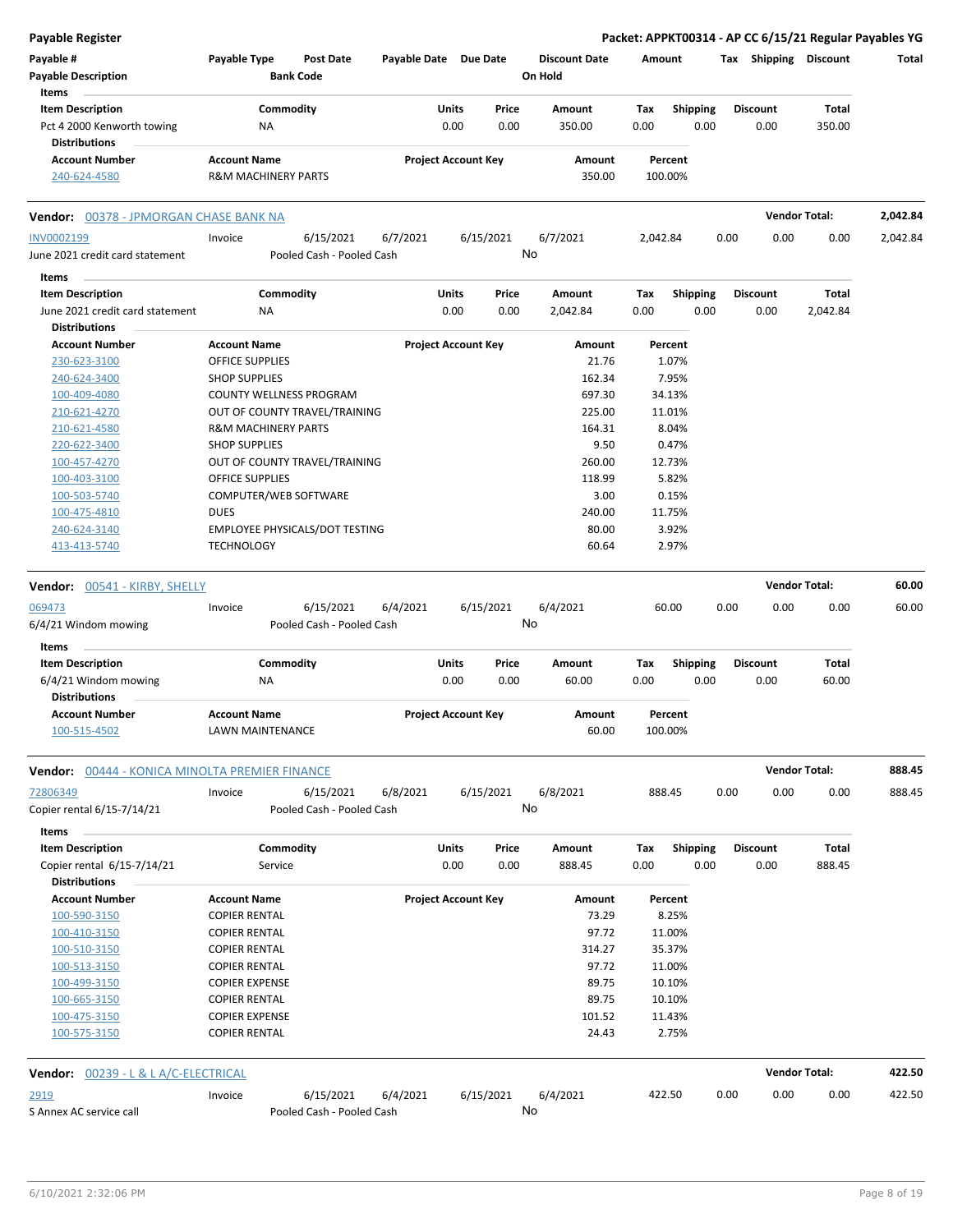| <b>Payable Register</b>                                                     |                                                |                                        |                       |                                |         |                      |             |                         |      |                         |                          | Packet: APPKT00314 - AP CC 6/15/21 Regular Payables YG |
|-----------------------------------------------------------------------------|------------------------------------------------|----------------------------------------|-----------------------|--------------------------------|---------|----------------------|-------------|-------------------------|------|-------------------------|--------------------------|--------------------------------------------------------|
| Payable #<br><b>Payable Description</b>                                     | Payable Type                                   | <b>Post Date</b><br><b>Bank Code</b>   | Payable Date Due Date |                                | On Hold | <b>Discount Date</b> | Amount      |                         |      | Tax Shipping Discount   |                          | Total                                                  |
| Items                                                                       |                                                |                                        |                       |                                |         |                      |             |                         |      |                         |                          |                                                        |
| <b>Item Description</b><br>S Annex AC service call<br><b>Distributions</b>  | Commodity<br>ΝA                                |                                        |                       | Units<br>Price<br>0.00<br>0.00 |         | Amount<br>422.50     | Tax<br>0.00 | <b>Shipping</b><br>0.00 |      | <b>Discount</b><br>0.00 | Total<br>422.50          |                                                        |
| <b>Account Number</b><br>100-513-4500                                       | <b>Account Name</b><br><b>R&amp;M BUILDING</b> |                                        |                       | <b>Project Account Key</b>     |         | Amount<br>422.50     |             | Percent<br>100.00%      |      |                         |                          |                                                        |
| <b>Vendor:</b> VEN02440 - Law Office of Bi Hunt                             |                                                |                                        |                       |                                |         |                      |             |                         |      |                         | <b>Vendor Total:</b>     | 3,366.00                                               |
| <b>INV0002166</b>                                                           | Invoice                                        | 6/15/2021                              | 5/24/2021             | 6/15/2021                      |         | 5/24/2021            | 1,377.00    |                         | 0.00 | 0.00                    | 0.00                     | 1,377.00                                               |
| CR-20-27687 Crunk Dst Ct                                                    |                                                | Pooled Cash - Pooled Cash              |                       |                                | No      |                      |             |                         |      |                         |                          |                                                        |
| Items                                                                       |                                                |                                        |                       |                                |         |                      |             |                         |      |                         |                          |                                                        |
| <b>Item Description</b><br>CR-20-27687 Crunk Dst Ct<br><b>Distributions</b> | Commodity<br>ΝA                                |                                        |                       | Units<br>Price<br>0.00<br>0.00 |         | Amount<br>1,377.00   | Tax<br>0.00 | <b>Shipping</b><br>0.00 |      | <b>Discount</b><br>0.00 | <b>Total</b><br>1,377.00 |                                                        |
| <b>Account Number</b><br>100-435-4370                                       | <b>Account Name</b><br><b>ATTORNEY FEES</b>    |                                        |                       | <b>Project Account Key</b>     |         | Amount<br>1,377.00   |             | Percent<br>100.00%      |      |                         |                          |                                                        |
|                                                                             |                                                |                                        |                       |                                |         |                      |             |                         |      |                         |                          |                                                        |
| INV0002167<br>CR-21-28058 Recer Dst Ct                                      | Invoice                                        | 6/15/2021<br>Pooled Cash - Pooled Cash | 5/24/2021             | 6/15/2021                      | No      | 5/24/2021            | 867.00      |                         | 0.00 | 0.00                    | 0.00                     | 867.00                                                 |
| Items                                                                       |                                                |                                        |                       |                                |         |                      |             |                         |      |                         |                          |                                                        |
| <b>Item Description</b>                                                     | Commodity                                      |                                        |                       | Units<br>Price                 |         | Amount               | Tax         | <b>Shipping</b>         |      | <b>Discount</b>         | Total                    |                                                        |
| CR-21-28058 Recer Dst Ct<br><b>Distributions</b>                            | NA                                             |                                        |                       | 0.00<br>0.00                   |         | 867.00               | 0.00        | 0.00                    |      | 0.00                    | 867.00                   |                                                        |
| <b>Account Number</b><br>100-435-4370                                       | <b>Account Name</b><br><b>ATTORNEY FEES</b>    |                                        |                       | <b>Project Account Key</b>     |         | Amount<br>867.00     |             | Percent<br>100.00%      |      |                         |                          |                                                        |
| INV0002168<br>CR-21-28015 Wolfe Dst Ct                                      | Invoice                                        | 6/15/2021<br>Pooled Cash - Pooled Cash | 5/17/2021             | 6/15/2021                      | No      | 5/17/2021            | 807.50      |                         | 0.00 | 0.00                    | 0.00                     | 807.50                                                 |
| Items                                                                       |                                                |                                        |                       |                                |         |                      |             |                         |      |                         |                          |                                                        |
| <b>Item Description</b>                                                     | Commodity                                      |                                        |                       | Units<br>Price                 |         | Amount               | Tax         | <b>Shipping</b>         |      | <b>Discount</b>         | Total                    |                                                        |
| CR-21-28015 Wolfe Dst Ct                                                    | ΝA                                             |                                        |                       | 0.00<br>0.00                   |         | 807.50               | 0.00        | 0.00                    |      | 0.00                    | 807.50                   |                                                        |
| <b>Distributions</b>                                                        |                                                |                                        |                       |                                |         |                      |             |                         |      |                         |                          |                                                        |
| <b>Account Number</b><br>100-435-4370                                       | <b>Account Name</b><br><b>ATTORNEY FEES</b>    |                                        |                       | <b>Project Account Key</b>     |         | Amount<br>807.50     |             | Percent<br>100.00%      |      |                         |                          |                                                        |
| INV0002169<br>CR-21-27970 Eaton Dst Ct                                      | Invoice                                        | 6/15/2021<br>Pooled Cash - Pooled Cash | 5/17/2021             | 6/15/2021                      | No.     | 5/17/2021            | 102.00      |                         | 0.00 | 0.00                    | 0.00                     | 102.00                                                 |
| Items                                                                       |                                                |                                        |                       |                                |         |                      |             |                         |      |                         |                          |                                                        |
| <b>Item Description</b>                                                     | Commodity                                      |                                        |                       | Units<br>Price                 |         | Amount               | Tax         | <b>Shipping</b>         |      | <b>Discount</b>         | <b>Total</b>             |                                                        |
| CR-21-27970 Eaton Dst Ct                                                    | ΝA                                             |                                        |                       | 0.00<br>0.00                   |         | 102.00               | 0.00        | 0.00                    |      | 0.00                    | 102.00                   |                                                        |
| <b>Distributions</b>                                                        | <b>Account Name</b>                            |                                        |                       | <b>Project Account Key</b>     |         |                      |             | Percent                 |      |                         |                          |                                                        |
| <b>Account Number</b><br>100-435-4370                                       | <b>ATTORNEY FEES</b>                           |                                        |                       |                                |         | Amount<br>102.00     |             | 100.00%                 |      |                         |                          |                                                        |
| INV0002170                                                                  | Invoice                                        | 6/15/2021                              | 5/18/2021             | 6/15/2021                      |         | 5/18/2021            | 212.50      |                         | 0.00 | 0.00                    | 0.00                     | 212.50                                                 |
| CR-20-27638 Stephens Dst Ct                                                 |                                                | Pooled Cash - Pooled Cash              |                       |                                | No      |                      |             |                         |      |                         |                          |                                                        |
| Items                                                                       |                                                |                                        |                       |                                |         |                      |             |                         |      |                         |                          |                                                        |
| <b>Item Description</b><br>CR-20-27638 Stephens Dst Ct                      | Commodity<br>ΝA                                |                                        |                       | <b>Units</b><br>Price<br>0.00  | 0.00    | Amount<br>212.50     | Tax<br>0.00 | Shipping<br>0.00        |      | <b>Discount</b><br>0.00 | Total<br>212.50          |                                                        |
| <b>Distributions</b>                                                        |                                                |                                        |                       |                                |         |                      |             |                         |      |                         |                          |                                                        |
| <b>Account Number</b><br>100-435-4370                                       | <b>Account Name</b><br><b>ATTORNEY FEES</b>    |                                        |                       | <b>Project Account Key</b>     |         | Amount<br>212.50     |             | Percent<br>100.00%      |      |                         |                          |                                                        |
| Vendor: 00111 - MCCRAW OIL CO.                                              |                                                |                                        |                       |                                |         |                      |             |                         |      |                         | <b>Vendor Total:</b>     | 27,771.23                                              |
| P39298                                                                      | Invoice                                        | 6/15/2021                              | 5/6/2021              | 6/15/2021                      |         | 5/6/2021             | 1,425.88    |                         | 0.00 | 0.00                    | 0.00                     | 1,425.88                                               |
| #23040045 Sheriff auto gas                                                  |                                                | Pooled Cash - Pooled Cash              |                       |                                | No      |                      |             |                         |      |                         |                          |                                                        |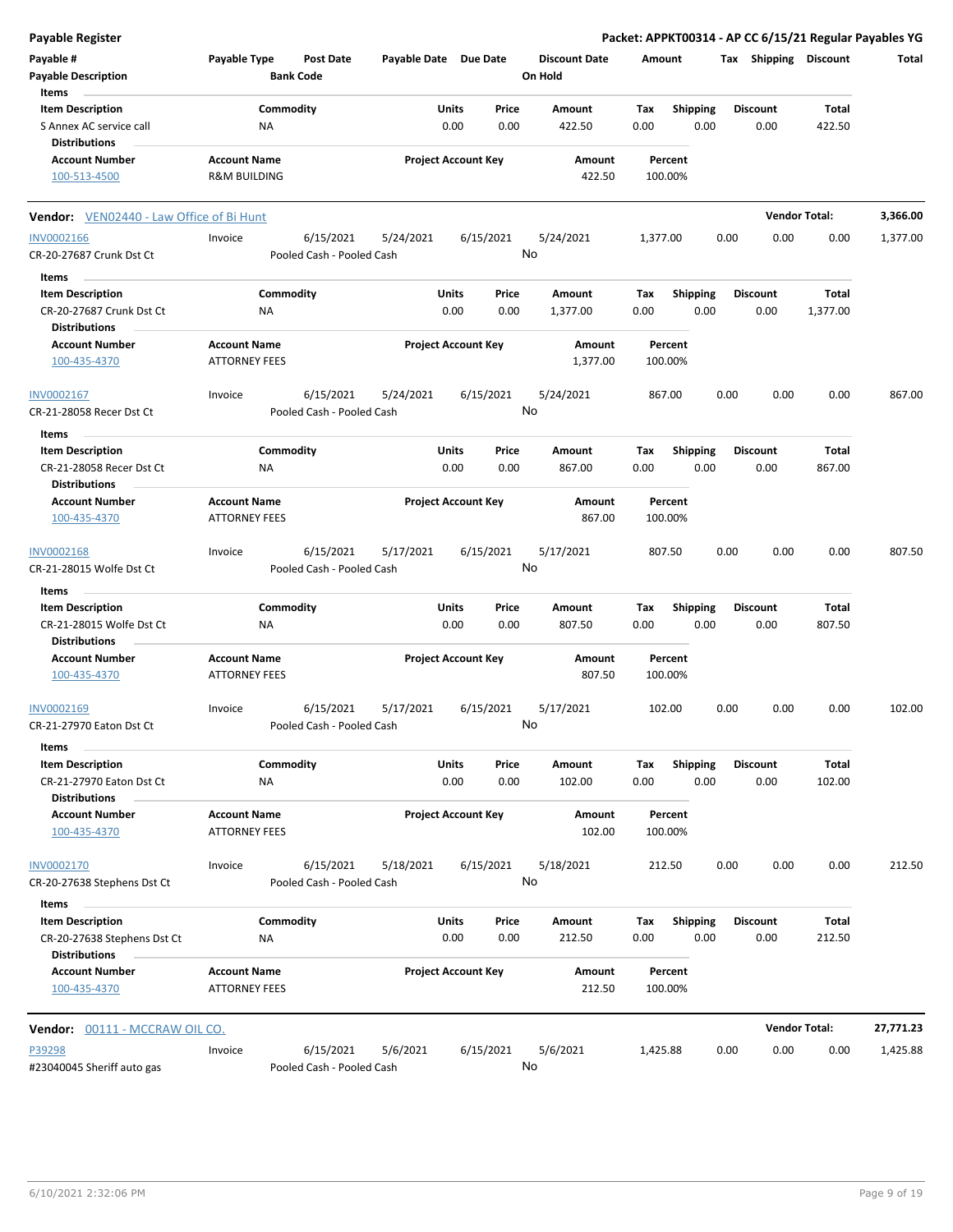**Payable Register Packet: APPKT00314 - AP CC 6/15/21 Regular Payables YG**

| Payable #                                                                     | Payable Type                                                  | <b>Post Date</b>                       | Payable Date Due Date |                                | <b>Discount Date</b> | Amount             |                         | Tax Shipping            | <b>Discount</b>   | Total    |
|-------------------------------------------------------------------------------|---------------------------------------------------------------|----------------------------------------|-----------------------|--------------------------------|----------------------|--------------------|-------------------------|-------------------------|-------------------|----------|
| <b>Payable Description</b><br>Items                                           |                                                               | <b>Bank Code</b>                       |                       |                                | On Hold              |                    |                         |                         |                   |          |
| <b>Item Description</b><br>#23040045 Sheriff auto gas                         | ΝA                                                            | Commodity                              |                       | Units<br>Price<br>0.00<br>0.00 | Amount<br>1,425.88   | Tax<br>0.00        | Shipping<br>0.00        | <b>Discount</b><br>0.00 | Total<br>1,425.88 |          |
| <b>Distributions</b><br><b>Account Number</b><br>100-560-3300                 | <b>Account Name</b><br>AUTO EXPENSE GAS & OIL                 |                                        |                       | <b>Project Account Key</b>     | Amount<br>1,425.88   | Percent<br>100.00% |                         |                         |                   |          |
| P39319                                                                        | Invoice                                                       | 6/15/2021                              | 5/6/2021              | 6/15/2021                      | 5/6/2021<br>No       | 2,996.19           |                         | 0.00                    | 0.00<br>0.00      | 2,996.19 |
| #23040036 Pct 4 gas/oil                                                       |                                                               | Pooled Cash - Pooled Cash              |                       |                                |                      |                    |                         |                         |                   |          |
| Items<br><b>Item Description</b>                                              |                                                               | Commodity                              |                       | Units<br>Price                 | Amount               | Tax                | <b>Shipping</b>         | <b>Discount</b>         | Total             |          |
| #23040036 Pct 4 gas/oil<br><b>Distributions</b>                               | ΝA                                                            |                                        |                       | 0.00<br>0.00                   | 2,996.19             | 0.00               | 0.00                    | 0.00                    | 2,996.19          |          |
| <b>Account Number</b><br>240-624-4570                                         | <b>Account Name</b><br>R&M MACHINERY GAS & OIL                |                                        |                       | <b>Project Account Key</b>     | Amount<br>2,996.19   | Percent<br>100.00% |                         |                         |                   |          |
| P39321-1<br>#23040025 Pct 2 gas/oil                                           | Invoice                                                       | 6/15/2021<br>Pooled Cash - Pooled Cash | 5/3/2021              | 6/15/2021                      | 5/3/2021<br>No       | 6,864.65           |                         | 0.00                    | 0.00<br>0.00      | 6,864.65 |
| Items                                                                         |                                                               |                                        |                       |                                |                      |                    |                         |                         |                   |          |
| <b>Item Description</b><br>#23040025 Pct 2 gas/oil                            | ΝA                                                            | Commodity                              |                       | Units<br>Price<br>0.00<br>0.00 | Amount<br>6,864.65   | Tax<br>0.00        | <b>Shipping</b><br>0.00 | <b>Discount</b><br>0.00 | Total<br>6,864.65 |          |
| <b>Distributions</b><br><b>Account Number</b><br>220-622-4570                 | <b>Account Name</b><br><b>R&amp;M MACHINERY GAS &amp; OIL</b> |                                        |                       | <b>Project Account Key</b>     | Amount<br>6,864.65   | Percent<br>100.00% |                         |                         |                   |          |
| P39335-1R<br>#23040025 Pct 2 gas/oil                                          | Invoice                                                       | 6/15/2021<br>Pooled Cash - Pooled Cash | 5/11/2021             | 6/15/2021                      | 5/11/2021<br>No      | 862.33             |                         | 0.00                    | 0.00<br>0.00      | 862.33   |
| Items                                                                         |                                                               |                                        |                       |                                |                      |                    |                         |                         |                   |          |
| <b>Item Description</b>                                                       |                                                               | Commodity                              |                       | Units<br>Price                 | Amount               | Tax                | <b>Shipping</b>         | <b>Discount</b>         | Total             |          |
| #23040025 Pct 2 gas/oil<br><b>Distributions</b>                               | NA                                                            |                                        |                       | 0.00<br>0.00                   | 862.33               | 0.00               | 0.00                    | 0.00                    | 862.33            |          |
| <b>Account Number</b><br>220-622-4570                                         | <b>Account Name</b><br>R&M MACHINERY GAS & OIL                |                                        |                       | <b>Project Account Key</b>     | Amount<br>862.33     | Percent<br>100.00% |                         |                         |                   |          |
| P39354-1<br>#23040025 Pct 2 gas/oil                                           | Invoice                                                       | 6/15/2021<br>Pooled Cash - Pooled Cash | 5/27/2021             | 6/15/2021                      | 5/27/2021<br>No      | 4,405.40           |                         | 0.00                    | 0.00<br>0.00      | 4,405.40 |
| Items                                                                         |                                                               |                                        |                       |                                |                      |                    |                         |                         |                   |          |
| <b>Item Description</b><br>#23040025 Pct 2 gas/oil<br><b>Distributions</b>    | ΝA                                                            | Commodity                              |                       | Units<br>Price<br>0.00<br>0.00 | Amount<br>4,405.40   | Тах<br>0.00        | <b>Shipping</b><br>0.00 | <b>Discount</b><br>0.00 | Total<br>4,405.40 |          |
| <b>Account Number</b><br>220-622-4570                                         | <b>Account Name</b><br>R&M MACHINERY GAS & OIL                |                                        |                       | <b>Project Account Key</b>     | Amount<br>4,405.40   | Percent<br>100.00% |                         |                         |                   |          |
| P39365-1<br>#23040045 Sheriff auto gas                                        | Invoice                                                       | 6/15/2021<br>Pooled Cash - Pooled Cash | 5/20/2021             | 6/15/2021                      | 5/20/2021<br>No      | 1,113.02           |                         | 0.00                    | 0.00<br>0.00      | 1,113.02 |
| Items                                                                         |                                                               |                                        |                       |                                |                      |                    |                         |                         |                   |          |
| <b>Item Description</b><br>#23040045 Sheriff auto gas<br><b>Distributions</b> | ΝA                                                            | Commodity                              |                       | Units<br>Price<br>0.00<br>0.00 | Amount<br>1,113.02   | Tax<br>0.00        | <b>Shipping</b><br>0.00 | <b>Discount</b><br>0.00 | Total<br>1,113.02 |          |
| <b>Account Number</b><br>100-560-3300                                         | <b>Account Name</b><br>AUTO EXPENSE GAS & OIL                 |                                        |                       | <b>Project Account Key</b>     | Amount<br>1,113.02   | Percent<br>100.00% |                         |                         |                   |          |
| P39373-1<br>#23040045 Sheriff auto gas                                        | Invoice                                                       | 6/15/2021<br>Pooled Cash - Pooled Cash | 5/27/2021             | 6/15/2021                      | 5/27/2021<br>No      | 1,674.77           |                         | 0.00                    | 0.00<br>0.00      | 1,674.77 |
| Items                                                                         |                                                               |                                        |                       |                                |                      |                    |                         |                         |                   |          |
| <b>Item Description</b><br>#23040045 Sheriff auto gas<br><b>Distributions</b> | ΝA                                                            | Commodity                              |                       | Units<br>Price<br>0.00<br>0.00 | Amount<br>1,674.77   | Tax<br>0.00        | <b>Shipping</b><br>0.00 | <b>Discount</b><br>0.00 | Total<br>1,674.77 |          |
| <b>Account Number</b><br>100-560-3300                                         | <b>Account Name</b><br>AUTO EXPENSE GAS & OIL                 |                                        |                       | <b>Project Account Key</b>     | Amount<br>1,674.77   | Percent<br>100.00% |                         |                         |                   |          |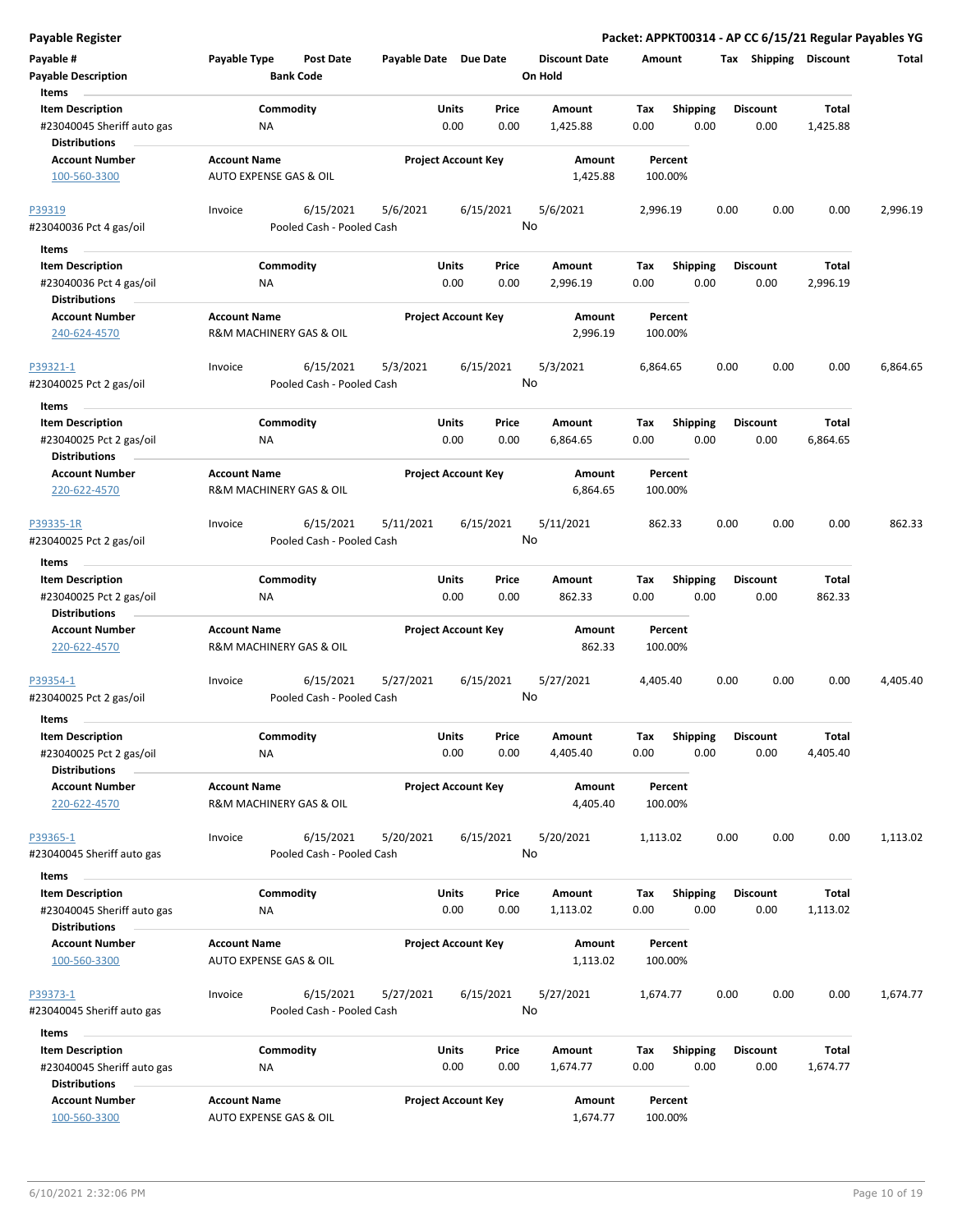| Payable Register                                                             |                                     |                                        |              |                            |                 |                                 |             |                         |      |                         | Packet: APPKT00314 - AP CC 6/15/21 Regular Payables YG |          |
|------------------------------------------------------------------------------|-------------------------------------|----------------------------------------|--------------|----------------------------|-----------------|---------------------------------|-------------|-------------------------|------|-------------------------|--------------------------------------------------------|----------|
| Payable #<br><b>Payable Description</b>                                      | Payable Type                        | <b>Post Date</b><br><b>Bank Code</b>   | Payable Date |                            | <b>Due Date</b> | <b>Discount Date</b><br>On Hold | Amount      |                         |      | Tax Shipping Discount   |                                                        | Total    |
| P39648<br>#23040045 Sheriff auto gas                                         | Invoice                             | 6/15/2021<br>Pooled Cash - Pooled Cash | 5/13/2021    |                            | 6/15/2021       | 5/13/2021<br>No                 | 1,530.36    |                         | 0.00 | 0.00                    | 0.00                                                   | 1,530.36 |
| <b>Items</b>                                                                 |                                     |                                        |              |                            |                 |                                 |             |                         |      |                         |                                                        |          |
| <b>Item Description</b><br>#23040045 Sheriff auto gas                        |                                     | Commodity<br>ΝA                        |              | <b>Units</b><br>0.00       | Price<br>0.00   | Amount<br>1,530.36              | Tax<br>0.00 | <b>Shipping</b><br>0.00 |      | <b>Discount</b><br>0.00 | Total<br>1,530.36                                      |          |
| <b>Distributions</b><br><b>Account Number</b>                                |                                     |                                        |              |                            |                 |                                 |             | Percent                 |      |                         |                                                        |          |
| 100-560-3300                                                                 | <b>Account Name</b>                 | <b>AUTO EXPENSE GAS &amp; OIL</b>      |              | <b>Project Account Key</b> |                 | Amount<br>1,530.36              |             | 100.00%                 |      |                         |                                                        |          |
| P39661R                                                                      | Invoice                             | 6/15/2021                              | 5/17/2021    |                            | 6/15/2021       | 5/17/2021                       | 6,898.63    |                         | 0.00 | 0.00                    | 0.00                                                   | 6,898.63 |
| #23040034 Pct 3 gas/oil                                                      |                                     | Pooled Cash - Pooled Cash              |              |                            |                 | No                              |             |                         |      |                         |                                                        |          |
| Items                                                                        |                                     |                                        |              |                            |                 |                                 |             |                         |      |                         |                                                        |          |
| <b>Item Description</b><br>#23040034 Pct 3 gas/oil                           |                                     | Commodity<br>NA                        |              | Units<br>0.00              | Price<br>0.00   | Amount<br>6,898.63              | Tax<br>0.00 | <b>Shipping</b><br>0.00 |      | <b>Discount</b><br>0.00 | Total<br>6,898.63                                      |          |
| <b>Distributions</b>                                                         |                                     |                                        |              |                            |                 |                                 |             |                         |      |                         |                                                        |          |
| <b>Account Number</b><br>230-623-4570                                        | <b>Account Name</b>                 | R&M MACHINERY GAS & OIL                |              | <b>Project Account Key</b> |                 | Amount<br>6,898.63              |             | Percent<br>100.00%      |      |                         |                                                        |          |
| Vendor: 00420 - NOBLE RESOURCES PEST CONTROL                                 |                                     |                                        |              |                            |                 |                                 |             |                         |      | <b>Vendor Total:</b>    |                                                        | 332.00   |
| 158995                                                                       | Invoice                             | 6/15/2021                              | 6/3/2021     |                            | 6/15/2021       | 6/3/2021                        |             | 80.00                   | 0.00 | 0.00                    | 0.00                                                   | 80.00    |
| 2375 Silo Rd pest control                                                    |                                     | Pooled Cash - Pooled Cash              |              |                            |                 | No                              |             |                         |      |                         |                                                        |          |
| Items                                                                        |                                     |                                        |              |                            |                 |                                 |             |                         |      |                         |                                                        |          |
| <b>Item Description</b><br>2375 Silo Rd pest control<br><b>Distributions</b> |                                     | Commodity<br>ΝA                        |              | <b>Units</b><br>0.00       | Price<br>0.00   | Amount<br>80.00                 | Tax<br>0.00 | <b>Shipping</b><br>0.00 |      | <b>Discount</b><br>0.00 | Total<br>80.00                                         |          |
| <b>Account Number</b>                                                        | <b>Account Name</b>                 |                                        |              | <b>Project Account Key</b> |                 | Amount                          |             | Percent                 |      |                         |                                                        |          |
| 100-560-4501                                                                 | PEST CONTROL                        |                                        |              |                            |                 | 80.00                           |             | 100.00%                 |      |                         |                                                        |          |
| 158996<br>210 S Main pest control                                            | Invoice                             | 6/15/2021<br>Pooled Cash - Pooled Cash | 6/3/2021     |                            | 6/15/2021       | 6/3/2021<br>No                  |             | 95.00                   | 0.00 | 0.00                    | 0.00                                                   | 95.00    |
| Items                                                                        |                                     |                                        |              |                            |                 |                                 |             |                         |      |                         |                                                        |          |
| <b>Item Description</b><br>210 S Main pest control<br>Distributions          |                                     | Commodity<br>ΝA                        |              | Units<br>0.00              | Price<br>0.00   | Amount<br>95.00                 | Tax<br>0.00 | Shipping<br>0.00        |      | <b>Discount</b><br>0.00 | Total<br>95.00                                         |          |
| <b>Account Number</b><br>100-513-4501                                        | <b>Account Name</b><br>PEST CONTROL |                                        |              | <b>Project Account Key</b> |                 | Amount<br>95.00                 |             | Percent<br>100.00%      |      |                         |                                                        |          |
| 158999<br>800 E 2nd pest control                                             | Invoice                             | 6/15/2021<br>Pooled Cash - Pooled Cash | 6/3/2021     |                            | 6/15/2021       | 6/3/2021<br>No                  |             | 90.00                   | 0.00 | 0.00                    | 0.00                                                   | 90.00    |
| Items                                                                        |                                     |                                        |              |                            |                 |                                 |             |                         |      |                         |                                                        |          |
| <b>Item Description</b><br>800 E 2nd pest control                            |                                     | Commodity<br>ΝA                        |              | Units<br>0.00              | Price<br>0.00   | Amount<br>90.00                 | Tax<br>0.00 | <b>Shipping</b><br>0.00 |      | <b>Discount</b><br>0.00 | Total<br>90.00                                         |          |
| <b>Distributions</b><br><b>Account Number</b><br>100-518-4501                | <b>Account Name</b><br>PEST CONTROL |                                        |              | <b>Project Account Key</b> |                 | Amount<br>90.00                 |             | Percent<br>100.00%      |      |                         |                                                        |          |
|                                                                              |                                     |                                        |              |                            |                 |                                 |             |                         |      |                         |                                                        |          |
| 159000<br>1203 Sam Rayburn pest control                                      | Invoice                             | 6/15/2021<br>Pooled Cash - Pooled Cash | 6/3/2021     |                            | 6/15/2021       | 6/3/2021<br>No                  |             | 67.00                   | 0.00 | 0.00                    | 0.00                                                   | 67.00    |
| Items                                                                        |                                     |                                        |              |                            |                 |                                 |             |                         |      |                         |                                                        |          |
| <b>Item Description</b><br>1203 Sam Rayburn pest control                     |                                     | Commodity<br>ΝA                        |              | <b>Units</b><br>0.00       | Price<br>0.00   | Amount<br>67.00                 | Tax<br>0.00 | <b>Shipping</b><br>0.00 |      | <b>Discount</b><br>0.00 | Total<br>67.00                                         |          |
| <b>Distributions</b><br><b>Account Number</b>                                | <b>Account Name</b>                 |                                        |              | <b>Project Account Key</b> |                 | Amount                          |             | Percent                 |      |                         |                                                        |          |
| 100-511-4501                                                                 | PEST CONTROL                        |                                        |              |                            |                 | 67.00                           |             | 100.00%                 |      |                         |                                                        |          |
| <b>Vendor:</b> 00440 - O'REILLY AUTOMOTIVE, INC.                             |                                     |                                        |              |                            |                 |                                 |             |                         |      |                         | <b>Vendor Total:</b>                                   | 706.55   |
| 0361-360997                                                                  | Invoice                             | 6/15/2021                              | 4/29/2021    |                            | 6/15/2021       | 4/29/2021                       |             | 2.95                    | 0.00 | 0.00                    | 0.00                                                   | 2.95     |
| #163525 Pct 4 mini lamp                                                      |                                     | Pooled Cash - Pooled Cash              |              |                            |                 | No                              |             |                         |      |                         |                                                        |          |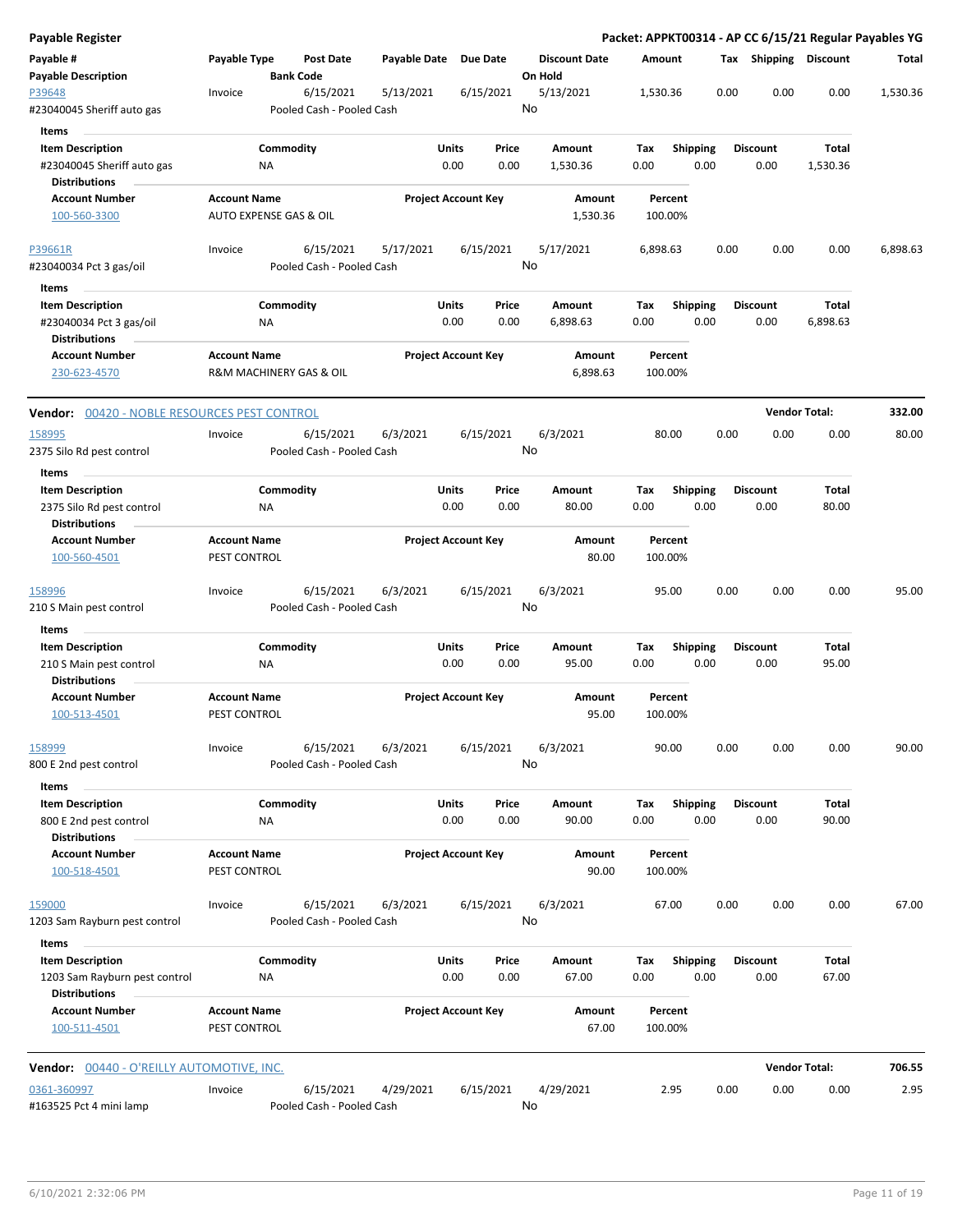**Payable Register Packet: APPKT00314 - AP CC 6/15/21 Regular Payables YG**

| Payable #                            | Payable Type                   | Post Date                 | Payable Date Due Date |                            | <b>Discount Date</b> | Amount   |                 | Tax  | Shipping        | <b>Discount</b> | Total    |
|--------------------------------------|--------------------------------|---------------------------|-----------------------|----------------------------|----------------------|----------|-----------------|------|-----------------|-----------------|----------|
| <b>Payable Description</b>           |                                | <b>Bank Code</b>          |                       |                            | On Hold              |          |                 |      |                 |                 |          |
| Items                                |                                |                           |                       |                            |                      |          |                 |      |                 |                 |          |
| <b>Item Description</b>              |                                | Commodity                 |                       | Units<br>Price             | Amount               | Tax      | <b>Shipping</b> |      | Discount        | Total           |          |
| #163525 Pct 4 mini lamp              | ΝA                             |                           |                       | 0.00<br>0.00               | 2.95                 | 0.00     | 0.00            |      | 0.00            | 2.95            |          |
| <b>Distributions</b>                 |                                |                           |                       |                            |                      |          |                 |      |                 |                 |          |
| <b>Account Number</b>                | <b>Account Name</b>            |                           |                       | <b>Project Account Key</b> | Amount               | Percent  |                 |      |                 |                 |          |
| 240-624-3400                         | <b>SHOP SUPPLIES</b>           |                           |                       |                            | 2.95                 | 100.00%  |                 |      |                 |                 |          |
| 0361-361051                          | Invoice                        | 6/15/2021                 | 4/29/2021             | 6/15/2021                  | 4/29/2021            | 29.97    |                 | 0.00 | 0.00            | 0.00            | 29.97    |
| #152888 Pct 1 Blue Def               |                                | Pooled Cash - Pooled Cash |                       |                            | No                   |          |                 |      |                 |                 |          |
| Items                                |                                |                           |                       |                            |                      |          |                 |      |                 |                 |          |
| <b>Item Description</b>              |                                | Commodity                 |                       | Units<br>Price             | Amount               | Tax      | <b>Shipping</b> |      | <b>Discount</b> | Total           |          |
| #152888 Pct 1 Blue Def               | NA                             |                           |                       | 0.00<br>0.00               | 29.97                | 0.00     | 0.00            |      | 0.00            | 29.97           |          |
| <b>Distributions</b>                 |                                |                           |                       |                            |                      |          |                 |      |                 |                 |          |
| <b>Account Number</b>                | <b>Account Name</b>            |                           |                       | <b>Project Account Key</b> | Amount               | Percent  |                 |      |                 |                 |          |
| 210-621-4580                         | <b>R&amp;M MACHINERY PARTS</b> |                           |                       |                            | 29.97                | 100.00%  |                 |      |                 |                 |          |
| 0361-361296                          | Invoice                        | 6/15/2021                 | 4/30/2021             | 6/15/2021                  | 4/30/2021            | 52.42    |                 | 0.00 | 0.00            | 0.00            | 52.42    |
| #152888 Pct 1 fuel filter            |                                | Pooled Cash - Pooled Cash |                       |                            | No                   |          |                 |      |                 |                 |          |
| Items                                |                                |                           |                       |                            |                      |          |                 |      |                 |                 |          |
| <b>Item Description</b>              |                                | Commodity                 |                       | Units<br>Price             | Amount               | Tax      | <b>Shipping</b> |      | <b>Discount</b> | Total           |          |
| #152888 Pct 1 fuel filter            |                                | Goods                     |                       | 2.00<br>26.21              | 52.42                | 0.00     | 0.00            |      | 0.00            | 52.42           |          |
| <b>Distributions</b>                 |                                |                           |                       |                            |                      |          |                 |      |                 |                 |          |
| <b>Account Number</b>                | <b>Account Name</b>            |                           |                       | <b>Project Account Key</b> | Amount               | Percent  |                 |      |                 |                 |          |
| 210-621-4580                         | <b>R&amp;M MACHINERY PARTS</b> |                           |                       |                            | 52.42                | 100.00%  |                 |      |                 |                 |          |
|                                      |                                |                           |                       |                            |                      |          |                 |      |                 |                 |          |
| 0361-363178                          | Invoice                        | 6/15/2021                 | 5/10/2021             | 6/15/2021                  | 5/10/2021            | 29.78    |                 | 0.00 | 0.00            | 0.00            | 29.78    |
| #260555 Sheriff wiper blades         |                                | Pooled Cash - Pooled Cash |                       |                            | No                   |          |                 |      |                 |                 |          |
|                                      |                                |                           |                       |                            |                      |          |                 |      |                 |                 |          |
| Items                                |                                |                           |                       |                            |                      |          |                 |      |                 |                 |          |
| <b>Item Description</b>              |                                | Commodity                 |                       | Units<br>Price             | Amount               | Tax      | <b>Shipping</b> |      | Discount        | Total           |          |
| #260555 Sheriff wiper blades         | <b>NA</b>                      |                           |                       | 0.00<br>0.00               | 29.78                | 0.00     | 0.00            |      | 0.00            | 29.78           |          |
| <b>Distributions</b>                 |                                |                           |                       |                            |                      |          |                 |      |                 |                 |          |
| <b>Account Number</b>                | <b>Account Name</b>            |                           |                       | <b>Project Account Key</b> | Amount               | Percent  |                 |      |                 |                 |          |
| 100-560-4540                         | R & M AUTOMOBILES              |                           |                       |                            | 29.78                | 100.00%  |                 |      |                 |                 |          |
|                                      | Invoice                        | 6/15/2021                 | 5/11/2021             | 6/15/2021                  | 5/11/2021            | 228.40   |                 | 0.00 | 0.00            | 0.00            | 228.40   |
| 0361-363348<br>#163525 Pct 4 battery |                                | Pooled Cash - Pooled Cash |                       |                            | No                   |          |                 |      |                 |                 |          |
|                                      |                                |                           |                       |                            |                      |          |                 |      |                 |                 |          |
| <b>Items</b>                         |                                |                           |                       |                            |                      |          |                 |      |                 |                 |          |
| <b>Item Description</b>              |                                | Commodity                 |                       | Units<br>Price             | Amount               | Tax      | <b>Shipping</b> |      | <b>Discount</b> | Total           |          |
| #163525 Pct 4 battery                | NA                             |                           |                       | 0.00<br>0.00               | 228.40               | 0.00     | 0.00            |      | 0.00            | 228.40          |          |
| <b>Distributions</b>                 |                                |                           |                       |                            |                      |          |                 |      |                 |                 |          |
| <b>Account Number</b>                | <b>Account Name</b>            |                           |                       | <b>Project Account Key</b> | Amount               | Percent  |                 |      |                 |                 |          |
| 240-624-4580                         | <b>R&amp;M MACHINERY PARTS</b> |                           |                       |                            | 228.40               | 100.00%  |                 |      |                 |                 |          |
| 0361-363370                          | Credit Memo                    | 6/15/2021                 |                       |                            | 5/11/2021            | $-42.74$ |                 | 0.00 | 0.00            | 0.00            | $-42.74$ |
| #260555 Sheriff sensor return        |                                | Pooled Cash - Pooled Cash | 5/11/2021             | 5/11/2021                  | No                   |          |                 |      |                 |                 |          |
|                                      |                                |                           |                       |                            |                      |          |                 |      |                 |                 |          |
| Items                                |                                |                           |                       |                            |                      |          |                 |      |                 |                 |          |
| <b>Item Description</b>              |                                | Commodity                 |                       | Units<br>Price             | Amount               | Tax      | <b>Shipping</b> |      | <b>Discount</b> | Total           |          |
| #260555 Sheriff sensor return        | ΝA                             |                           |                       | 0.00<br>0.00               | $-42.74$             | 0.00     | 0.00            |      | 0.00            | $-42.74$        |          |
| <b>Distributions</b>                 |                                |                           |                       |                            |                      |          |                 |      |                 |                 |          |
| <b>Account Number</b>                | <b>Account Name</b>            |                           |                       | <b>Project Account Key</b> | Amount               | Percent  |                 |      |                 |                 |          |
| 100-560-4540                         | R & M AUTOMOBILES              |                           |                       |                            | $-42.74$             | 100.00%  |                 |      |                 |                 |          |
|                                      |                                |                           |                       |                            |                      |          |                 |      |                 |                 |          |
| 0361-363391                          | Invoice                        | 6/15/2021                 | 5/11/2021             | 6/15/2021                  | 5/11/2021            | 29.47    |                 | 0.00 | 0.00            | 0.00            | 29.47    |
| #152888 Pct 1 wire/fuse/switch       |                                | Pooled Cash - Pooled Cash |                       |                            | No                   |          |                 |      |                 |                 |          |
| Items                                |                                |                           |                       |                            |                      |          |                 |      |                 |                 |          |
| <b>Item Description</b>              |                                | Commodity                 |                       | Units<br>Price             | Amount               | Tax      | <b>Shipping</b> |      | <b>Discount</b> | Total           |          |
| #152888 Pct 1 wire/fuse/switch       | ΝA                             |                           |                       | 0.00<br>0.00               | 29.47                | 0.00     | 0.00            |      | 0.00            | 29.47           |          |
| <b>Distributions</b>                 |                                |                           |                       |                            |                      |          |                 |      |                 |                 |          |
| <b>Account Number</b>                | <b>Account Name</b>            |                           |                       | <b>Project Account Key</b> | Amount               | Percent  |                 |      |                 |                 |          |
| 210-621-4580                         | R&M MACHINERY PARTS            |                           |                       |                            | 29.47                | 100.00%  |                 |      |                 |                 |          |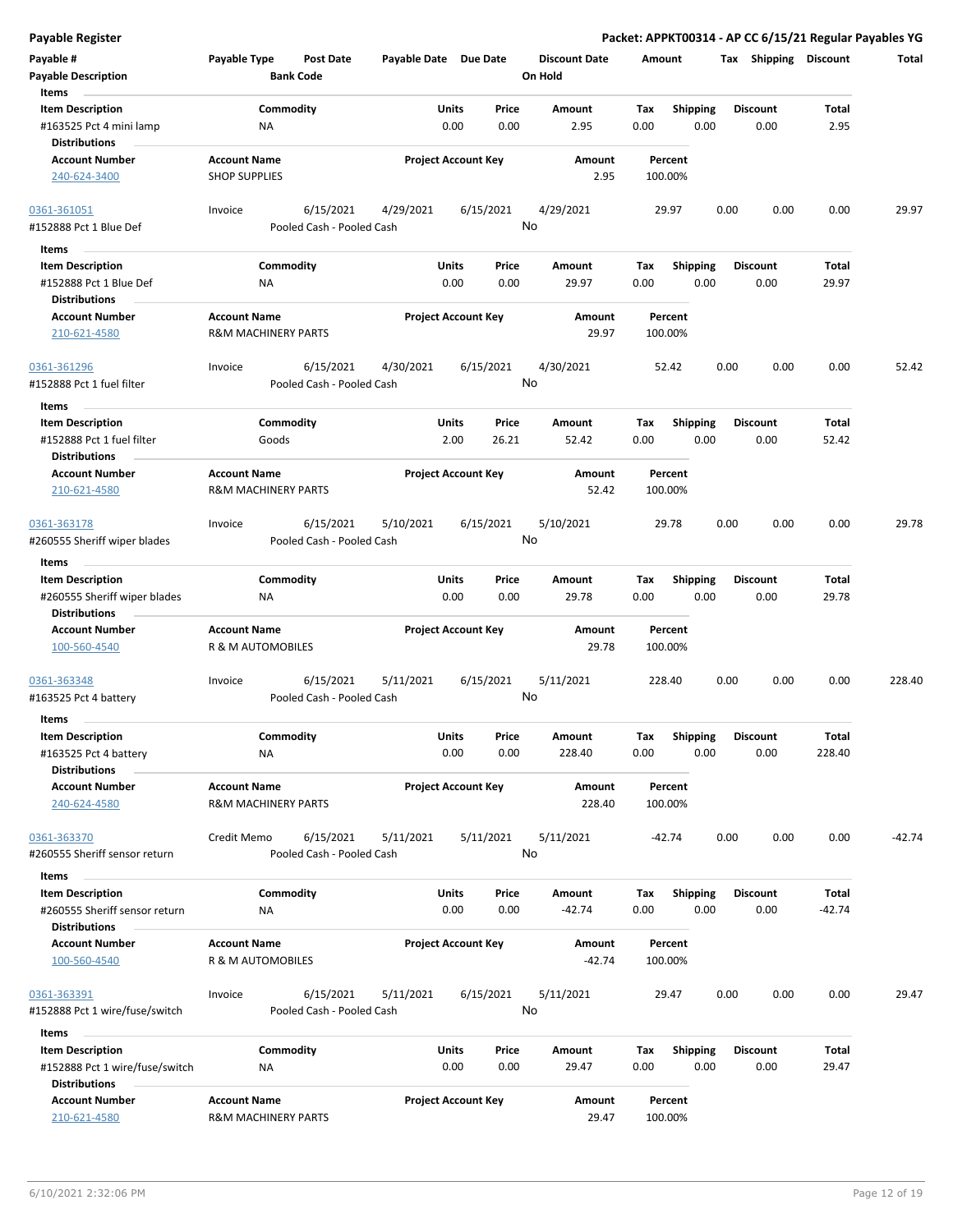| Payable Register                                                   |                      |                                |                                        |                       |                            |               |                                 |             |                         |      |                         |                 | Packet: APPKT00314 - AP CC 6/15/21 Regular Payables YG |
|--------------------------------------------------------------------|----------------------|--------------------------------|----------------------------------------|-----------------------|----------------------------|---------------|---------------------------------|-------------|-------------------------|------|-------------------------|-----------------|--------------------------------------------------------|
| Payable #<br><b>Payable Description</b>                            | Payable Type         | <b>Bank Code</b>               | <b>Post Date</b>                       | Payable Date Due Date |                            |               | <b>Discount Date</b><br>On Hold | Amount      |                         |      | Tax Shipping Discount   |                 | Total                                                  |
| 0361-363530<br>#152888 Pct 1 connector                             | Invoice              |                                | 6/15/2021<br>Pooled Cash - Pooled Cash | 5/12/2021             |                            | 6/15/2021     | 5/12/2021<br>No                 |             | 8.49                    | 0.00 | 0.00                    | 0.00            | 8.49                                                   |
| <b>Items</b>                                                       |                      |                                |                                        |                       |                            |               |                                 |             |                         |      |                         |                 |                                                        |
| <b>Item Description</b><br>#152888 Pct 1 connector                 |                      | Commodity<br>ΝA                |                                        |                       | Units<br>0.00              | Price<br>0.00 | Amount<br>8.49                  | Tax<br>0.00 | <b>Shipping</b><br>0.00 |      | <b>Discount</b><br>0.00 | Total<br>8.49   |                                                        |
| <b>Distributions</b>                                               |                      |                                |                                        |                       |                            |               |                                 |             |                         |      |                         |                 |                                                        |
| <b>Account Number</b><br>210-621-4580                              | <b>Account Name</b>  | <b>R&amp;M MACHINERY PARTS</b> |                                        |                       | <b>Project Account Key</b> |               | Amount<br>8.49                  |             | Percent<br>100.00%      |      |                         |                 |                                                        |
| 0361-363535<br>#163525 Pct 4 monro-matic                           | Invoice              |                                | 6/15/2021<br>Pooled Cash - Pooled Cash | 5/12/2021             | 6/15/2021                  |               | 5/12/2021<br>No                 |             | 46.52                   | 0.00 | 0.00                    | 0.00            | 46.52                                                  |
| Items                                                              |                      |                                |                                        |                       |                            |               |                                 |             |                         |      |                         |                 |                                                        |
| <b>Item Description</b>                                            |                      | Commodity                      |                                        |                       | Units                      | Price         | Amount                          | Tax         | <b>Shipping</b>         |      | <b>Discount</b>         | Total           |                                                        |
| #163525 Pct 4 monro-matic<br><b>Distributions</b>                  |                      | <b>NA</b>                      |                                        |                       | 0.00                       | 0.00          | 46.52                           | 0.00        | 0.00                    |      | 0.00                    | 46.52           |                                                        |
| <b>Account Number</b><br>240-624-4580                              | <b>Account Name</b>  | <b>R&amp;M MACHINERY PARTS</b> |                                        |                       | <b>Project Account Key</b> |               | Amount<br>46.52                 |             | Percent<br>100.00%      |      |                         |                 |                                                        |
| 0361-363602<br>#152888 Pct 1 fuel separator/wipes/filter           | Invoice              |                                | 6/15/2021<br>Pooled Cash - Pooled Cash | 5/12/2021             | 6/15/2021                  |               | 5/12/2021<br>No                 |             | 71.73                   | 0.00 | 0.00                    | 0.00            | 71.73                                                  |
| Items                                                              |                      |                                |                                        |                       |                            |               |                                 |             |                         |      |                         |                 |                                                        |
| <b>Item Description</b>                                            |                      | Commodity                      |                                        |                       | Units                      | Price         | Amount                          | Tax         | <b>Shipping</b>         |      | <b>Discount</b>         | Total           |                                                        |
| #152888 Pct 1 fuel separator/wipes/filter<br><b>Distributions</b>  |                      | ΝA                             |                                        |                       | 0.00                       | 0.00          | 71.73                           | 0.00        | 0.00                    |      | 0.00                    | 71.73           |                                                        |
| <b>Account Number</b>                                              | <b>Account Name</b>  |                                |                                        |                       | <b>Project Account Key</b> |               | Amount                          |             | Percent                 |      |                         |                 |                                                        |
| 210-621-4580                                                       |                      | <b>R&amp;M MACHINERY PARTS</b> |                                        |                       |                            |               | 52.26                           |             | 72.86%                  |      |                         |                 |                                                        |
| 210-621-3400                                                       | <b>SHOP SUPPLIES</b> |                                |                                        |                       |                            |               | 19.47                           |             | 27.14%                  |      |                         |                 |                                                        |
| 0361-363617<br>#152888 Pct 1 return filter                         | Credit Memo          |                                | 6/15/2021<br>Pooled Cash - Pooled Cash | 5/12/2021             | 5/12/2021                  |               | 5/12/2021<br>No                 |             | $-12.98$                | 0.00 | 0.00                    | 0.00            | $-12.98$                                               |
| Items                                                              |                      |                                |                                        |                       |                            |               |                                 |             |                         |      |                         |                 |                                                        |
| <b>Item Description</b>                                            |                      | Commodity                      |                                        |                       | Units                      | Price         | Amount                          | Tax         | <b>Shipping</b>         |      | <b>Discount</b>         | Total           |                                                        |
| #152888 Pct 1 return filter                                        |                      | <b>NA</b>                      |                                        |                       | 0.00                       | 0.00          | $-12.98$                        | 0.00        | 0.00                    |      | 0.00                    | $-12.98$        |                                                        |
| <b>Distributions</b>                                               |                      |                                |                                        |                       |                            |               |                                 |             |                         |      |                         |                 |                                                        |
| <b>Account Number</b><br>210-621-4580                              | <b>Account Name</b>  | <b>R&amp;M MACHINERY PARTS</b> |                                        |                       | <b>Project Account Key</b> |               | Amount<br>$-12.98$              | 100.00%     | Percent                 |      |                         |                 |                                                        |
| 0361-363757<br>#152888 Pct 1 filter/cleaners                       | Invoice              |                                | 6/15/2021<br>Pooled Cash - Pooled Cash | 5/13/2021             | 6/15/2021                  |               | 5/13/2021<br>No                 |             | 30.14                   | 0.00 | 0.00                    | 0.00            | 30.14                                                  |
| Items                                                              |                      |                                |                                        |                       |                            |               |                                 |             |                         |      |                         |                 |                                                        |
| <b>Item Description</b><br>#152888 Pct 1 filter/cleaners           |                      | Commodity<br>ΝA                |                                        |                       | Units<br>0.00              | Price<br>0.00 | Amount<br>30.14                 | Tax<br>0.00 | <b>Shipping</b><br>0.00 |      | <b>Discount</b><br>0.00 | Total<br>30.14  |                                                        |
| <b>Distributions</b>                                               |                      |                                |                                        |                       |                            |               |                                 |             |                         |      |                         |                 |                                                        |
| <b>Account Number</b>                                              | <b>Account Name</b>  |                                |                                        |                       | <b>Project Account Key</b> |               | Amount                          |             | Percent                 |      |                         |                 |                                                        |
| 210-621-4580<br>210-621-3400                                       | <b>SHOP SUPPLIES</b> | <b>R&amp;M MACHINERY PARTS</b> |                                        |                       |                            |               | 14.18<br>15.96                  |             | 47.05%<br>52.95%        |      |                         |                 |                                                        |
| 0361-364007<br>#163525 Pct 4 shut-off valve                        | Invoice              |                                | 6/15/2021<br>Pooled Cash - Pooled Cash | 5/14/2021             | 6/15/2021                  |               | 5/14/2021<br>No                 | 112.83      |                         | 0.00 | 0.00                    | 0.00            | 112.83                                                 |
| Items                                                              |                      |                                |                                        |                       |                            |               |                                 |             |                         |      |                         |                 |                                                        |
| <b>Item Description</b><br>#163525 Pct 4 shut-off valve/antifreeze |                      | Commodity<br>ΝA                |                                        |                       | Units<br>0.00              | Price<br>0.00 | Amount<br>112.83                | Tax<br>0.00 | <b>Shipping</b><br>0.00 |      | <b>Discount</b><br>0.00 | Total<br>112.83 |                                                        |
| <b>Distributions</b>                                               |                      |                                |                                        |                       |                            |               |                                 |             |                         |      |                         |                 |                                                        |
| <b>Account Number</b><br>240-624-4580                              | <b>Account Name</b>  | <b>R&amp;M MACHINERY PARTS</b> |                                        |                       | <b>Project Account Key</b> |               | Amount<br>112.83                |             | Percent<br>100.00%      |      |                         |                 |                                                        |
| 0361-364473                                                        | Invoice              |                                | 6/15/2021                              | 5/17/2021             | 6/15/2021                  |               | 5/17/2021                       |             | 65.94                   | 0.00 | 0.00                    | 0.00            | 65.94                                                  |
| #163525 Pct 4 antifreeze                                           |                      |                                | Pooled Cash - Pooled Cash              |                       |                            |               | No                              |             |                         |      |                         |                 |                                                        |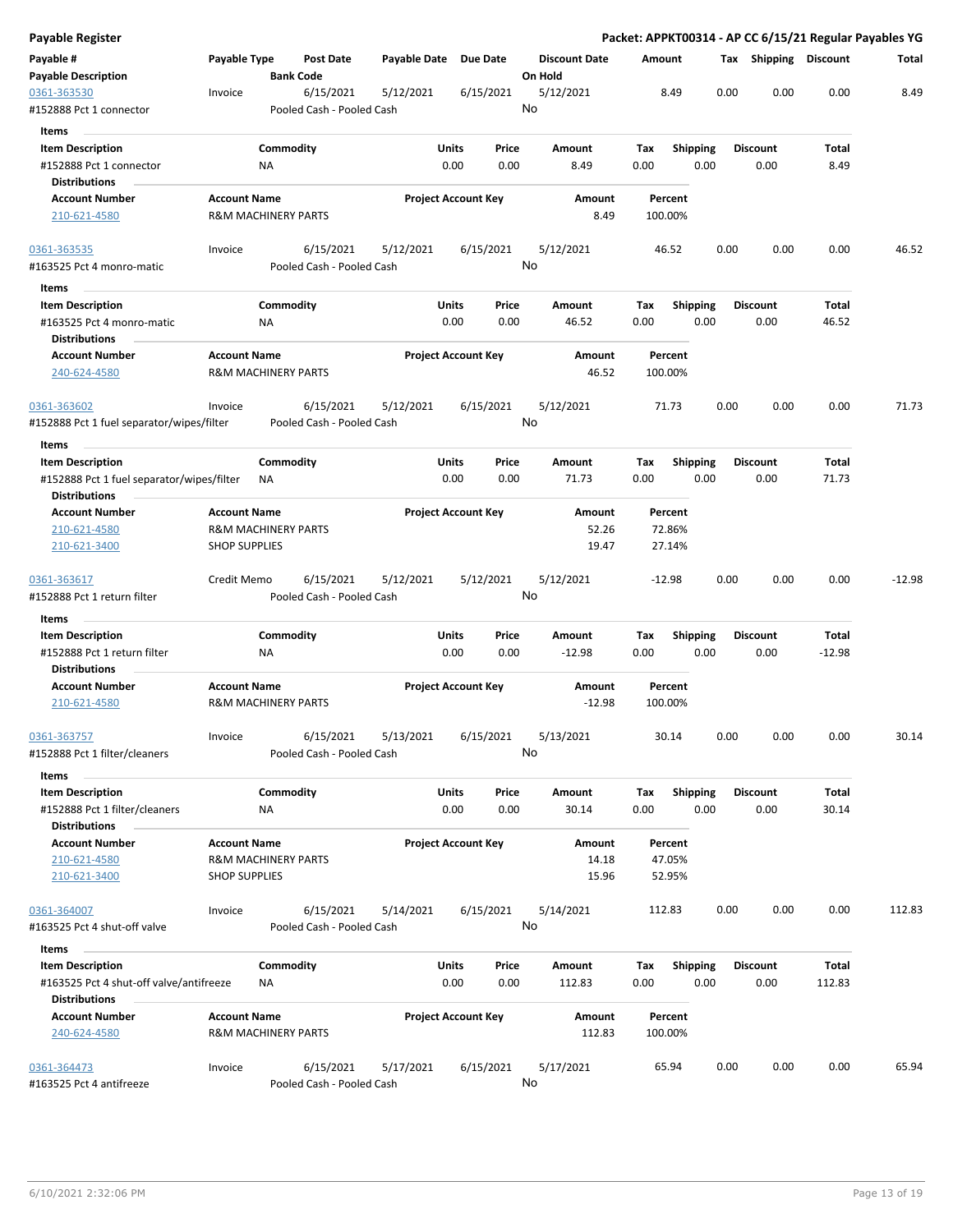| Payable #<br><b>Payable Description</b><br>Items                                           | Payable Type                                         |                    | Post Date<br><b>Bank Code</b>          | Payable Date Due Date |                      |                            |    | <b>Discount Date</b><br>On Hold | Amount      |                    |      | Tax  | Shipping                | <b>Discount</b>      | Total    |
|--------------------------------------------------------------------------------------------|------------------------------------------------------|--------------------|----------------------------------------|-----------------------|----------------------|----------------------------|----|---------------------------------|-------------|--------------------|------|------|-------------------------|----------------------|----------|
| <b>Item Description</b><br>#163525 Pct 4 antifreeze<br><b>Distributions</b>                |                                                      | Commodity<br>Goods |                                        |                       | Units<br>6.00        | Price<br>10.99             |    | Amount<br>65.94                 | Tax<br>0.00 | <b>Shipping</b>    | 0.00 |      | <b>Discount</b><br>0.00 | Total<br>65.94       |          |
| <b>Account Number</b><br>240-624-4580                                                      | <b>Account Name</b><br>R&M MACHINERY PARTS           |                    |                                        |                       |                      | <b>Project Account Key</b> |    | Amount<br>65.94                 |             | Percent<br>100.00% |      |      |                         |                      |          |
| 0361-364719<br>#260555 Sheriff mini bulbs                                                  | Invoice                                              |                    | 6/15/2021<br>Pooled Cash - Pooled Cash | 5/18/2021             |                      | 6/15/2021                  | No | 5/18/2021                       |             | 18.60              |      | 0.00 | 0.00                    | 0.00                 | 18.60    |
| Items                                                                                      |                                                      |                    |                                        |                       |                      |                            |    |                                 |             |                    |      |      |                         |                      |          |
| <b>Item Description</b>                                                                    |                                                      | Commodity          |                                        |                       | <b>Units</b>         | Price                      |    | Amount                          | Tax         | <b>Shipping</b>    |      |      | <b>Discount</b>         | Total                |          |
| #260555 Sheriff mini bulbs<br><b>Distributions</b>                                         |                                                      | <b>NA</b>          |                                        |                       | 0.00                 | 0.00                       |    | 18.60                           | 0.00        |                    | 0.00 |      | 0.00                    | 18.60                |          |
| <b>Account Number</b><br>100-560-4540                                                      | <b>Account Name</b><br>R & M AUTOMOBILES             |                    |                                        |                       |                      | <b>Project Account Key</b> |    | Amount<br>18.60                 |             | Percent<br>100.00% |      |      |                         |                      |          |
| 0361-365841                                                                                | Invoice                                              |                    | 6/15/2021                              | 5/24/2021             |                      | 6/15/2021                  |    | 5/24/2021                       |             | 35.03              |      | 0.00 | 0.00                    | 0.00                 | 35.03    |
| #163525 Pct 4 tape/silicon                                                                 |                                                      |                    | Pooled Cash - Pooled Cash              |                       |                      |                            |    | No                              |             |                    |      |      |                         |                      |          |
| Items<br><b>Item Description</b>                                                           |                                                      | Commodity          |                                        |                       | <b>Units</b>         | Price                      |    | Amount                          | Tax         | <b>Shipping</b>    |      |      | <b>Discount</b>         | Total                |          |
| #163525 Pct 4 tape/silicon<br><b>Distributions</b>                                         |                                                      | <b>NA</b>          |                                        |                       | 0.00                 | 0.00                       |    | 35.03                           | 0.00        |                    | 0.00 |      | 0.00                    | 35.03                |          |
| <b>Account Number</b><br>240-624-3400                                                      | <b>Account Name</b><br><b>SHOP SUPPLIES</b>          |                    |                                        |                       |                      | <b>Project Account Key</b> |    | Amount<br>35.03                 |             | Percent<br>100.00% |      |      |                         |                      |          |
| Vendor: 00532 - PARHAM, WILLIAM                                                            |                                                      |                    |                                        |                       |                      |                            |    |                                 |             |                    |      |      |                         | <b>Vendor Total:</b> | 300.00   |
| INV0002188<br>50666 Biggs Co Ct@Law                                                        | Invoice                                              |                    | 6/15/2021<br>Pooled Cash - Pooled Cash | 6/2/2021              |                      | 6/15/2021                  | No | 6/2/2021                        |             | 300.00             |      | 0.00 | 0.00                    | 0.00                 | 300.00   |
| Items                                                                                      |                                                      |                    |                                        |                       | <b>Units</b>         |                            |    |                                 |             |                    |      |      |                         | Total                |          |
| <b>Item Description</b><br>50666 Biggs Co Ct@Law<br><b>Distributions</b>                   |                                                      | Commodity<br>ΝA    |                                        |                       | 0.00                 | Price<br>0.00              |    | Amount<br>300.00                | Tax<br>0.00 | <b>Shipping</b>    | 0.00 |      | <b>Discount</b><br>0.00 | 300.00               |          |
| <b>Account Number</b><br>100-410-4240                                                      | <b>Account Name</b><br><b>INDIGENT ATTORNEY FEES</b> |                    |                                        |                       |                      | <b>Project Account Key</b> |    | Amount<br>300.00                |             | Percent<br>100.00% |      |      |                         |                      |          |
| <b>Vendor:</b> VEN02321 - Rose Contracting                                                 |                                                      |                    |                                        |                       |                      |                            |    |                                 |             |                    |      |      |                         | <b>Vendor Total:</b> | 2,380.00 |
| 4150<br>Pct 1 April 2021-millings hauling                                                  | Invoice                                              |                    | 6/15/2021<br>Pooled Cash - Pooled Cash | 6/2/2021              |                      | 6/15/2021                  | No | 6/2/2021                        | 2,380.00    |                    |      | 0.00 | 0.00                    | 0.00                 | 2,380.00 |
| Items<br><b>Item Description</b>                                                           |                                                      | Commodity          |                                        |                       | <b>Units</b>         | Price                      |    | Amount                          | Tax         | Shipping           |      |      | Discount                | Total                |          |
| Pct 1 April 2021-millings hauling<br><b>Distributions</b>                                  |                                                      | <b>NA</b>          |                                        |                       | 0.00                 | 0.00                       |    | 2,380.00                        | 0.00        |                    | 0.00 |      | 0.00                    | 2,380.00             |          |
| <b>Account Number</b><br>210-621-3410                                                      | <b>Account Name</b><br>R&B MAT. ROCK & GRAVEL        |                    |                                        |                       |                      | <b>Project Account Key</b> |    | Amount<br>2,380.00              |             | Percent<br>100.00% |      |      |                         |                      |          |
| <b>Vendor:</b> 00520 - SUNBELT RENTALS, INC                                                |                                                      |                    |                                        |                       |                      |                            |    |                                 |             |                    |      |      |                         | <b>Vendor Total:</b> | 5,654.88 |
| 101551640-0014<br>Courthouse forklift rental 5/18-6/14/21                                  | Invoice                                              |                    | 6/15/2021<br>Pooled Cash - Pooled Cash | 5/27/2021             |                      | 6/15/2021                  | No | 5/27/2021                       | 2,849.84    |                    |      | 0.00 | 0.00                    | 0.00                 | 2,849.84 |
| Items                                                                                      |                                                      |                    |                                        |                       |                      |                            |    |                                 |             |                    |      |      |                         |                      |          |
| <b>Item Description</b><br>Courthouse forklift rental 5/18-6/14/21<br><b>Distributions</b> |                                                      | Commodity<br>ΝA    |                                        |                       | <b>Units</b><br>0.00 | Price<br>0.00              |    | Amount<br>2,849.84              | Tax<br>0.00 | <b>Shipping</b>    | 0.00 |      | <b>Discount</b><br>0.00 | Total<br>2,849.84    |          |
| <b>Account Number</b><br>690-669-1650                                                      | <b>Account Name</b><br><b>CONSTRUCTION</b>           |                    |                                        |                       |                      | <b>Project Account Key</b> |    | Amount<br>2,849.84              |             | Percent<br>100.00% |      |      |                         |                      |          |
| 96597644-0030<br>Courthouse forlift rental 5/19-6/15/21                                    | Invoice                                              |                    | 6/15/2021<br>Pooled Cash - Pooled Cash | 5/29/2021             |                      | 6/15/2021                  | No | 5/29/2021                       | 2,805.04    |                    |      | 0.00 | 0.00                    | 0.00                 | 2,805.04 |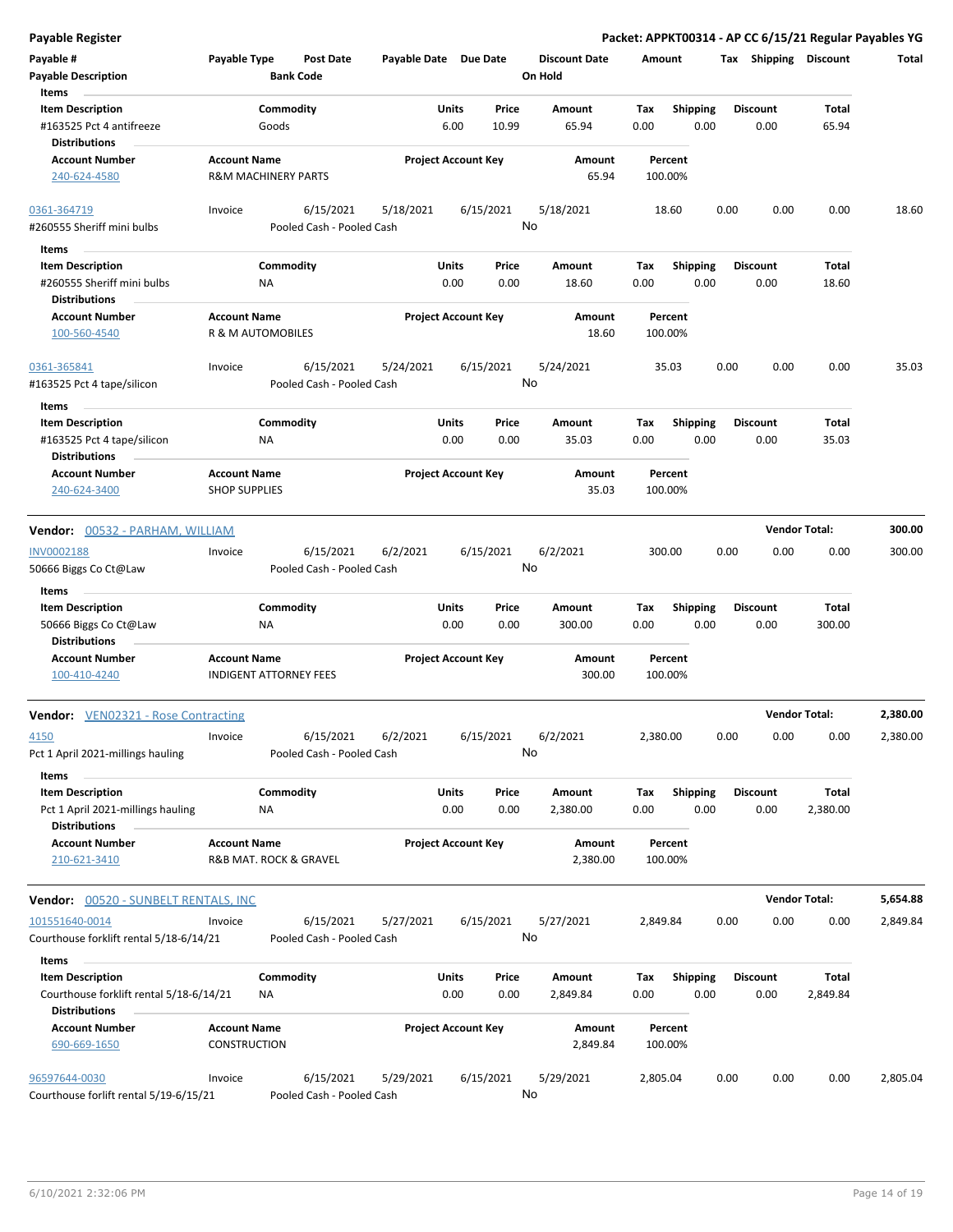| Payable Register                                                        |                                            |                                    |                       |                            |               |                                 |             |                         |      |                       | Packet: APPKT00314 - AP CC 6/15/21 Regular Payables YG |          |
|-------------------------------------------------------------------------|--------------------------------------------|------------------------------------|-----------------------|----------------------------|---------------|---------------------------------|-------------|-------------------------|------|-----------------------|--------------------------------------------------------|----------|
| Payable #<br><b>Payable Description</b>                                 | Payable Type                               | Post Date<br><b>Bank Code</b>      | Payable Date Due Date |                            |               | <b>Discount Date</b><br>On Hold | Amount      |                         |      | Tax Shipping Discount |                                                        | Total    |
| Items                                                                   |                                            |                                    |                       |                            |               |                                 |             |                         |      |                       |                                                        |          |
| <b>Item Description</b>                                                 |                                            | Commodity                          |                       | Units                      | Price         | Amount                          | Tax         | <b>Shipping</b>         |      | Discount              | Total                                                  |          |
| Courthouse forlift rental 5/19-6/15/21<br><b>Distributions</b>          | ΝA                                         |                                    |                       | 0.00                       | 0.00          | 2,805.04                        | 0.00        | 0.00                    |      | 0.00                  | 2,805.04                                               |          |
| <b>Account Number</b><br>690-669-1650                                   | <b>Account Name</b><br><b>CONSTRUCTION</b> |                                    |                       | <b>Project Account Key</b> |               | Amount<br>2,805.04              |             | Percent<br>100.00%      |      |                       |                                                        |          |
| Vendor: VEN02295 - Texarkana Mack Sales, Inc                            |                                            |                                    |                       |                            |               |                                 |             |                         |      | <b>Vendor Total:</b>  |                                                        | 174.22   |
| 117918                                                                  | Invoice                                    | 6/15/2021                          | 6/2/2021              |                            | 6/15/2021     | 6/2/2021                        | 174.22      |                         | 0.00 | 0.00                  | 0.00                                                   | 174.22   |
| Pct 1 hose                                                              |                                            | Pooled Cash - Pooled Cash          |                       |                            | No            |                                 |             |                         |      |                       |                                                        |          |
| Items                                                                   |                                            |                                    |                       |                            |               |                                 |             |                         |      |                       |                                                        |          |
| <b>Item Description</b>                                                 |                                            | Commodity                          |                       | Units                      | Price         | Amount                          | Tax         | <b>Shipping</b>         |      | <b>Discount</b>       | Total                                                  |          |
| Pct 1 hose<br><b>Distributions</b>                                      |                                            | Goods                              |                       | 1.00                       | 174.22        | 174.22                          | 0.00        | 0.00                    |      | 0.00                  | 174.22                                                 |          |
| <b>Account Number</b><br>210-621-4580                                   | <b>Account Name</b>                        | <b>R&amp;M MACHINERY PARTS</b>     |                       | <b>Project Account Key</b> |               | Amount<br>174.22                |             | Percent<br>100.00%      |      |                       |                                                        |          |
| <b>Vendor: 00344 - TEXAS STATE UNIVERSITY</b>                           |                                            |                                    |                       |                            |               |                                 |             |                         |      |                       | <b>Vendor Total:</b>                                   | 185.00   |
| 56987                                                                   | Invoice                                    | 6/15/2021                          | 6/2/2021              |                            | 6/15/2021     | 6/2/2021                        |             | 185.00                  | 0.00 | 0.00                  | 0.00                                                   | 185.00   |
| Smithey JP Curriculum registration-Denton 7/1 Pooled Cash - Pooled Cash |                                            |                                    |                       |                            | No            |                                 |             |                         |      |                       |                                                        |          |
| Items                                                                   |                                            |                                    |                       |                            |               |                                 |             |                         |      |                       |                                                        |          |
| <b>Item Description</b>                                                 |                                            | Commodity                          |                       | Units                      | Price         | Amount                          | Tax         | <b>Shipping</b>         |      | <b>Discount</b>       | Total                                                  |          |
| Smithey JP Curriculum registration-Denton NA<br><b>Distributions</b>    |                                            |                                    |                       | 0.00                       | 0.00          | 185.00                          | 0.00        | 0.00                    |      | 0.00                  | 185.00                                                 |          |
| <b>Account Number</b>                                                   | <b>Account Name</b>                        |                                    |                       | <b>Project Account Key</b> |               | Amount                          |             | Percent                 |      |                       |                                                        |          |
| 100-455-4270                                                            |                                            | OUT OF COUNTY TRAVEL/TRAINING      |                       |                            |               | 185.00                          |             | 100.00%                 |      |                       |                                                        |          |
| <b>Vendor: 00627 - THE FANNIN COUNTY LEADER</b>                         |                                            |                                    |                       |                            |               |                                 |             |                         |      | <b>Vendor Total:</b>  |                                                        | 374.26   |
| INV0002185                                                              | Invoice                                    | 6/15/2021                          | 5/31/2021             |                            | 6/15/2021     | 5/31/2021                       |             | 374.26                  | 0.00 | 0.00                  | 0.00                                                   | 374.26   |
| May 2021 bids/notices                                                   |                                            | Pooled Cash - Pooled Cash          |                       |                            | No            |                                 |             |                         |      |                       |                                                        |          |
| Items                                                                   |                                            |                                    |                       |                            |               |                                 |             |                         |      |                       |                                                        |          |
| <b>Item Description</b>                                                 |                                            | Commodity                          |                       | Units                      | Price         | Amount                          | Tax         | <b>Shipping</b>         |      | <b>Discount</b>       | Total                                                  |          |
| May 2021 bids/notices                                                   | ΝA                                         |                                    |                       | 0.00                       | 0.00          | 374.26                          | 0.00        | 0.00                    |      | 0.00                  | 374.26                                                 |          |
| <b>Distributions</b><br><b>Account Number</b>                           | <b>Account Name</b>                        |                                    |                       | <b>Project Account Key</b> |               | Amount                          |             | Percent                 |      |                       |                                                        |          |
| 100-409-4300                                                            | <b>BIDS &amp; NOTICES</b>                  |                                    |                       |                            |               | 217.40                          |             | 58.09%                  |      |                       |                                                        |          |
| 100-560-4300                                                            | <b>BIDS AND NOTICES</b>                    |                                    |                       |                            |               | 46.78                           |             | 12.50%                  |      |                       |                                                        |          |
| 210-621-4300                                                            |                                            | BIDS, NOTICES & PERMITS            |                       |                            |               | 27.52                           |             | 7.35%                   |      |                       |                                                        |          |
| 220-622-4300                                                            |                                            | BIDS, NOTICES & PERMITS            |                       |                            |               | 27.52                           |             | 7.35%                   |      |                       |                                                        |          |
| 230-623-4300                                                            |                                            | BIDS, NOTICES & PERMITS            |                       |                            |               | 27.52                           |             | 7.35%                   |      |                       |                                                        |          |
| 240-624-4300                                                            |                                            | <b>BIDS, NOTICES &amp; PERMITS</b> |                       |                            |               | 27.52                           |             | 7.35%                   |      |                       |                                                        |          |
| <b>Vendor: 00180 - THOMSON REUTERS - WEST PAYMENT CTR</b>               |                                            |                                    |                       |                            |               |                                 |             |                         |      |                       | <b>Vendor Total:</b>                                   | 372.37   |
| 844504174                                                               | Invoice                                    | 6/15/2021                          | 6/1/2021              |                            | 6/15/2021     | 6/1/2021                        |             | 372.37                  | 0.00 | 0.00                  | 0.00                                                   | 372.37   |
| May 2021 DA online research                                             |                                            | Pooled Cash - Pooled Cash          |                       |                            | No            |                                 |             |                         |      |                       |                                                        |          |
| Items<br><b>Item Description</b>                                        |                                            | Commodity                          |                       | Units                      |               |                                 |             |                         |      | <b>Discount</b>       | Total                                                  |          |
| May 2021 DA online research<br><b>Distributions</b>                     | NA                                         |                                    |                       | 0.00                       | Price<br>0.00 | Amount<br>372.37                | Tax<br>0.00 | <b>Shipping</b><br>0.00 |      | 0.00                  | 372.37                                                 |          |
| <b>Account Number</b>                                                   | <b>Account Name</b>                        |                                    |                       | <b>Project Account Key</b> |               | Amount                          |             | Percent                 |      |                       |                                                        |          |
| 100-475-5910                                                            | <b>ONLINE RESEARCH</b>                     |                                    |                       |                            |               | 372.37                          |             | 100.00%                 |      |                       |                                                        |          |
| Vendor: 00310 - TYLER TECHNOLOGIES, INC.                                |                                            |                                    |                       |                            |               |                                 |             |                         |      | <b>Vendor Total:</b>  |                                                        | 1,102.50 |
| 130-120840                                                              | Invoice                                    | 6/15/2021                          | 6/1/2021              |                            | 6/15/2021     | 6/1/2021                        | 1,102.50    |                         | 0.00 | 0.00                  | 0.00                                                   | 1,102.50 |
| Sheriff Netmotion mobility Maint. 7/1/21-6/30 Pooled Cash - Pooled Cash |                                            |                                    |                       |                            | No            |                                 |             |                         |      |                       |                                                        |          |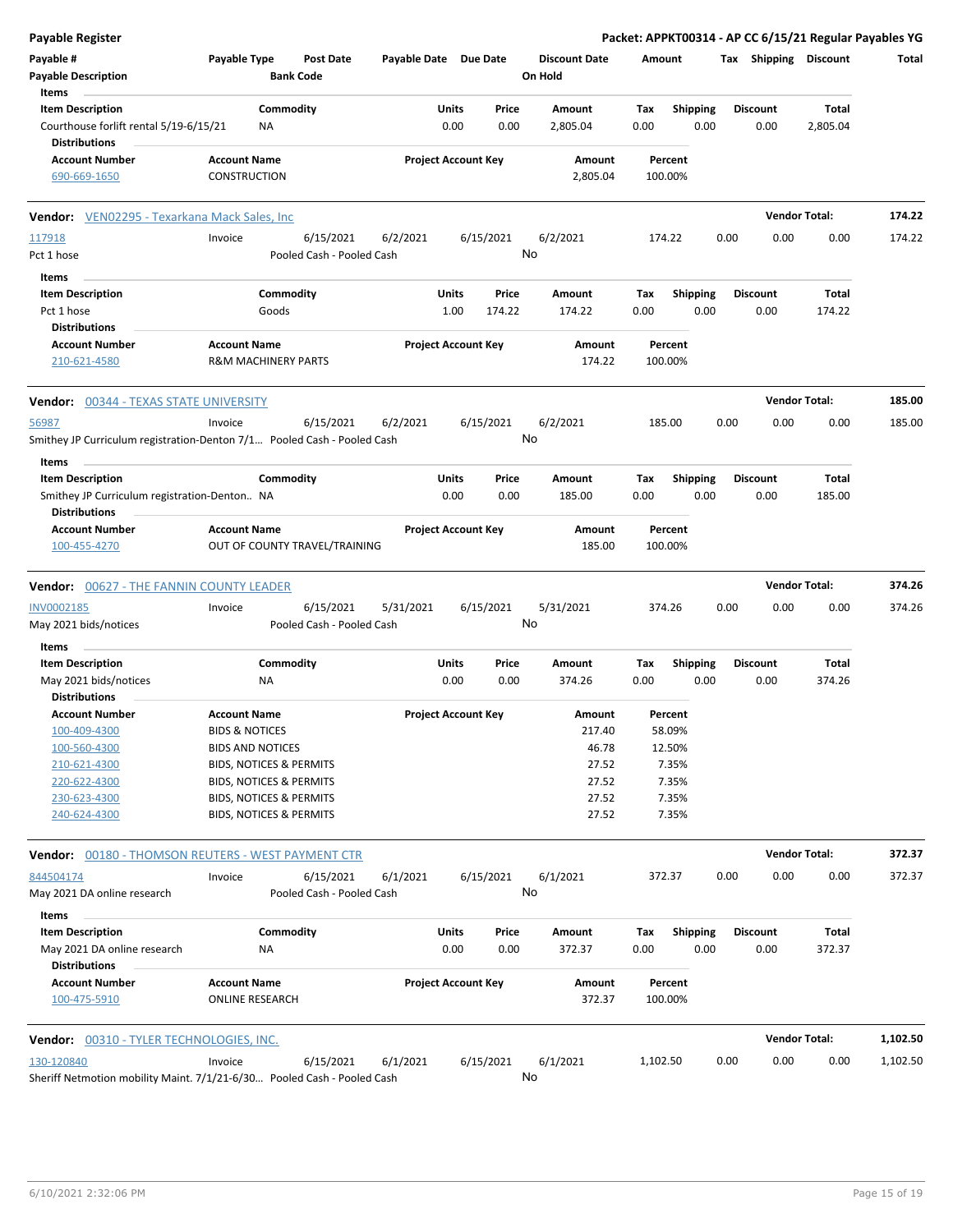| <b>Payable Register</b>                          |                           |                           |                            |       |           |                      |          |                 |      |                       | Packet: APPKT00314 - AP CC 6/15/21 Regular Payables YG |          |
|--------------------------------------------------|---------------------------|---------------------------|----------------------------|-------|-----------|----------------------|----------|-----------------|------|-----------------------|--------------------------------------------------------|----------|
| Payable #                                        | Payable Type              | <b>Post Date</b>          | Payable Date Due Date      |       |           | <b>Discount Date</b> | Amount   |                 |      | Tax Shipping Discount |                                                        | Total    |
| <b>Payable Description</b>                       |                           | <b>Bank Code</b>          |                            |       |           | On Hold              |          |                 |      |                       |                                                        |          |
| Items                                            |                           |                           |                            |       |           |                      |          |                 |      |                       |                                                        |          |
| <b>Item Description</b>                          |                           | Commodity                 |                            | Units | Price     | Amount               | Tax      | Shipping        |      | Discount              | Total                                                  |          |
| Sheriff Netmotion mobility Maint. 7/1/21- NA     |                           |                           |                            | 0.00  | 0.00      | 1,102.50             | 0.00     | 0.00            |      | 0.00                  | 1,102.50                                               |          |
| <b>Distributions</b>                             |                           |                           |                            |       |           |                      |          |                 |      |                       |                                                        |          |
| <b>Account Number</b>                            | <b>Account Name</b>       |                           | <b>Project Account Key</b> |       |           | Amount               | Percent  |                 |      |                       |                                                        |          |
| 100-560-4530                                     |                           | TYLER/CAD MAINTENANCE     |                            |       |           | 1,102.50             | 100.00%  |                 |      |                       |                                                        |          |
|                                                  |                           |                           |                            |       |           |                      |          |                 |      |                       |                                                        |          |
| <b>Vendor: 00539 - U.S. BANK CORPORATE TRUST</b> |                           |                           |                            |       |           |                      |          |                 |      |                       | <b>Vendor Total:</b>                                   | 4,067.84 |
| <b>FAN210303-1FCMJ</b>                           | Invoice                   | 6/15/2021                 | 6/8/2021                   |       | 6/15/2021 | 6/8/2021             | 1,057.28 |                 | 0.00 | 0.00                  | 0.00                                                   | 1,057.28 |
| March 2021 MJ housing adjustment                 |                           | Pooled Cash - Pooled Cash |                            |       | No        |                      |          |                 |      |                       |                                                        |          |
| Items                                            |                           |                           |                            |       |           |                      |          |                 |      |                       |                                                        |          |
| <b>Item Description</b>                          |                           | Commodity                 |                            | Units | Price     | Amount               | Tax      | <b>Shipping</b> |      | <b>Discount</b>       | Total                                                  |          |
| March 2021 MJ housing adjustment                 | NA                        |                           |                            | 0.00  | 0.00      | 1,057.28             | 0.00     | 0.00            |      | 0.00                  | 1,057.28                                               |          |
| <b>Distributions</b>                             |                           |                           |                            |       |           |                      |          |                 |      |                       |                                                        |          |
| <b>Account Number</b>                            | <b>Account Name</b>       |                           | <b>Project Account Key</b> |       |           | Amount               | Percent  |                 |      |                       |                                                        |          |
| 100-565-3800                                     | PRISONER HOUSING          |                           |                            |       |           | 1,057.28             | 100.00%  |                 |      |                       |                                                        |          |
|                                                  |                           |                           |                            |       |           |                      |          |                 |      |                       |                                                        |          |
| FAN210304-1FCSA                                  | Invoice                   | 6/15/2021                 | 6/8/2021                   |       | 6/15/2021 | 6/8/2021             | 3,010.56 |                 | 0.00 | 0.00                  | 0.00                                                   | 3,010.56 |
| March 21 SA housing adjustment                   |                           | Pooled Cash - Pooled Cash |                            |       | No        |                      |          |                 |      |                       |                                                        |          |
|                                                  |                           |                           |                            |       |           |                      |          |                 |      |                       |                                                        |          |
| Items                                            |                           |                           |                            |       |           |                      |          |                 |      |                       |                                                        |          |
| <b>Item Description</b>                          |                           | Commodity                 |                            | Units | Price     | Amount               | Tax      | <b>Shipping</b> |      | <b>Discount</b>       | <b>Total</b>                                           |          |
| March 21 SA housing adjustment                   | ΝA                        |                           |                            | 0.00  | 0.00      | 3,010.56             | 0.00     | 0.00            |      | 0.00                  | 3,010.56                                               |          |
| <b>Distributions</b>                             |                           |                           |                            |       |           |                      |          |                 |      |                       |                                                        |          |
| <b>Account Number</b>                            | <b>Account Name</b>       |                           | <b>Project Account Key</b> |       |           | Amount               | Percent  |                 |      |                       |                                                        |          |
| 100-565-3800                                     | PRISONER HOUSING          |                           |                            |       |           | 3,010.56             | 100.00%  |                 |      |                       |                                                        |          |
| <b>Vendor: 00127 - VERIZON WIRELESS</b>          |                           |                           |                            |       |           |                      |          |                 |      |                       | <b>Vendor Total:</b>                                   | 798.25   |
| 9879481224                                       | Invoice                   | 6/15/2021                 | 5/10/2021                  |       | 6/15/2021 | 5/10/2021            | 798.25   |                 | 0.00 | 0.00                  | 0.00                                                   | 798.25   |
| Verizon internet 5/11-6/10/21                    |                           | Pooled Cash - Pooled Cash |                            |       | No        |                      |          |                 |      |                       |                                                        |          |
|                                                  |                           |                           |                            |       |           |                      |          |                 |      |                       |                                                        |          |
| Items                                            |                           |                           |                            |       |           |                      |          |                 |      |                       |                                                        |          |
| <b>Item Description</b>                          |                           | Commodity                 |                            | Units | Price     | Amount               | Tax      | <b>Shipping</b> |      | <b>Discount</b>       | Total                                                  |          |
| Verizon Internet 5/11-6/10/21                    | NA                        |                           |                            | 0.00  | 0.00      | 798.25               | 0.00     | 0.00            |      | 0.00                  | 798.25                                                 |          |
| <b>Distributions</b>                             |                           |                           |                            |       |           |                      |          |                 |      |                       |                                                        |          |
| <b>Account Number</b>                            | <b>Account Name</b>       |                           | <b>Project Account Key</b> |       |           | Amount               | Percent  |                 |      |                       |                                                        |          |
| 100-560-4210                                     | <b>INTERNET SERVICE</b>   |                           |                            |       |           | 532.30               | 66.68%   |                 |      |                       |                                                        |          |
| 100-503-4210                                     | <b>EMERGENCY INTERNET</b> |                           |                            |       |           | 38.01                | 4.76%    |                 |      |                       |                                                        |          |
| 100-404-4210                                     | <b>ELECTION INTERNET</b>  |                           |                            |       |           | 113.97               | 14.28%   |                 |      |                       |                                                        |          |
| 100-406-4210                                     | <b>EMERGENCY INTERNET</b> |                           |                            |       |           | 37.99                | 4.76%    |                 |      |                       |                                                        |          |
| 100-457-4210                                     | <b>INTERNET</b>           |                           |                            |       |           | 37.99                | 4.76%    |                 |      |                       |                                                        |          |
| 100-553-4210                                     | <b>INTERNET</b>           |                           |                            |       |           | 37.99                | 4.76%    |                 |      |                       |                                                        |          |
|                                                  |                           |                           |                            |       |           |                      |          |                 |      |                       | <b>Vendor Total:</b>                                   | 82.50    |
| Vendor: 00480 - VESTED NETWORKS                  |                           |                           |                            |       |           |                      |          |                 |      |                       |                                                        |          |
| <b>IN15303</b>                                   | Invoice                   | 6/15/2021                 | 6/7/2021                   |       | 6/15/2021 | 6/7/2021             | 82.50    |                 | 0.00 | 0.00                  | 0.00                                                   | 82.50    |
| June 2021 Telephone system                       |                           | Pooled Cash - Pooled Cash |                            |       | No        |                      |          |                 |      |                       |                                                        |          |
| Items                                            |                           |                           |                            |       |           |                      |          |                 |      |                       |                                                        |          |
| <b>Item Description</b>                          |                           | Commodity                 |                            | Units | Price     | Amount               | Tax      | <b>Shipping</b> |      | <b>Discount</b>       | Total                                                  |          |
| June 2021 Telephone system                       | ΝA                        |                           |                            | 0.00  | 0.00      | 82.50                | 0.00     | 0.00            |      | 0.00                  | 82.50                                                  |          |
| <b>Distributions</b>                             |                           |                           |                            |       |           |                      |          |                 |      |                       |                                                        |          |
| <b>Account Number</b>                            | <b>Account Name</b>       |                           | <b>Project Account Key</b> |       |           | Amount               | Percent  |                 |      |                       |                                                        |          |
| 100-510-4200                                     | <b>TELEPHONE</b>          |                           |                            |       |           | 82.50                | 100.00%  |                 |      |                       |                                                        |          |
|                                                  |                           |                           |                            |       |           |                      |          |                 |      |                       |                                                        |          |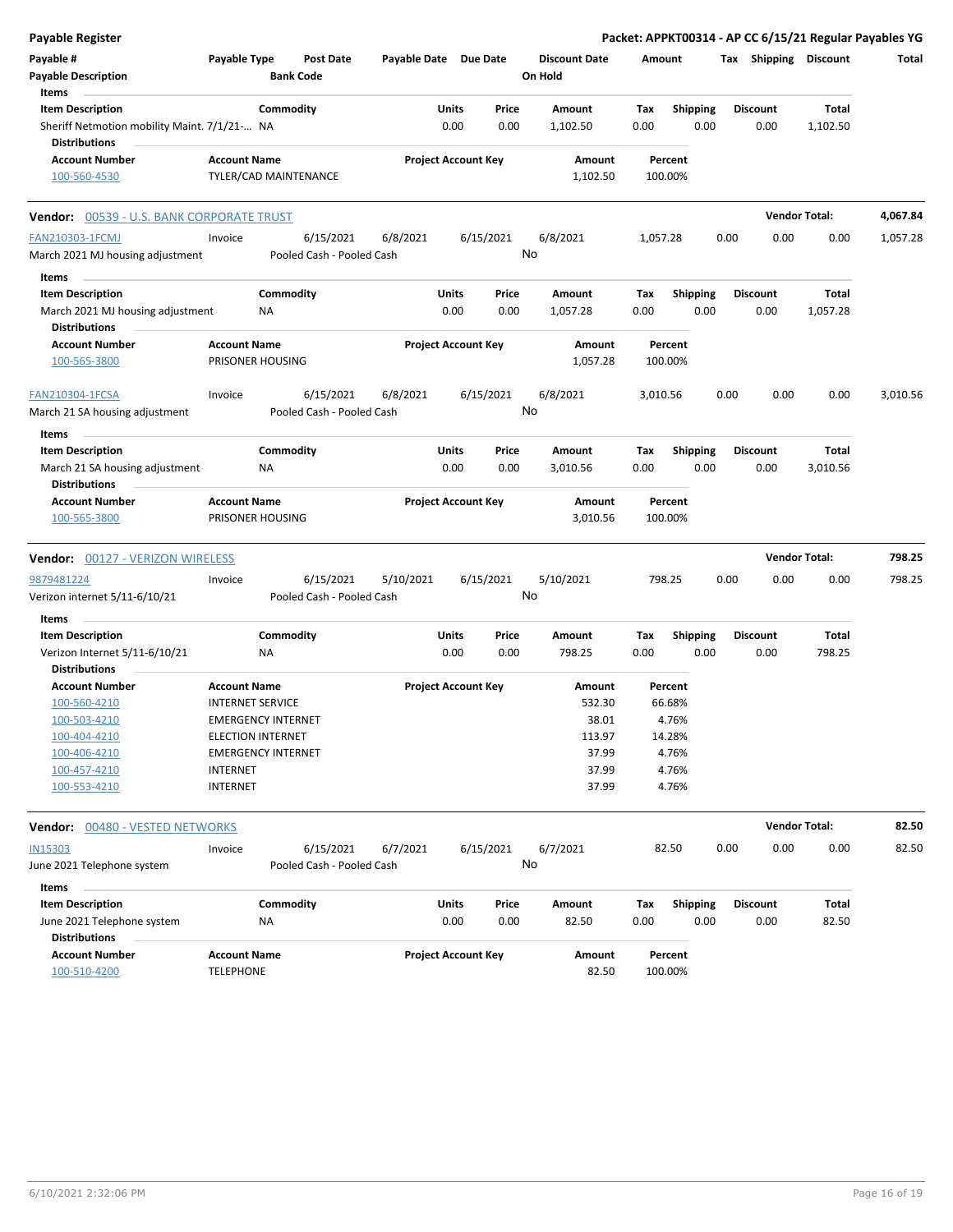## Payable Summary

| Type        | Count               | Gross      | Tax  | <b>Shipping</b> | <b>Discount</b> | Total      | <b>Manual Payment</b> | <b>Balance</b> |
|-------------|---------------------|------------|------|-----------------|-----------------|------------|-----------------------|----------------|
| Credit Memo |                     | $-103.70$  | 0.00 | 0.00            | 0.00            | $-103.70$  | 0.00                  | $-103.70$      |
| Invoice     | 88                  | 215.771.36 | 0.00 | 0.00            | 0.00            | 215,771.36 | 0.00                  | 215,771.36     |
|             | <b>Grand Total:</b> | 215.667.66 | 0.00 | 0.00            | 0.00            | 215.667.66 | 0.00                  | 215,667.66     |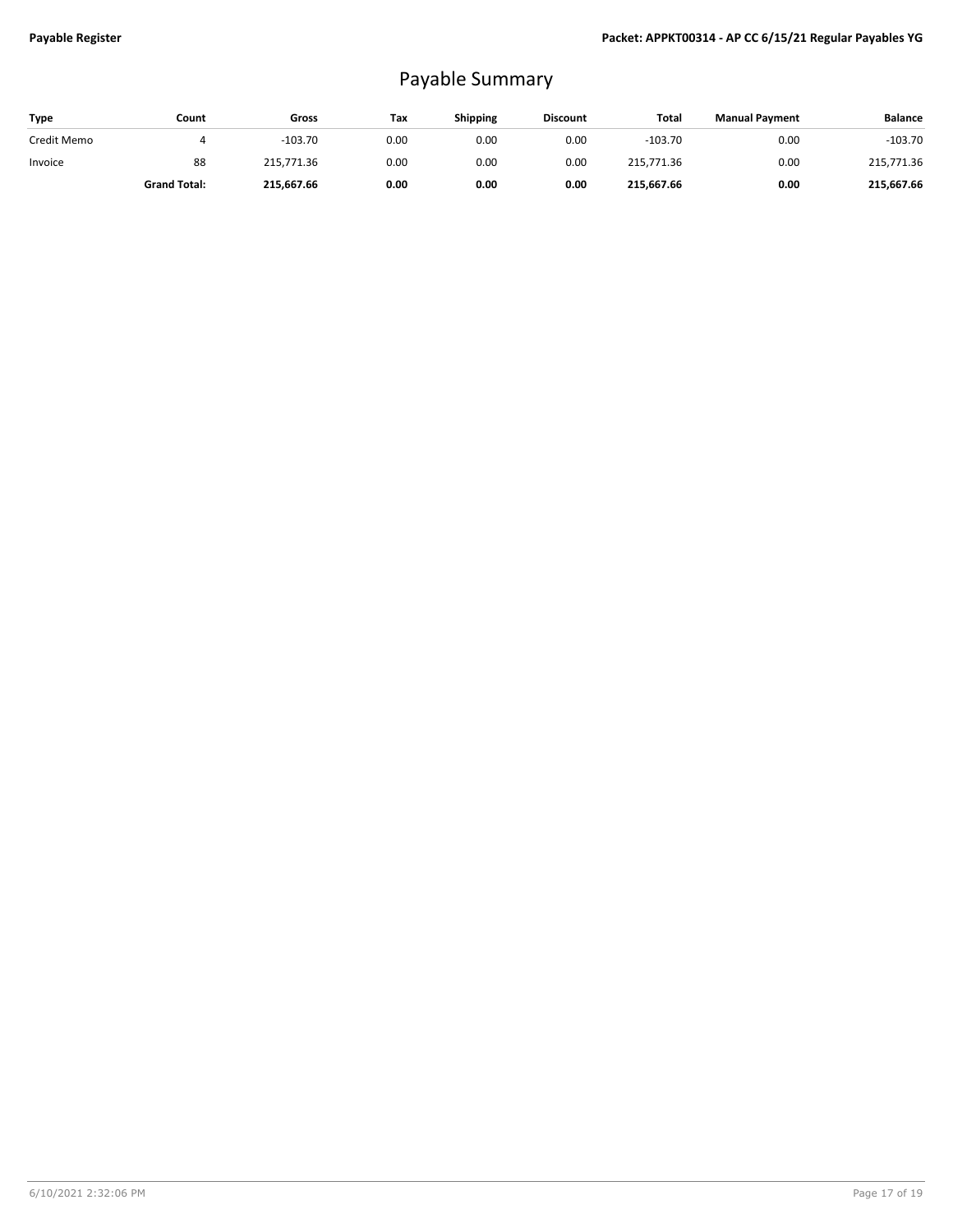## **Account Summary**

| <b>Account</b> | Name                                   |        | Amount    |
|----------------|----------------------------------------|--------|-----------|
| 100-403-3100   | <b>OFFICE SUPPLIES</b>                 |        | 118.99    |
| 100-404-4210   | <b>ELECTION INTERNET</b>               |        | 113.97    |
| 100-406-4210   | <b>EMERGENCY INTERNET</b>              |        | 37.99     |
| 100-409-4080   | <b>COUNTY WELLNESS PROGRAM</b>         |        | 697.30    |
| 100-409-4300   | <b>BIDS &amp; NOTICES</b>              |        | 217.40    |
| 100-410-3150   | <b>COPIER RENTAL</b>                   |        | 104.24    |
| 100-410-4240   | <b>INDIGENT ATTORNEY FEES</b>          |        | 300.00    |
| 100-425-4660   | <b>AUTOPSIES</b>                       |        | 803.75    |
| 100-435-4370   | <b>ATTORNEY FEES</b>                   |        | 5,587.05  |
| 100-455-4270   | OUT OF COUNTY TRAVEL/TRAINING          |        | 185.00    |
| 100-457-4210   | <b>INTERNET</b>                        |        | 37.99     |
| 100-457-4270   | OUT OF COUNTY TRAVEL/TRAINING          |        | 260.00    |
| 100-475-3150   | <b>COPIER EXPENSE</b>                  |        | 107.27    |
| 100-475-4810   | <b>DUES</b>                            |        | 240.00    |
| 100-475-5910   | <b>ONLINE RESEARCH</b>                 |        | 372.37    |
| 100-499-3150   | <b>COPIER EXPENSE</b>                  |        | 97.23     |
| 100-503-1070   | SALARY PART-TIME TECHNICIAN            |        | 900.00    |
| 100-503-4210   | <b>EMERGENCY INTERNET</b>              |        | 38.01     |
| 100-503-5740   | COMPUTER/WEB SOFTWARE                  |        | 3.00      |
| 100-510-3150   | <b>COPIER RENTAL</b>                   |        | 434.20    |
| 100-510-4200   | <b>TELEPHONE</b>                       |        | 82.50     |
| 100-511-4500   | R & M BUILDING                         |        | 50.00     |
| 100-511-4501   | PEST CONTROL                           |        | 67.00     |
| 100-513-3150   | <b>COPIER RENTAL</b>                   |        | 115.25    |
| 100-513-4500   | <b>R&amp;M BUILDING</b>                |        | 597.50    |
| 100-513-4501   | PEST CONTROL                           |        | 95.00     |
| 100-515-4502   | LAWN MAINTENANCE                       |        | 60.00     |
| 100-518-4500   | R & M BUILDING                         |        | 50.00     |
| 100-518-4501   | PEST CONTROL                           |        | 90.00     |
| 100-553-4210   | <b>INTERNET</b>                        |        | 37.99     |
| 100-560-2500   | <b>EMPLOYEE PHYSICALS</b>              |        | 125.00    |
| 100-560-3300   | AUTO EXPENSE GAS & OIL                 |        | 5,744.03  |
| 100-560-4210   | <b>INTERNET SERVICE</b>                |        | 532.30    |
| 100-560-4300   | <b>BIDS AND NOTICES</b>                |        | 46.78     |
| 100-560-4320   | <b>IMPOUNDMENT OF ESTRAY LIVESTOCK</b> |        | 8,000.00  |
| 100-560-4501   | PEST CONTROL                           |        | 80.00     |
| 100-560-4530   | TYLER/CAD MAINTENANCE                  |        | 1,102.50  |
| 100-560-4540   | R & M AUTOMOBILES                      |        | 78.64     |
| 100-565-3800   | PRISONER HOUSING                       |        | 4,067.84  |
| 100-565-4050   | PRISONER MEDICAL                       |        | 8,091.97  |
| 100-573-4530   | <b>COMPUTER SOFTWARE</b>               |        | 107.00    |
| 100-573-4811   | <b>FUNDING CSCD</b>                    |        | 3,838.00  |
| 100-575-3150   | <b>COPIER RENTAL</b>                   |        | 25.90     |
| 100-590-3150   | <b>COPIER RENTAL</b>                   |        | 74.45     |
| 100-641-1020   | SALARY APPOINTED OFFICIAL              |        | 200.00    |
| 100-665-3150   | <b>COPIER RENTAL</b>                   |        | 113.85    |
|                |                                        | Total: | 44,129.26 |

| Account      | Name                                  | Amount   |
|--------------|---------------------------------------|----------|
| 210-621-3400 | <b>SHOP SUPPLIES</b>                  | 53.92    |
| 210-621-3410 | <b>R&amp;B MAT. ROCK &amp; GRAVEL</b> | 2,380.00 |
| 210-621-4270 | OUT OF COUNTY TRAVEL/TRAINING         | 225.00   |
| 210-621-4300 | <b>BIDS. NOTICES &amp; PERMITS</b>    | 27.52    |
| 210-621-4430 | <b>TRASH PICKUP</b>                   | 70.00    |
| 210-621-4580 | <b>R&amp;M MACHINERY PARTS</b>        | 2.075.10 |